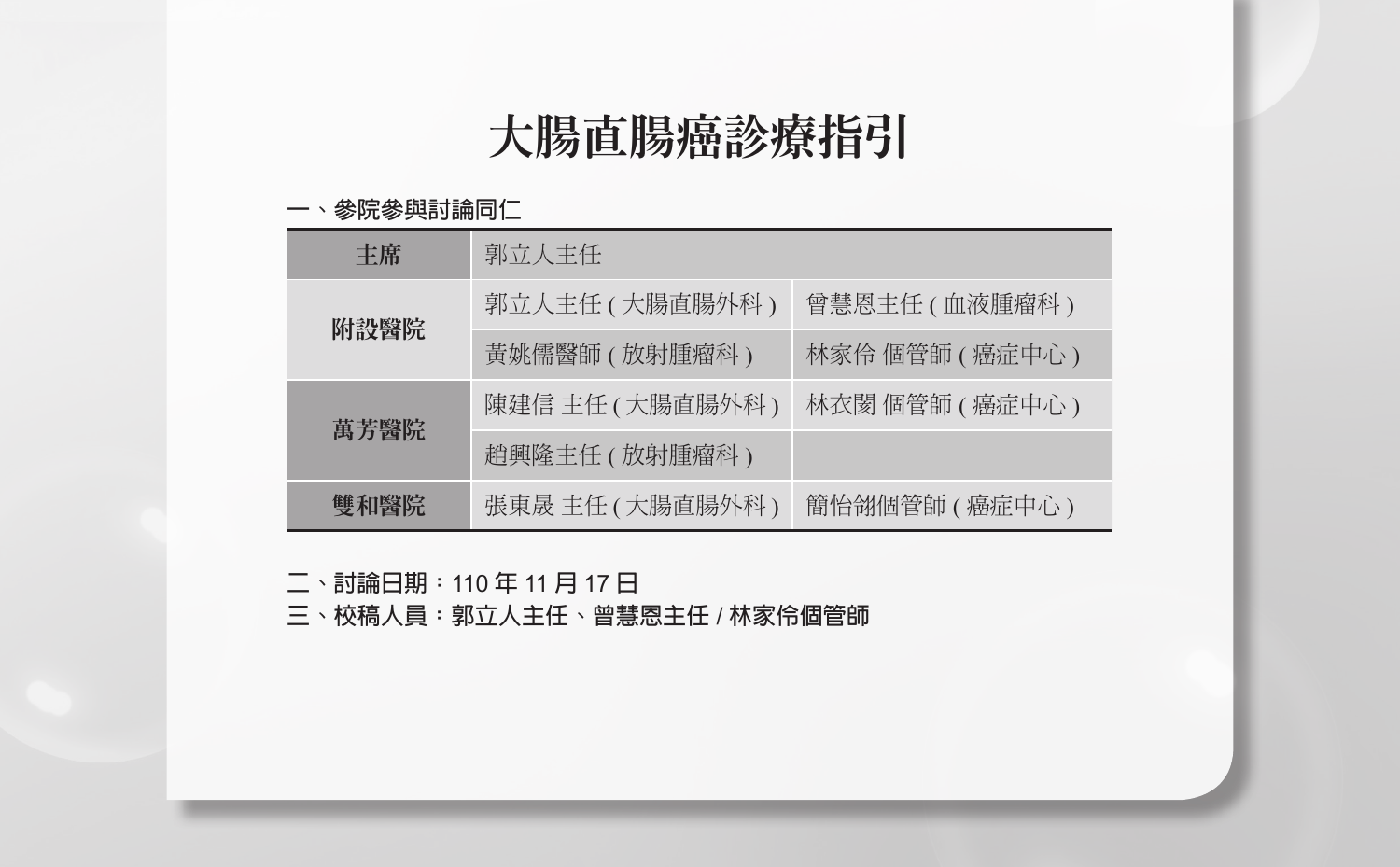

111 **年版與上一版差異:**

| 110年 修訂版                                                              | 111年 修訂版                                                            |
|-----------------------------------------------------------------------|---------------------------------------------------------------------|
| 直腸癌診療指引共識 -2                                                          | 直腸癌診療指引共識 -2                                                        |
| 1. 新增 Required 項目 :MMR or MSI testing (Surgery Specimens or Biopsy) 。 | 無修改                                                                 |
| 2. 删除 所有 Stage , 保留 T N M。                                            |                                                                     |
| 直腸癌診療指引共識 -3                                                          | 直腸癌診療指引共識 -3                                                        |
| 1. 刪除 所有 Stage , 保留 T N M。                                            | 無修改                                                                 |
| 2. (1) 修訂爲 pT1,Nx, 手術安全邊距足夠及無任何危險因子                                   |                                                                     |
| (2) 修訂爲化放療 (see REC-3)                                                |                                                                     |
| 3. (1) 修訂爲輔助性化放療 ( 首選 ) 或單獨化療 *2.3 或觀察 *5                             |                                                                     |
| (2) 修訂爲輔助性化放療 + 化療或輔助性化療 *2.3 + 化放療                                   |                                                                     |
| (3) 新增說明 *4 及說明 *5                                                    |                                                                     |
| 直腸癌診療指引共識 -4                                                          | 直腸癌診療指引共識 -4                                                        |
| 1. 删除 所有 Stage , 保留 T N M。                                            | 新增附註 post CCRT and before surgery maintenance add oral chemotherapy |
| 2. 新增 經腹切除 ± IORT                                                     | with with 5-Flurouracie base (optional)                             |
| 直腸癌診療指引共識 -5                                                          | 直腸癌診療指引共識 -5                                                        |
| 1. 增加 ± 免疫療法                                                          | 無修改                                                                 |
| 2. 新增及修訂為確定腫瘤基因狀態 KRAS.NRAS 和 BRAF 突變以及                               |                                                                     |
| HER2 擴增(單獨或作爲下一代測序的一部分 [NGS 面板 ])(可選)                                 |                                                                     |

ـ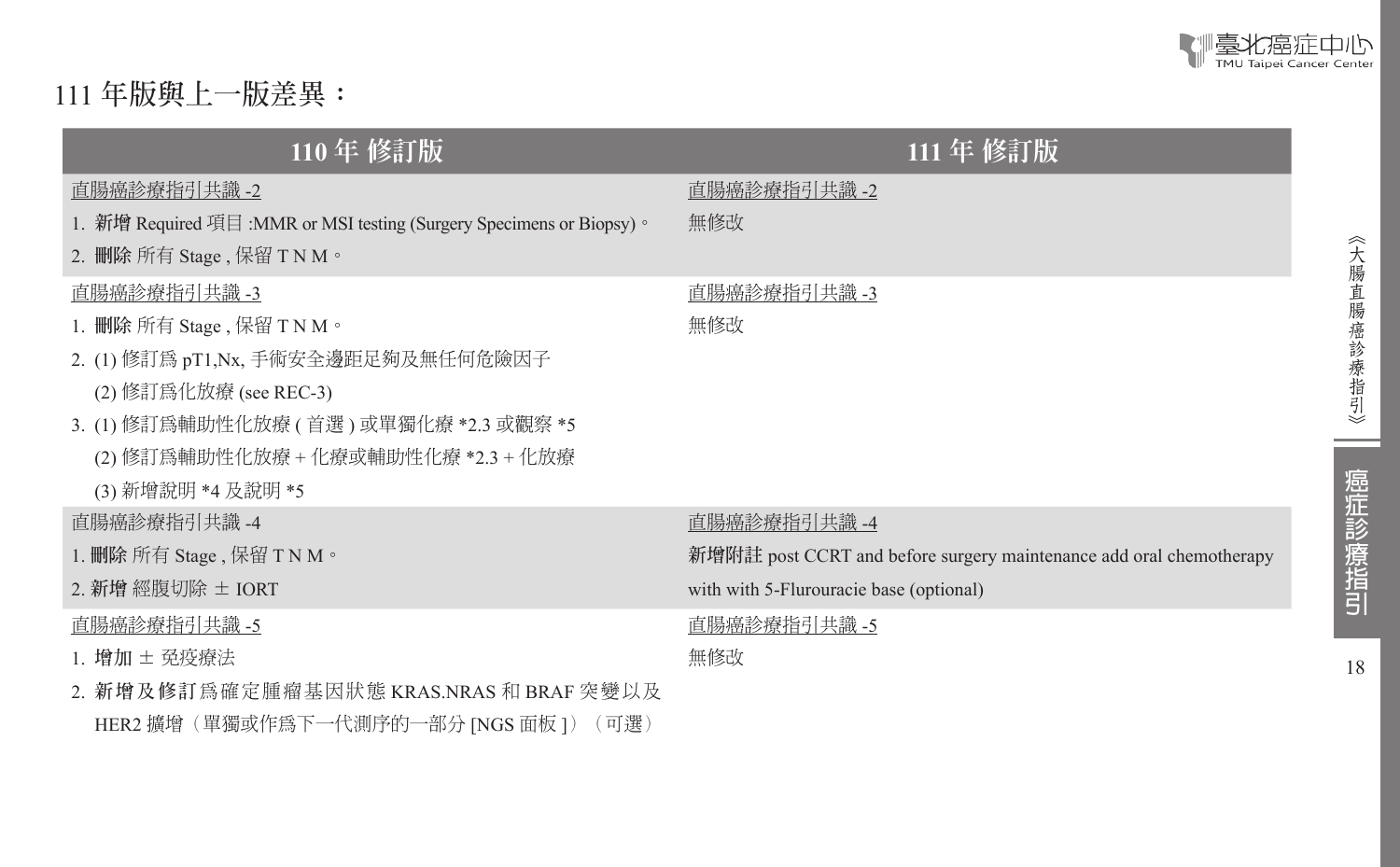| 110年 修訂版                                                                                                                                                                                                                                                  |                      | 111 年 修訂版 |
|-----------------------------------------------------------------------------------------------------------------------------------------------------------------------------------------------------------------------------------------------------------|----------------------|-----------|
| 直腸癌診療指引共識 -6<br>1. See REC-5 增加 ± 孕疫療法<br>2. 新增及修訂為確定腫瘤基因狀態 KRAS.NRAS 和 BRAF 突變以及<br>HER2 擴增(單獨或作爲下一代測序的一部分 [NGS 面板 ])(可選)                                                                                                                                | 直腸癌診療指引共識 -6<br>無修改  |           |
| 直腸癌診療指引共識 -7<br>1. 新增:<br>(1)手術和或化學治療 *2 ± 標靶治療 ± 放射線治療 ± 免疫治療<br>(2)化學治療 *2 ± 標靶治療 ± 放射線治療 ± 免疫治療<br>2. 增加多處復發轉移直腸癌 (Multiple recurrencr ) 治療路徑 ( 詳見直<br>腸癌共識 -7)<br>3. 新增及修訂爲確定腫瘤基因狀態 KRAS.NRAS 和 BRAF 突變以及<br>HER2 擴增 (單獨或作爲下一代測序的一部分 [NGS 面板 ]) (可選 ) | 直腸癌診療指引共識 -7<br>無修改  |           |
| 大腸癌診療指引共識 -2<br>1. 新增 Required 項目 :MMR or MSI testing(Surgery Specimens or Biopsy) 。<br>2. 新增及修訂 Bulky nodule disease or Clinical T4b 及可切除手術路徑 ( 詳<br>見大腸癌共識 -2)                                                                                          | 大腸癌診療指引共識 -2<br>無修改  |           |
| 大腸癌診療指引共識 -3<br>1. 或轉移處無法切除與 COL-5 ( 大腸癌診療指引共識 -5) 同時伴有其他<br>部位無法切除的轉移整併<br>2. 新增及修訂為確定腫瘤基因狀態 KRAS.NRAS 和 BRAF 突變以及<br>HER2 擴增(單獨或作爲下一代測序的一部分 [NGS 面板])(可選)                                                                                               | 大腸癌診療指引共識 - 3<br>無修改 |           |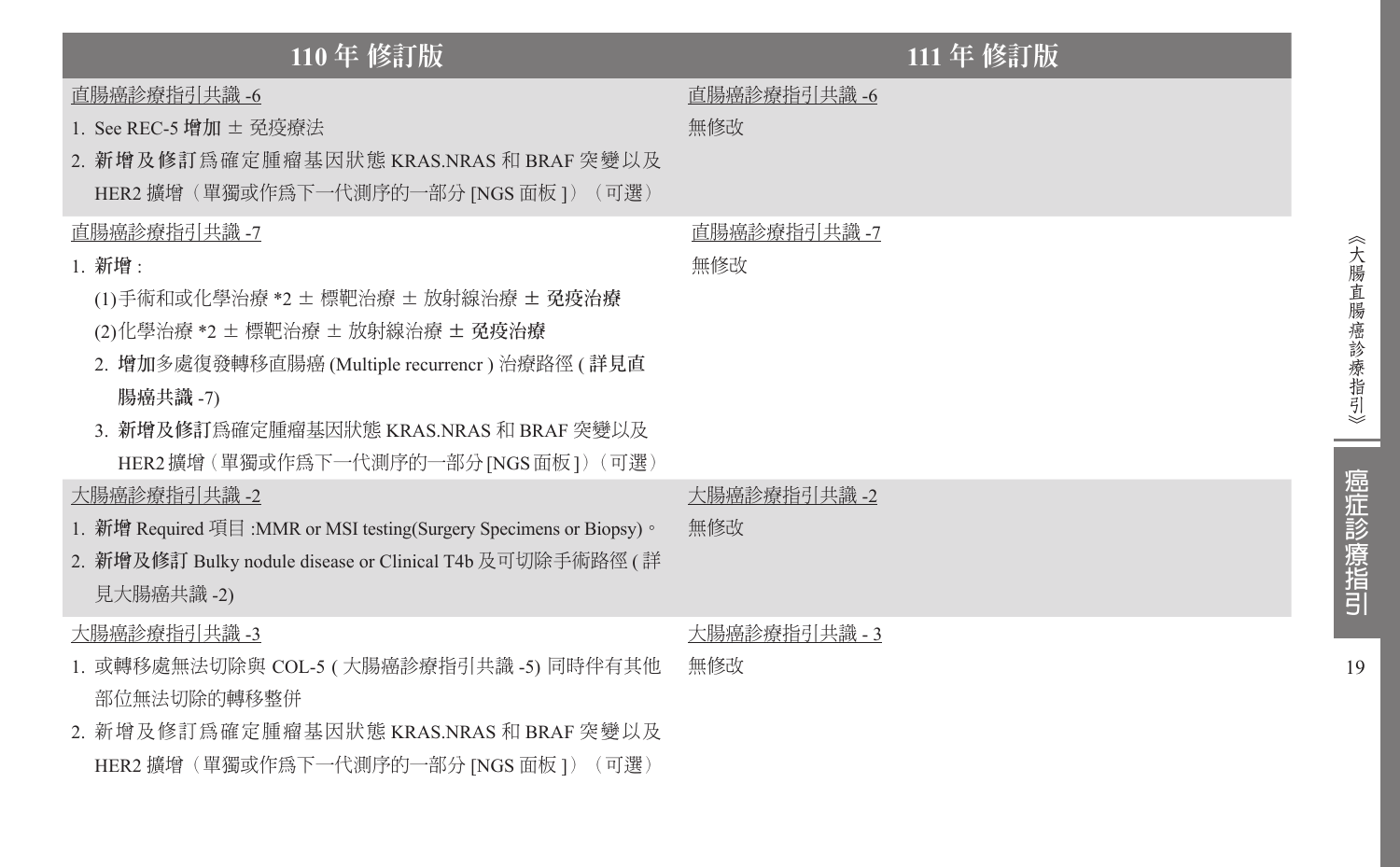| TMU Taipei Cancer Center |
|--------------------------|
| TMU Taipei Cancer Center |

| $110 \oplus$ 修訂版                                                                                                             | 111 年 修訂版           |
|------------------------------------------------------------------------------------------------------------------------------|---------------------|
| 大腸癌診療指引共識 - 4<br>1. 新增及修訂為確定腫瘤基因狀態 KRAS.NRAS 和 BRAF 突變以及<br>HER2 擴增(單獨或作爲下一代測序的一部分 [NGS 面板 ])(可選)                            | 大腸癌診療指引共識 -4<br>無修改 |
| 大腸癌診療指引共識 - 5<br>1. 新增 初步治療路徑, see COL-5<br>2. 新增及修訂為確定腫瘤基因狀態 KRAS.NRAS 和 BRAF 突變以及<br>HER2 擴增(單獨或作爲下一代測序的一部分 [NGS 面板 ])(可選) | 大腸癌診療指引共識 -5<br>無修改 |
| 大腸癌診療指引共識 -6<br>1. 新增及修訂為確定腫瘤基因狀態 KRAS.NRAS 和 BRAF 突變以及<br>HER2 擴增(單獨或作爲下一代測序的一部分 [NGS 面板 ])(可選)                             | 大腸癌診療指引共識 -6<br>無修改 |

癌症診療指引

20

《大腸直腸癌診療指引》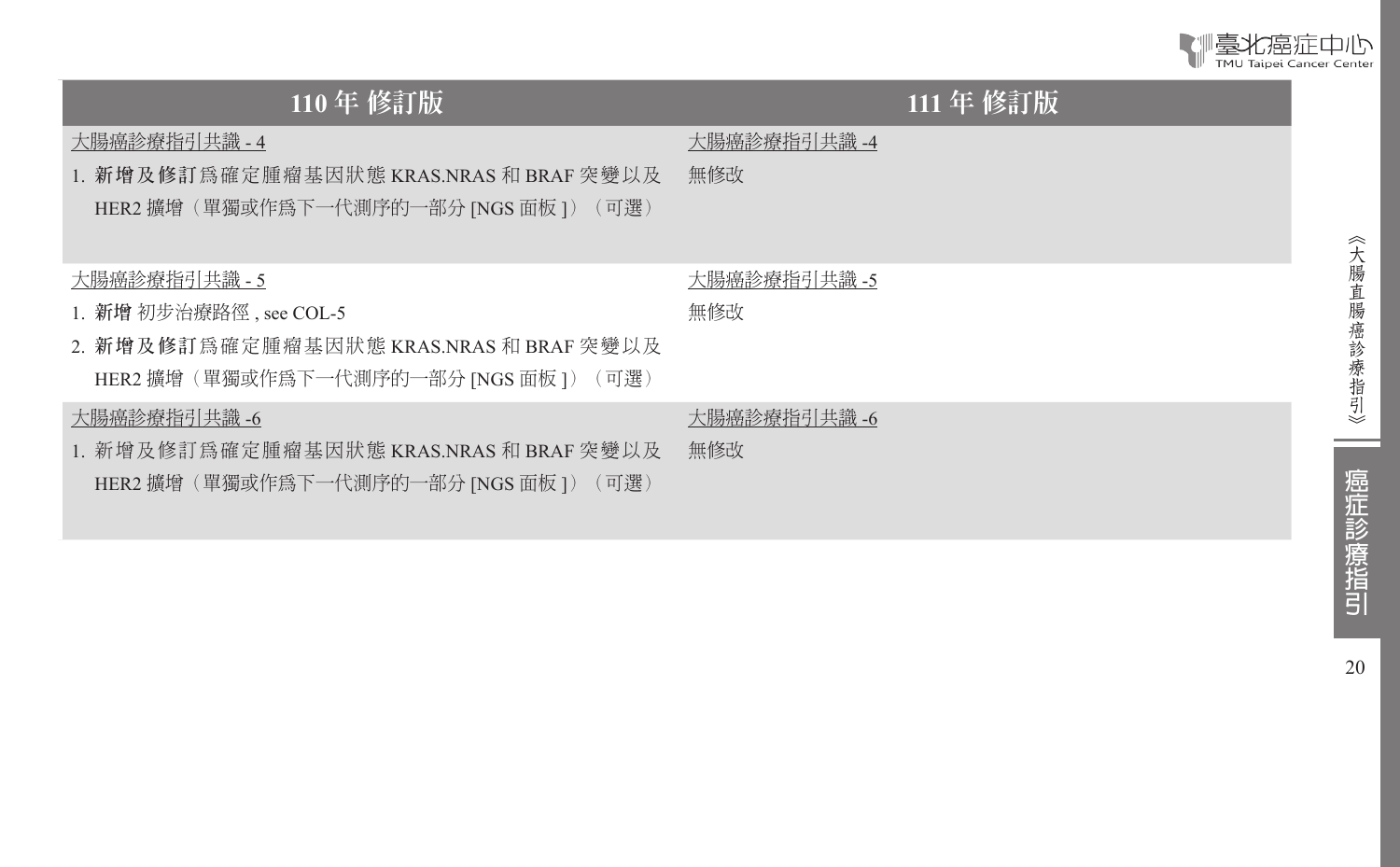《 直腸癌診療指引共識 **-1**  》

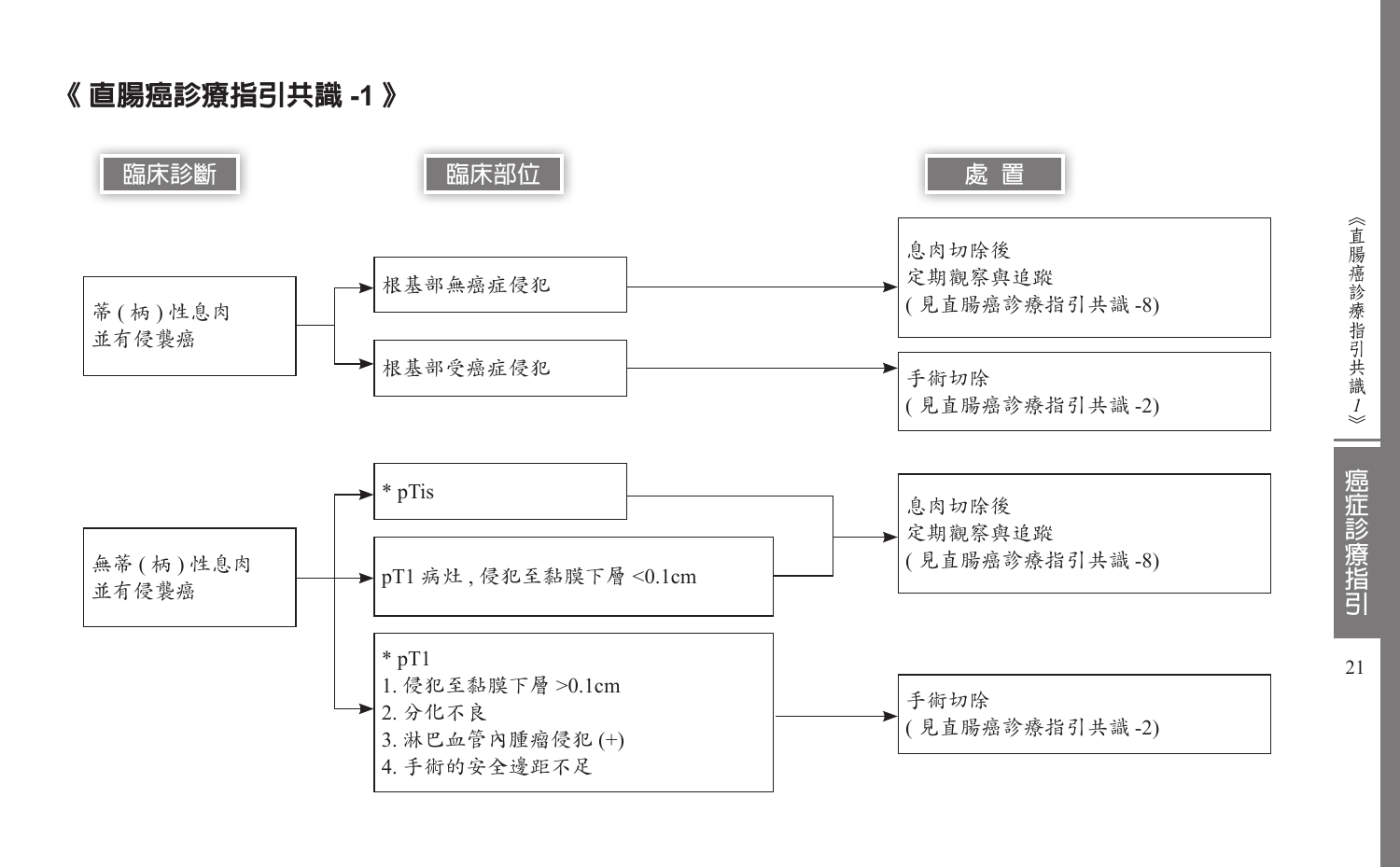### 《 直腸癌診療指引共識 **-2** 》



識 *2*



#### **直腸癌定義:**

距離肛門口 15 公分以内之直腸,依病灶下緣距肛門口的距離分為上 (>11cm)、中 (> 7cm & ≤ 11 cm)、下 ( ≤ 7 cm) 三段。對於中、下段局部廣泛性的 癌症,且年齡介於 18 至 75 歲的病人,可接受手術前放射及化學治療,之後再實施根除性手術切除。對於上段直腸癌患者,則建議由臨床醫師視患者狀 況而定,可直接進行手術,或採取手術前放射及化學治療,之後再實施根除性手術切除。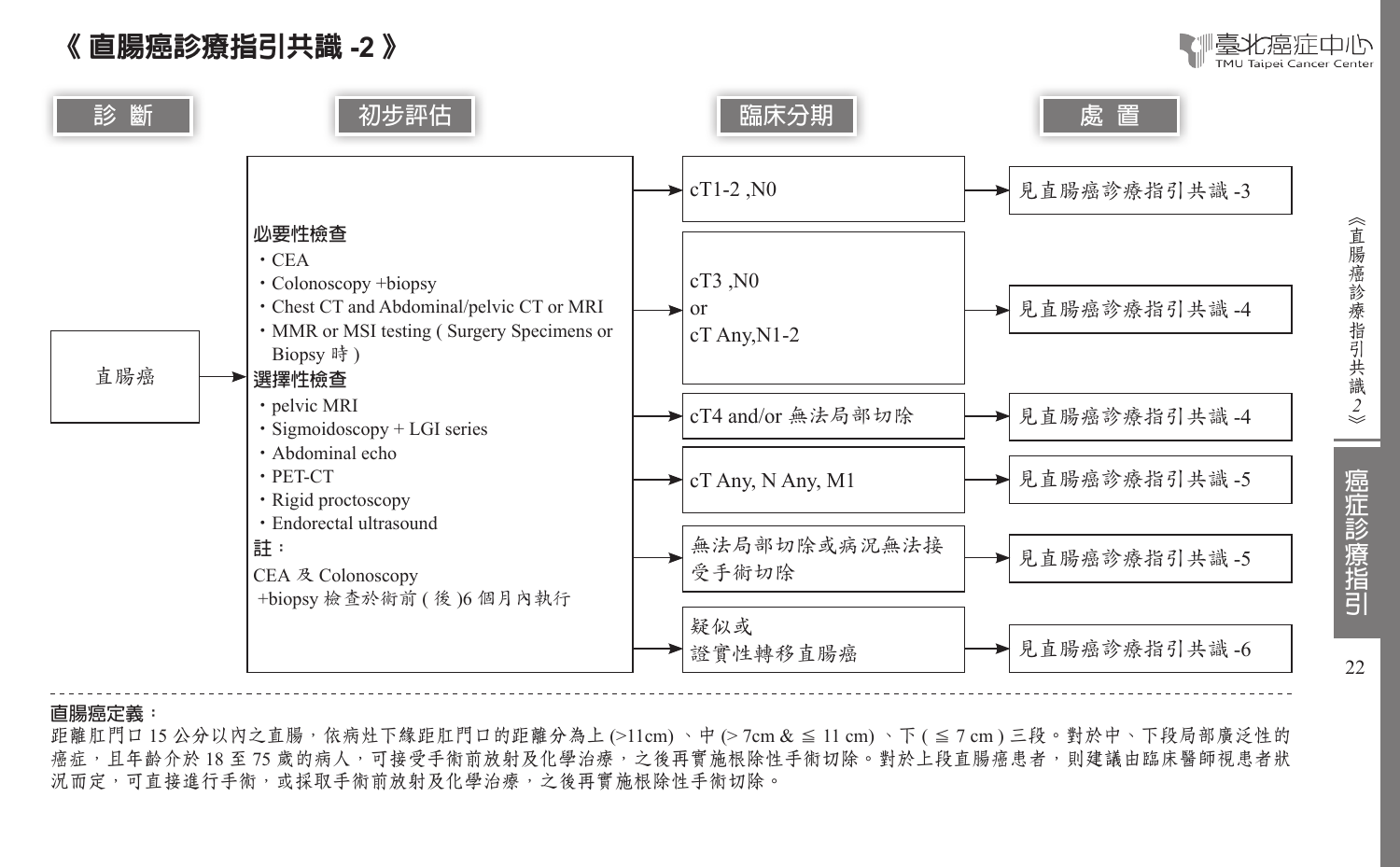

- 1. Risk factor(s)\***:**
- (1) 分化不良 (2) 淋巴血管內腫瘤侵犯或週邊神經侵犯 (3) 手術的安全邊距不足 (4) SM3(Submucosa layer 3) invasion
- (5) StageIIA,pT3N0M0:(without risk factor) added inspection MSI or MMR (optional),if MSI low adjuvant chemotherapy
- 2. A benefit for the addition of oxaliplatin to 5-FU/leucovorin in patients age 70 and older has not been proven.
- 3. For patients who are under 70 years old of age and ECOG: 0-2 points, suggested standard combination chemotherapy
- 4. Only for R0 resection
- 5. Observe: only for upper rectum,  $G1/2$ , LVSI(-), R0 resection & mesorectum invasion < 2 mm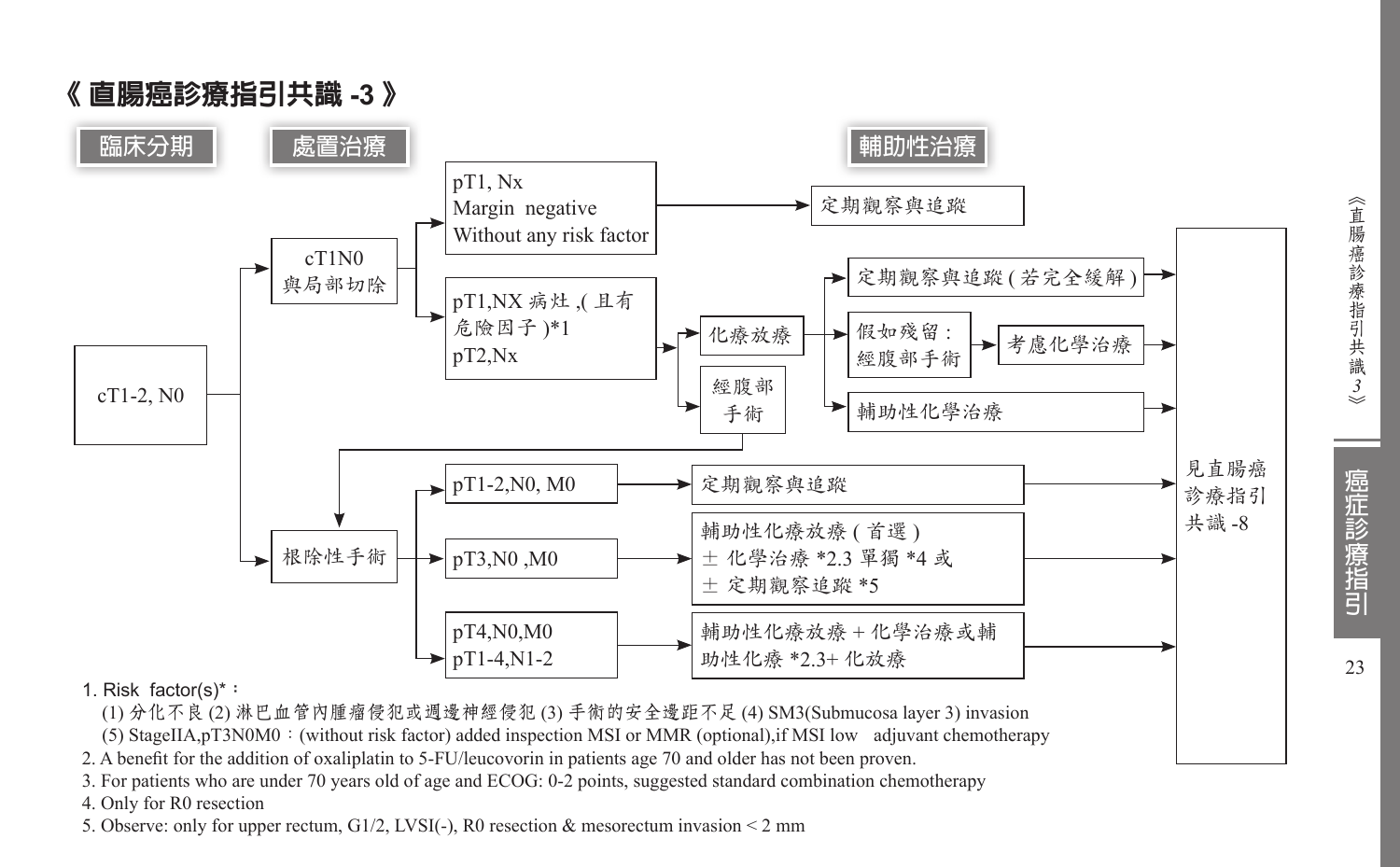



\*1. 若所選擇的化療藥物非為 Fluoropyrimidines 類 ( 如: oxaliplatin), 則不建議同步接受放射線治療。

\*2. 若病人的分期接近 T3,N0 且手術的安全邊距足夠,以及預後特徵良好,RT 的治療成效較小,建議單獨使用化學治療。

\*3. For patients who are under 70 years old of age and ECOG: 0-2 points, suggested standard combination chemotherapy

\*4. post CCRT and before surgery maintenance add oral chemotherapy with 5-Flurouracie base(optional)

《直腸癌診療指引共識 *4*癌症診療指引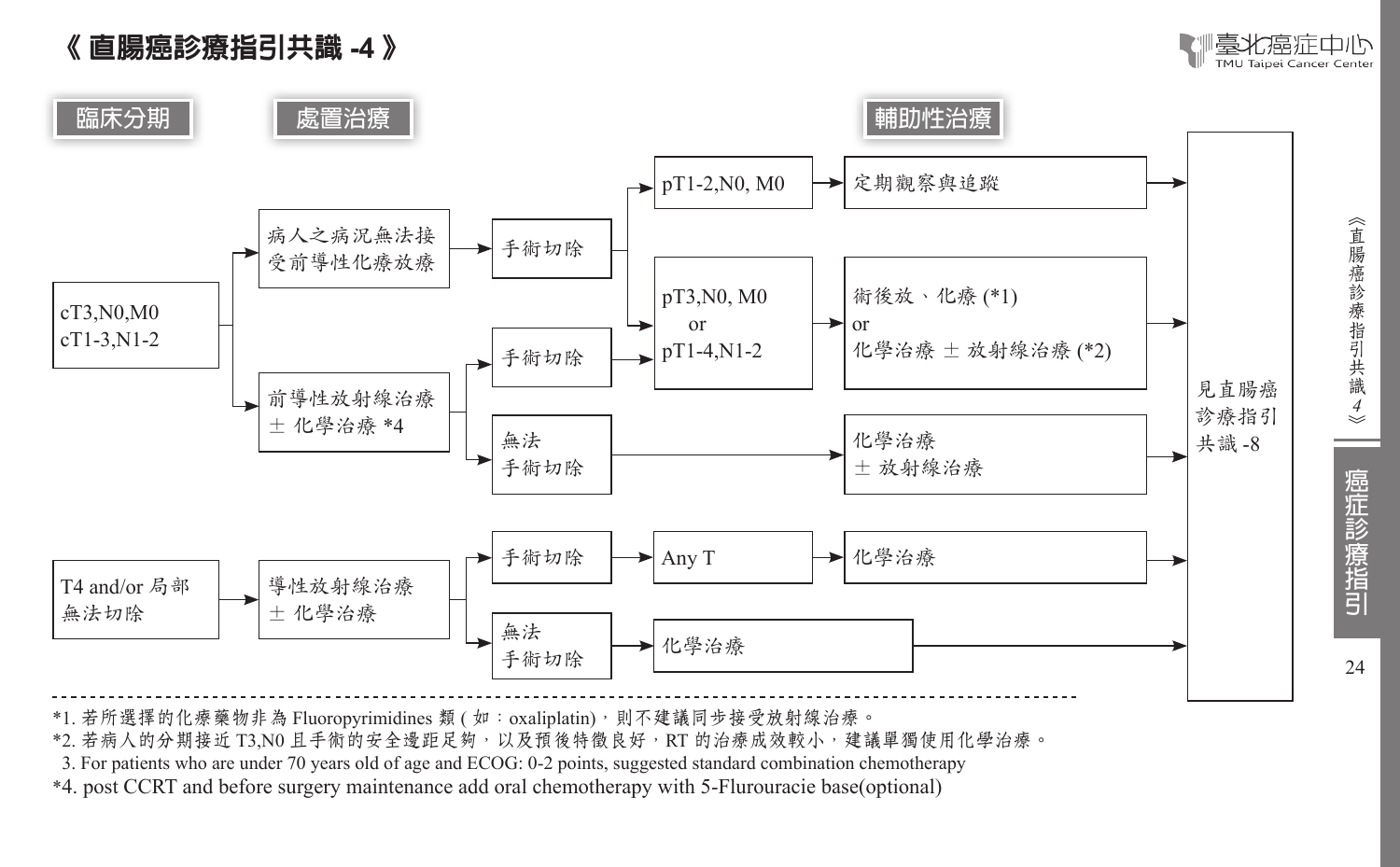

1. Stage IV 化學治療前加驗 RAS Mutation ( 其餘 Stage Optional, optional 項目包括 :B-RAF、MSI.、MMR )

2. If d-MMR,MSI-H consider Immunotherapy

3. For patients who are under 70 years old of age and ECOG: 0-2 points, suggested standard combination chemotherapy

識 *5*癌症診療指引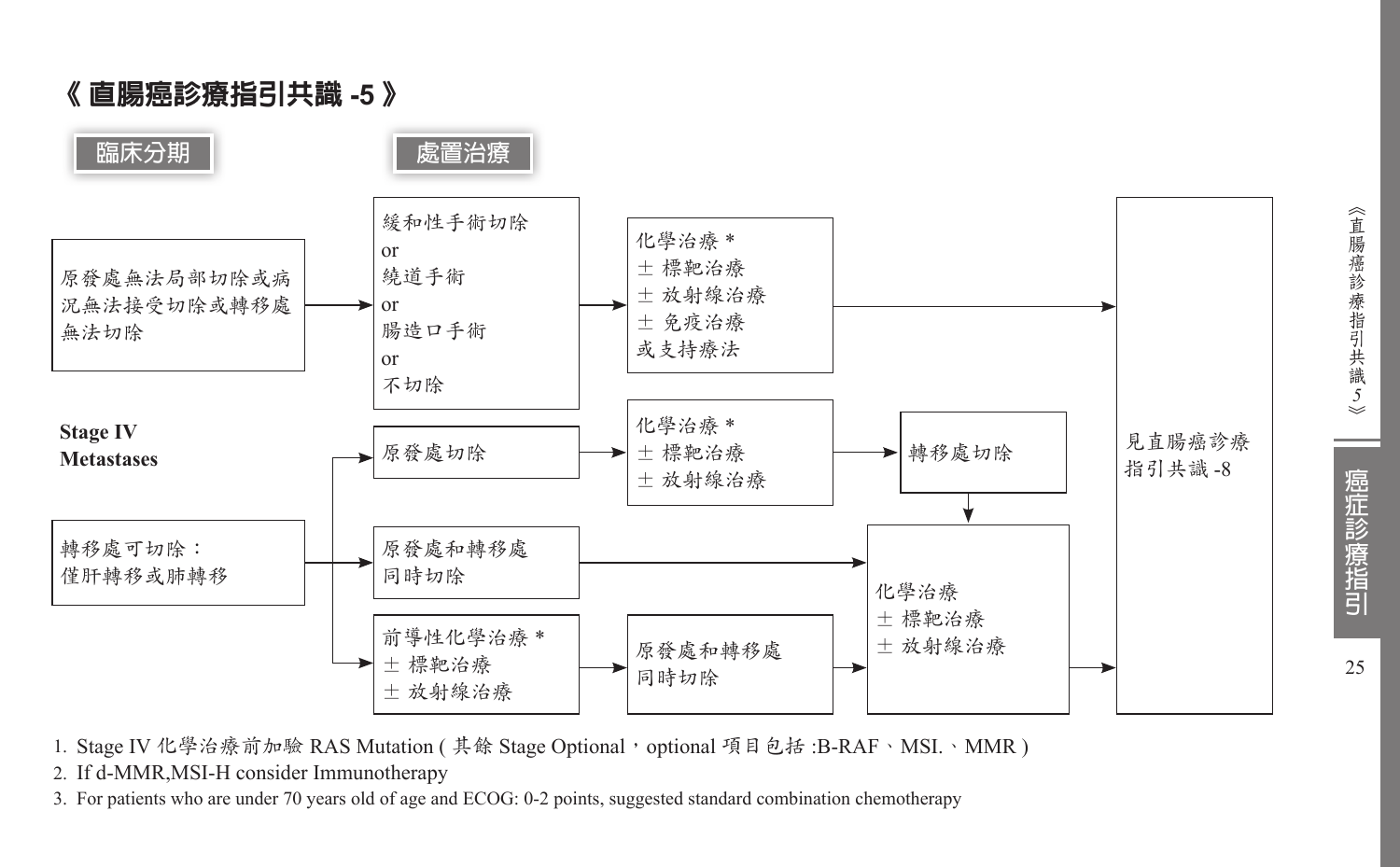《 直腸癌診療指引共識 **-6** 》





- 1. Determination of tumor gene status for KRAS.NRAS and BRAF mutations and HER2 amplifications (individually or as part of next-generation sequencing [NGS panel]) (optional).
- 2. If d-MMR,MSI-H consider Immunotherapy
- 3. For patients who are under 70 years old of age and ECOG: 0-2 points, suggested standard combination chemotherapy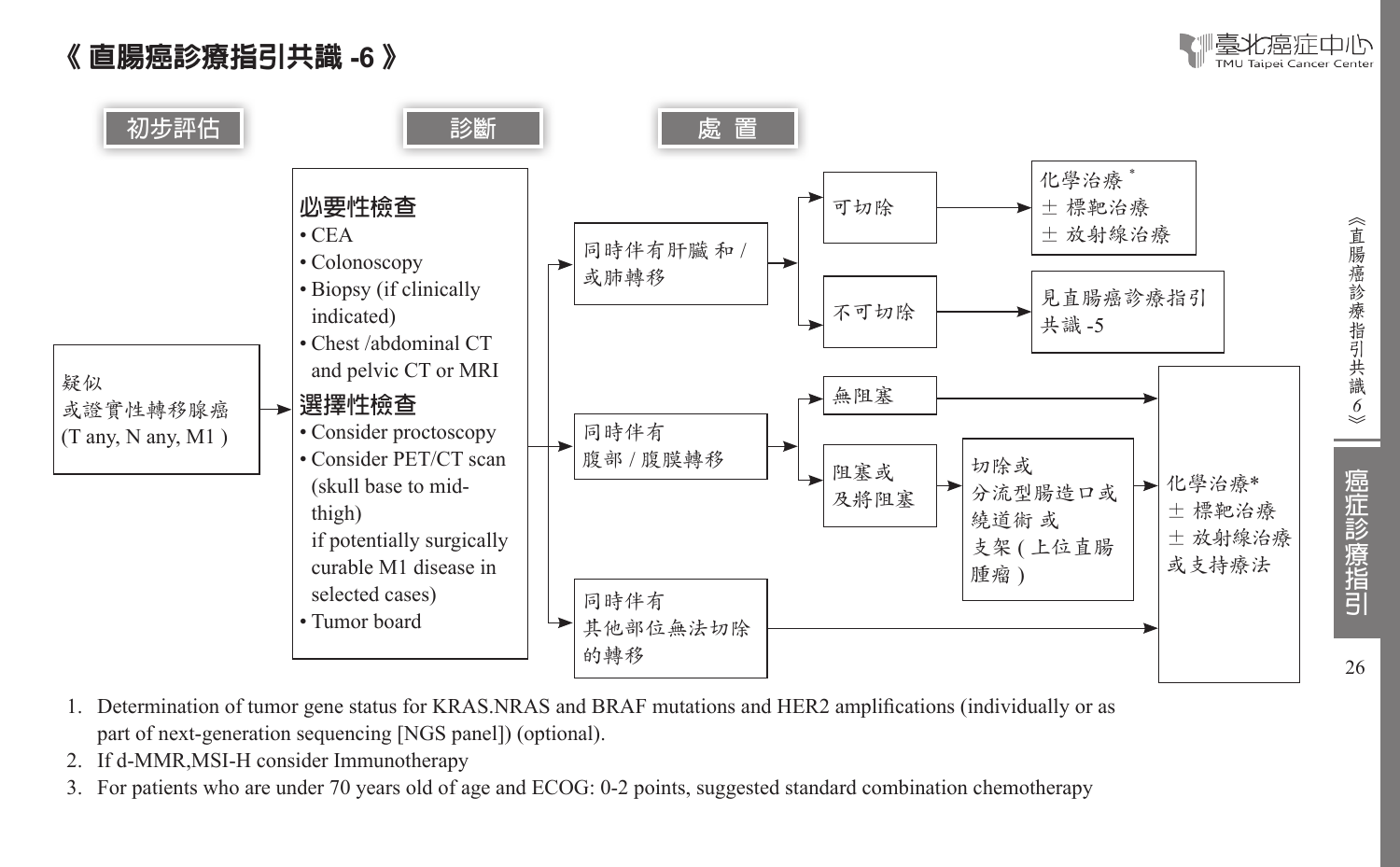### 《 直腸癌診療指引共識 **-7** 》



- 1. Determination of tumor gene status for KRAS.NRAS and BRAF mutations and HER2 amplifications (individually or as part of nextgeneration sequencing [NGS panel]) (optional)
- 2. If d-MMR,MSI-H consider Immunotherapy
- 3. For patients who are under 70 years old of age and ECOG: 0-2 points, suggested standard combination chemotherapy
- 4. 直腸癌僅腹膜轉移未合併肝肺轉移,且 ECOG: 0-1,心臟、肺、腎功能正常者, → 癌細胞減積手術 ± 腹腔內溫熱化學治療 ( 選 擇性)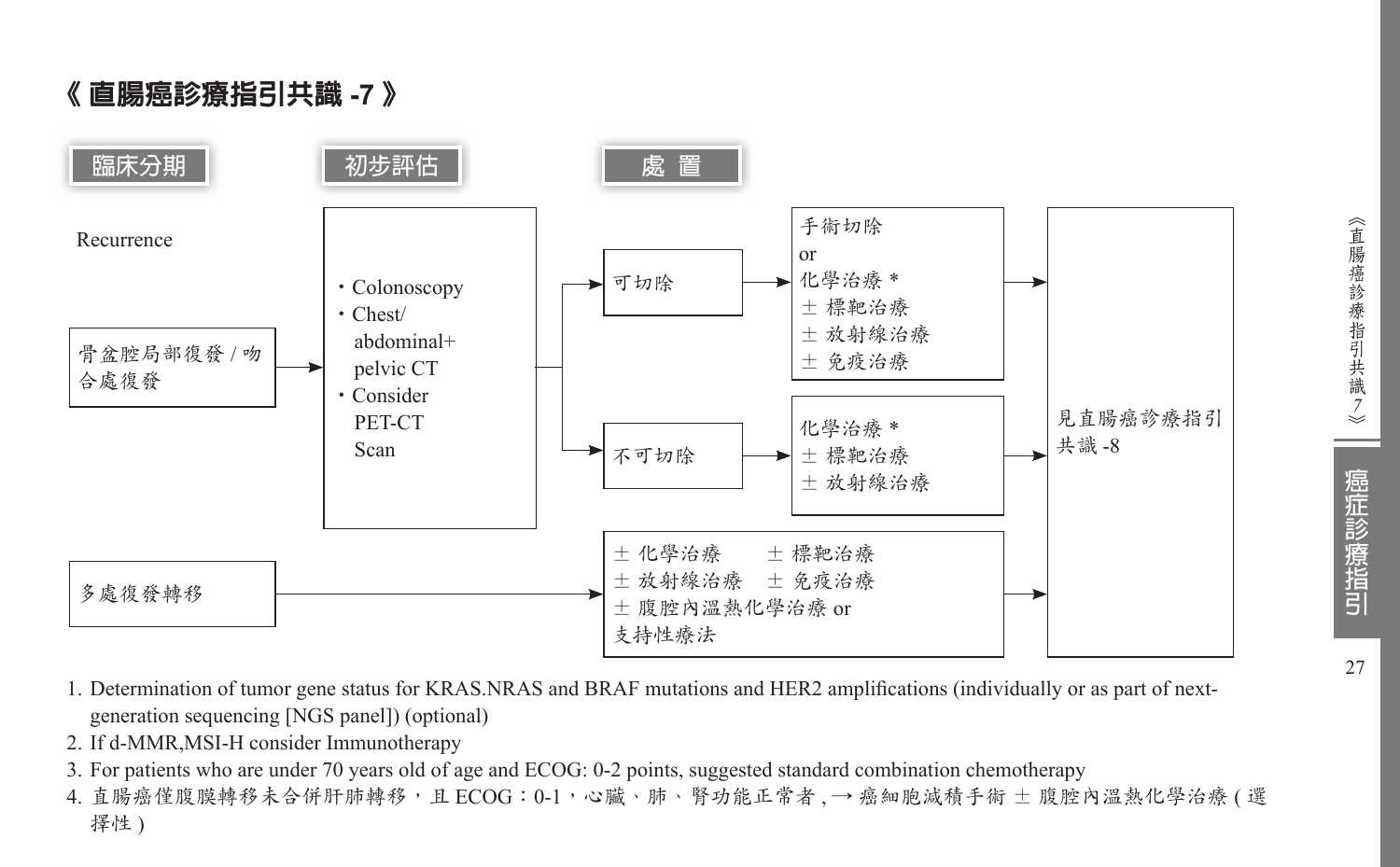

### 《 直腸癌診療指引共識 **-8** 》

| Follow up Program for Rectal Cancer Patients (at least 5 years) |                                                                                                                                          |  |  |  |
|-----------------------------------------------------------------|------------------------------------------------------------------------------------------------------------------------------------------|--|--|--|
| <b>CEA</b>                                                      | 術後第一個月,兩年內每 3-6 個月一次,以後每半年一次                                                                                                             |  |  |  |
|                                                                 | (1) Stage II~III patients $\colon \mathfrak{F}$ 6-12 個月一次。                                                                               |  |  |  |
| $Check / Abdomen + pelvic CT$                                   | (2) Stage IV patients :兩年內每 3-6 個月一次,以後每 6-12 個月一次                                                                                       |  |  |  |
| Colonoscopy<br>$\alpha$<br>Barium enema $+$ Sigmoidoscopy       | 第一年一次,之後每隔一年一次 。<br>1. 術前為阻塞型病灶,未全程做完大腸鏡檢者,術後 3-6 個月內即應再施檢一次。<br>2. 若爲 advanced adenoma, 追蹤 1年。<br>3. 若非爲 advance adenoma,追蹤 3 年而後追蹤 5 年 |  |  |  |
| Rigid proctoscopy ( 選擇性 )                                       | 每半年一次。                                                                                                                                   |  |  |  |
| Abdomen sono (選擇性)                                              | 每半年一次。                                                                                                                                   |  |  |  |
| PET-CT scan ( 選擇性 )                                             | 臨床評估需要時                                                                                                                                  |  |  |  |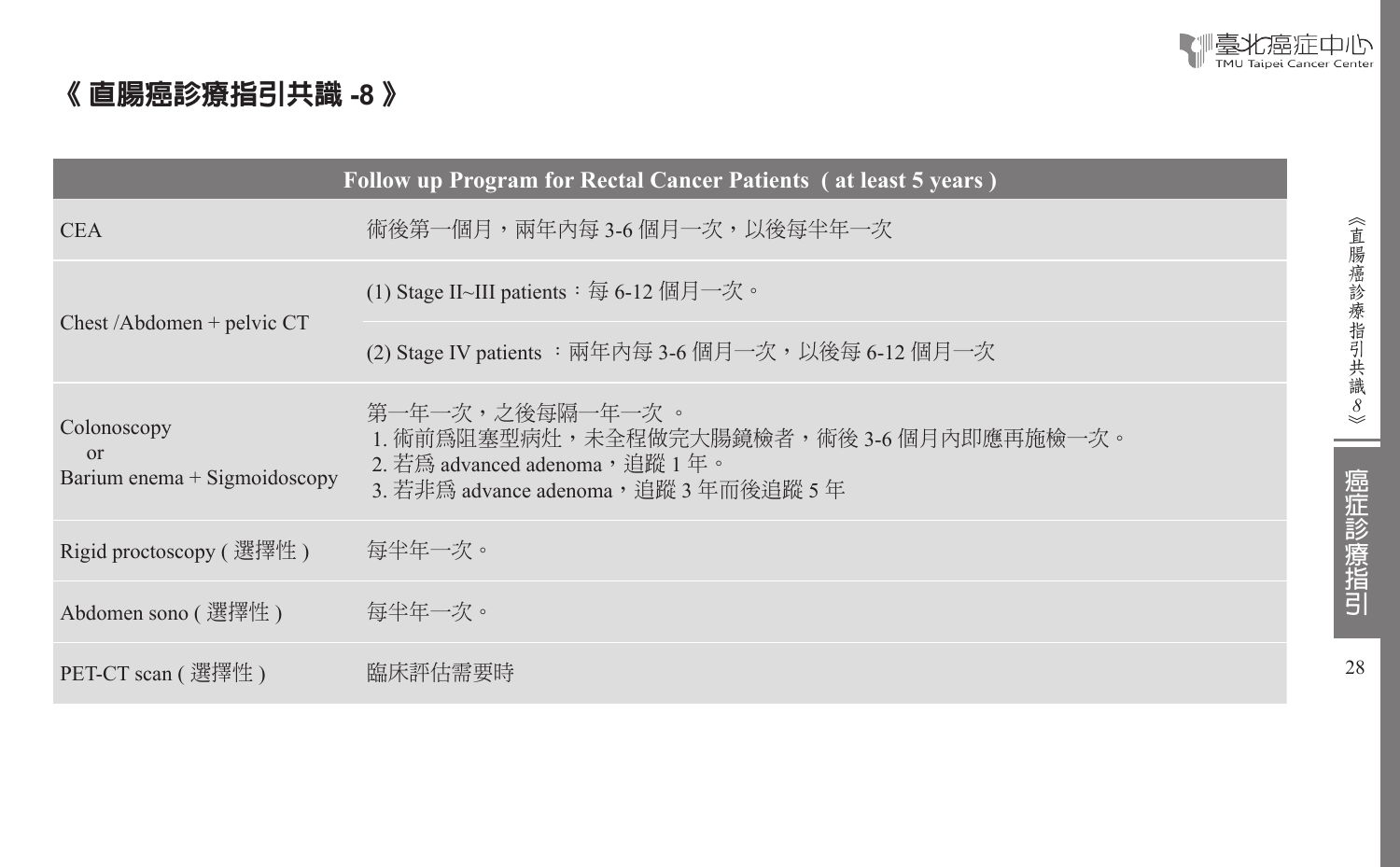《 大腸癌診療指引共識 **-1**  》



《大腸癌診療指引共識ノ》

癌症診療指引 29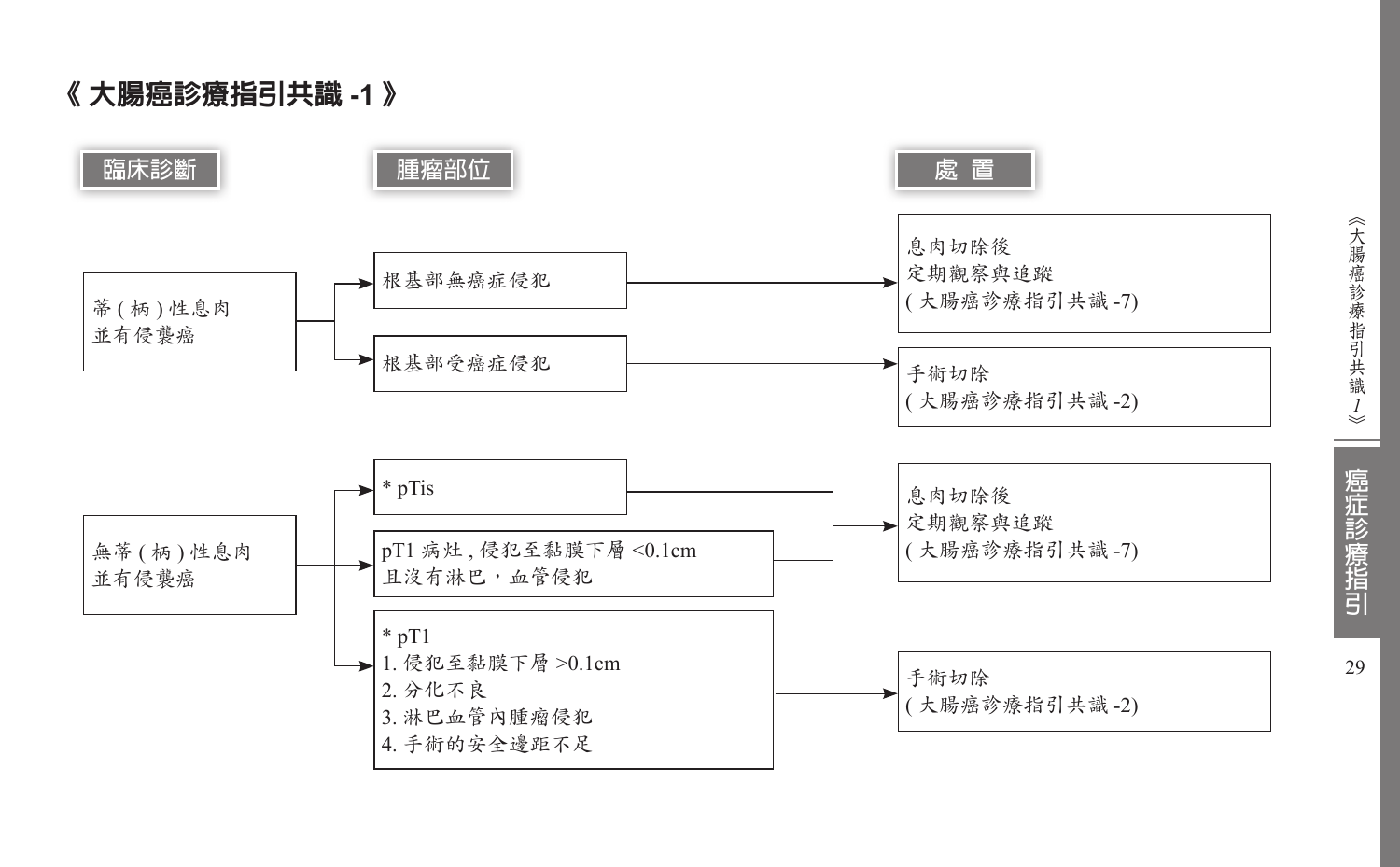





2. 淋巴血管內腫瘤侵犯 or 神經週圍浸潤 (lymphatic/vascular/perineural invasion)<br>4. 局部穿孔 (localized perforation)

- \*High risk factors :<br>1. 分化不良 (poorly differentiated)
- 3. 淋巴摘除 <12 顆 (<12 lymph nodes examined)
- 5. 完全腸道阻塞 (bowel obstruction)
- 6. 手術的安全邊距不足、無法界定或手術邊距有癌細胞侵犯 (close , indeterminate or positive margins)
- 7. StageIIA,pT3N0M0:(without risk factor) 加驗 MSI or MMR (optional),if MSI low → adjuvant chemotherapy
- 8. For patients who are under 70 years old of age and ECOG: 0-2 points, suggested standard combination chemotherapy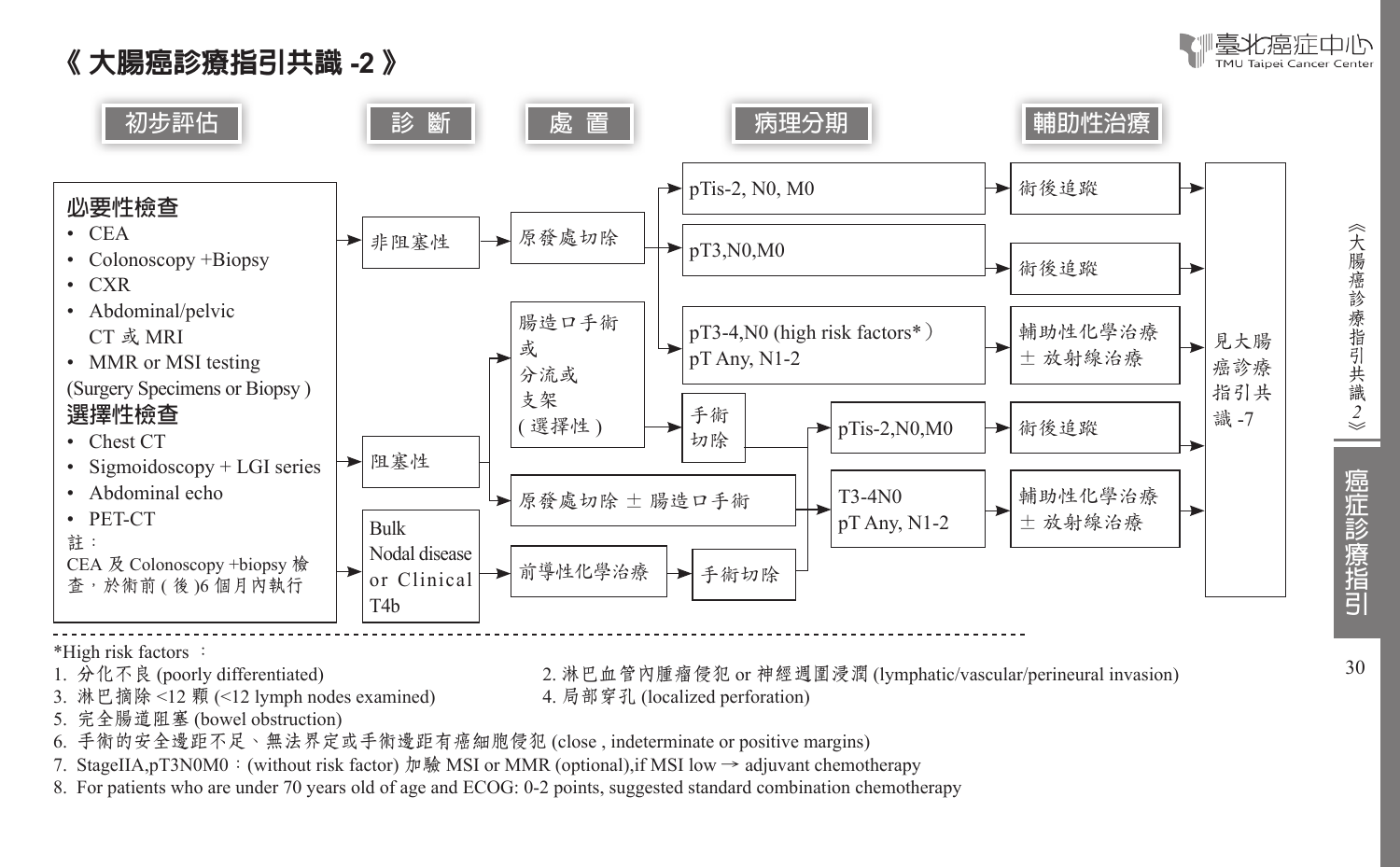《 大腸癌診療指引共識 **-3** 》



- 1. Determination of tumor gene status for KRAS.NRAS and BRAF mutations and HER2 amplifications (individually or as part of next-generation sequencing [NGS panel]) (optional).
- 2. If d-MMR,MSI-H consider Immunotherapy
- 3. For patients who are under 70 years old of age and ECOG: 0-2 points, suggested standard combination chemotherapy

癌症診療指引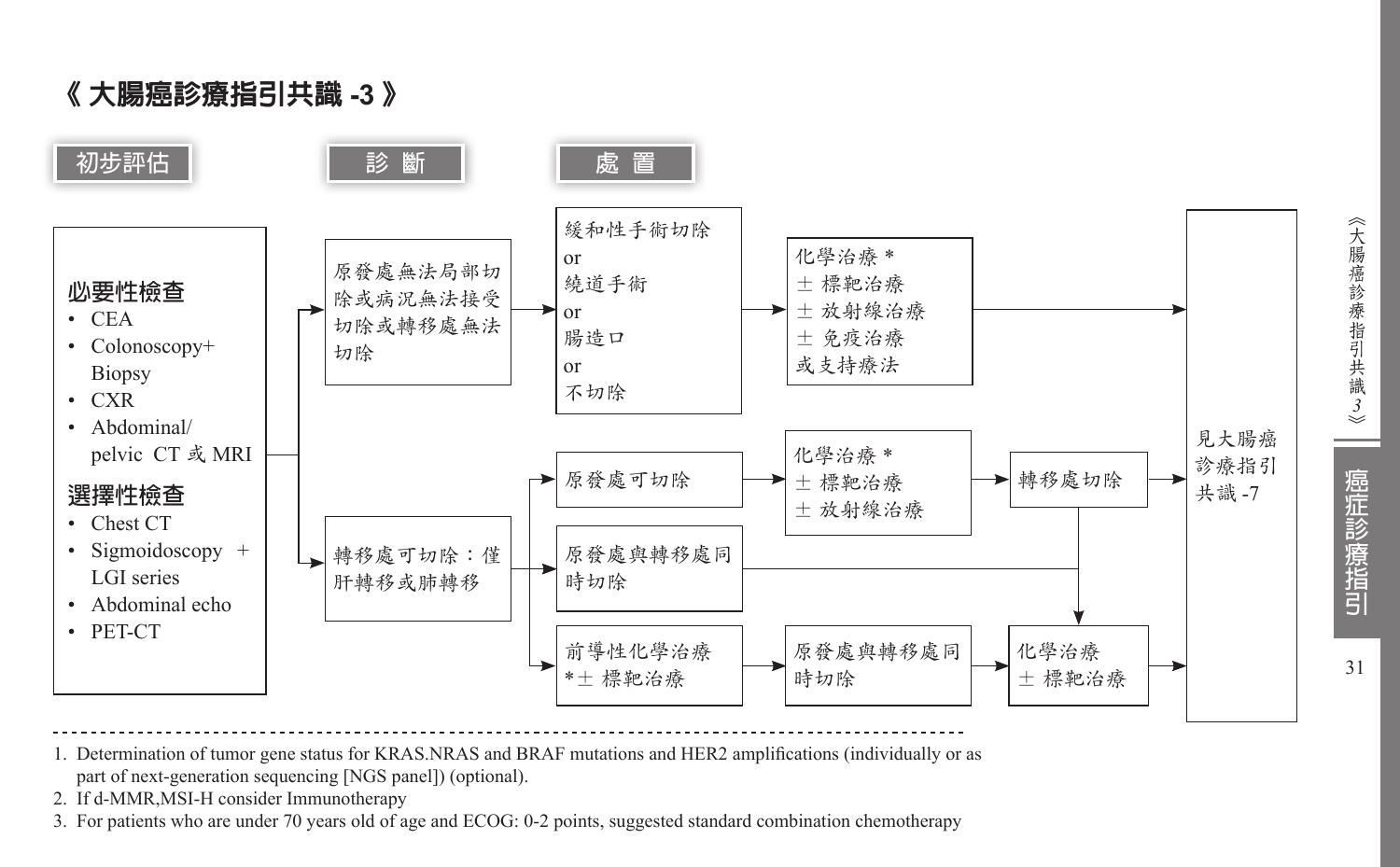《 大腸癌診療指引共識 **-4** 》









**Metastases** 

### **必要性檢查**

- • CEA
- Colonoscopy +Biopsy
- • CXR
- Abdominal/pelvic CT 或 MRI
- KRAS gene status

#### **選擇性檢查**

- Chest CT
- Sigmoidoscopy  $+$  LGI series
- Abdominal echo
- • PET-CT
- Needle biopsy, if clinically indicated
- Multidisciplinary team evaluation, including a surgeon experienced in the resection of hepatobiliary and lung metastases



- 1. Determination of tumor gene status for KRAS.NRAS and BRAF mutations and HER2 amplifications (individually or as part of next-generation sequencing [NGS panel]) (optional).
- 2. If d-MMR,MSI-H consider Immunotherapy
- 3. For patients who are under 70 years old of age and ECOG: 0-2 points, suggested standard combination chemotherapy
- 4. 大腸癌僅腹膜轉移未合併肝肺轉移,且 ECOG:0-1,心臟、肺、腎功能正常者 → 癌細胞減積手術 ± 腹 腔內溫熱化學治療 (選擇性)。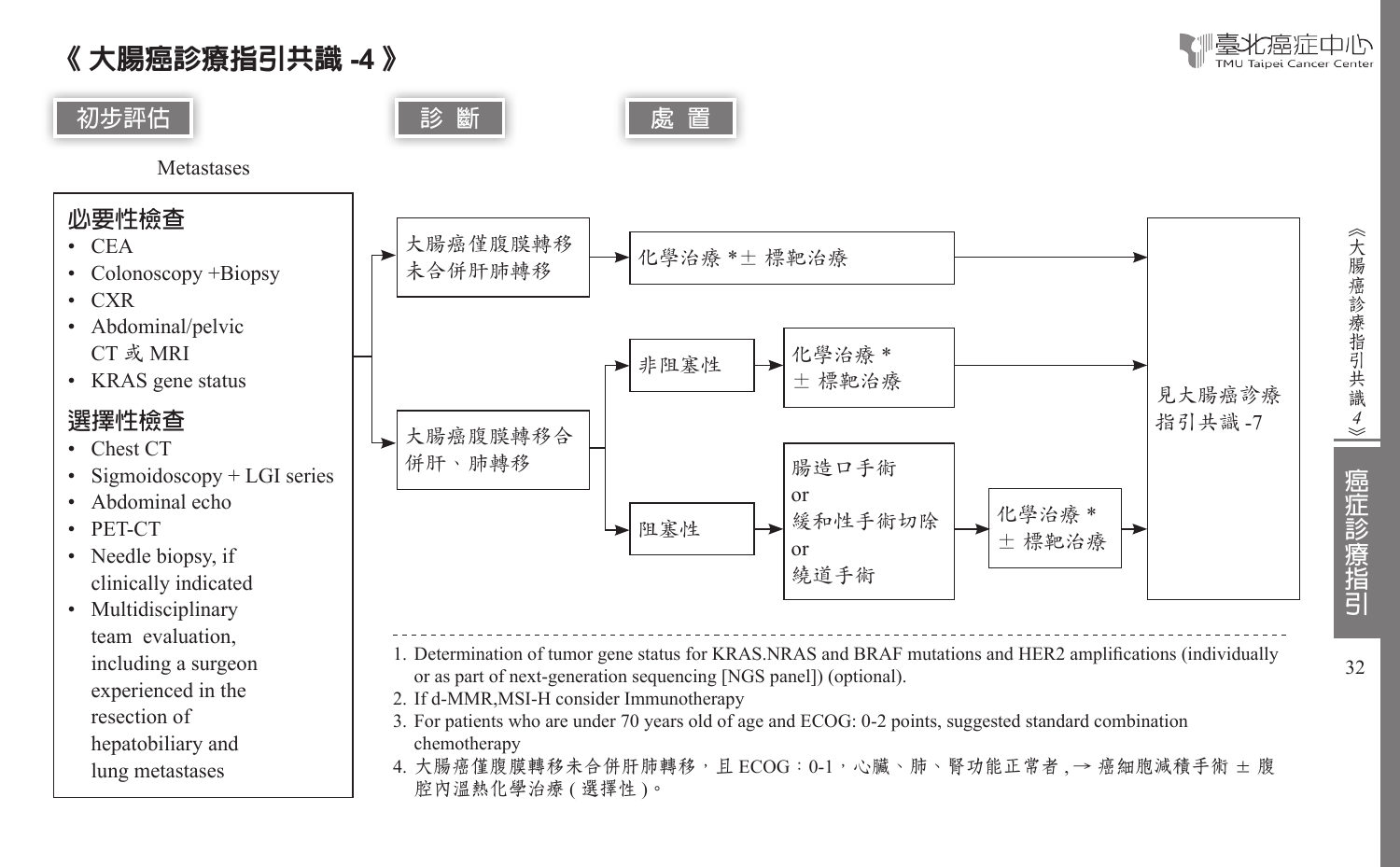《 大腸癌診療指引共識 **-5** 》



- 1. Determination of tumor gene status for KRAS.NRAS and BRAF mutations and HER2 amplifications (individually or as part of nextgeneration sequencing [NGS panel]) (optional)
- 2. If d-MMR,MSI-H consider Immunotherapy
- 3. For patients who are under 70 years old of age and ECOG: 0-2 points, suggested standard combination chemotherapy
- 4. 大腸癌僅腹膜轉移未合併肝肺轉移,且ECOG:0-1,心臟、肺、腎功能正常者,→ 癌細胞減積手術 ± 腹腔內溫熱化學治療(選擇性)。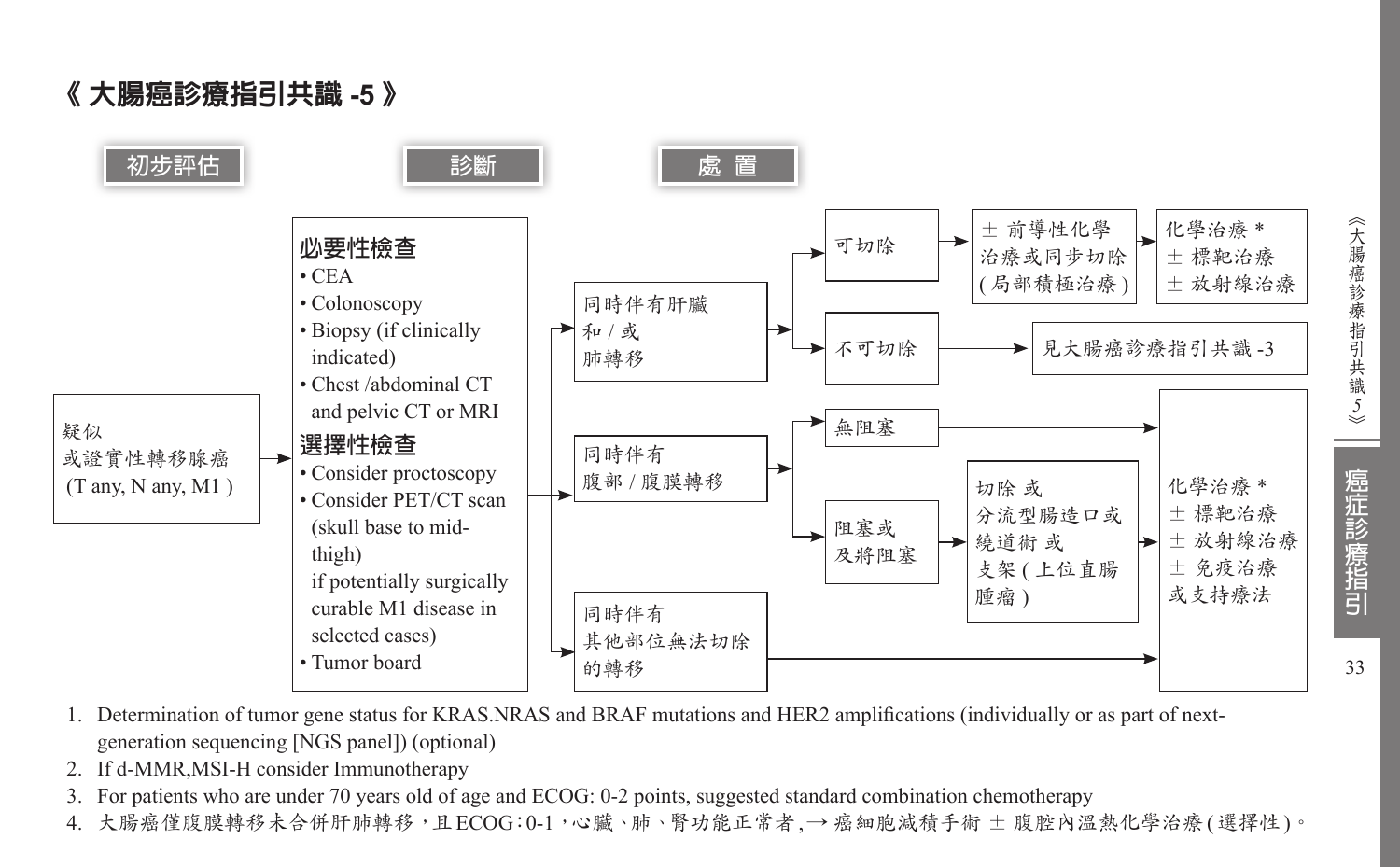《 大腸癌診療指引共識 **-6** 》



34

癌症診療指引

識 *6*



- 1. Determination of tumor gene status for KRAS.NRAS and BRAF mutations and HER2 amplifications (individually or as part of nextgeneration sequencing [NGS panel]) (optional)
- 2. If d-MMR,MSI-H consider Immunotherapy
- 3. For patients who are under 70 years old of age and ECOG: 0-2 points, suggested standard combination chemotherapy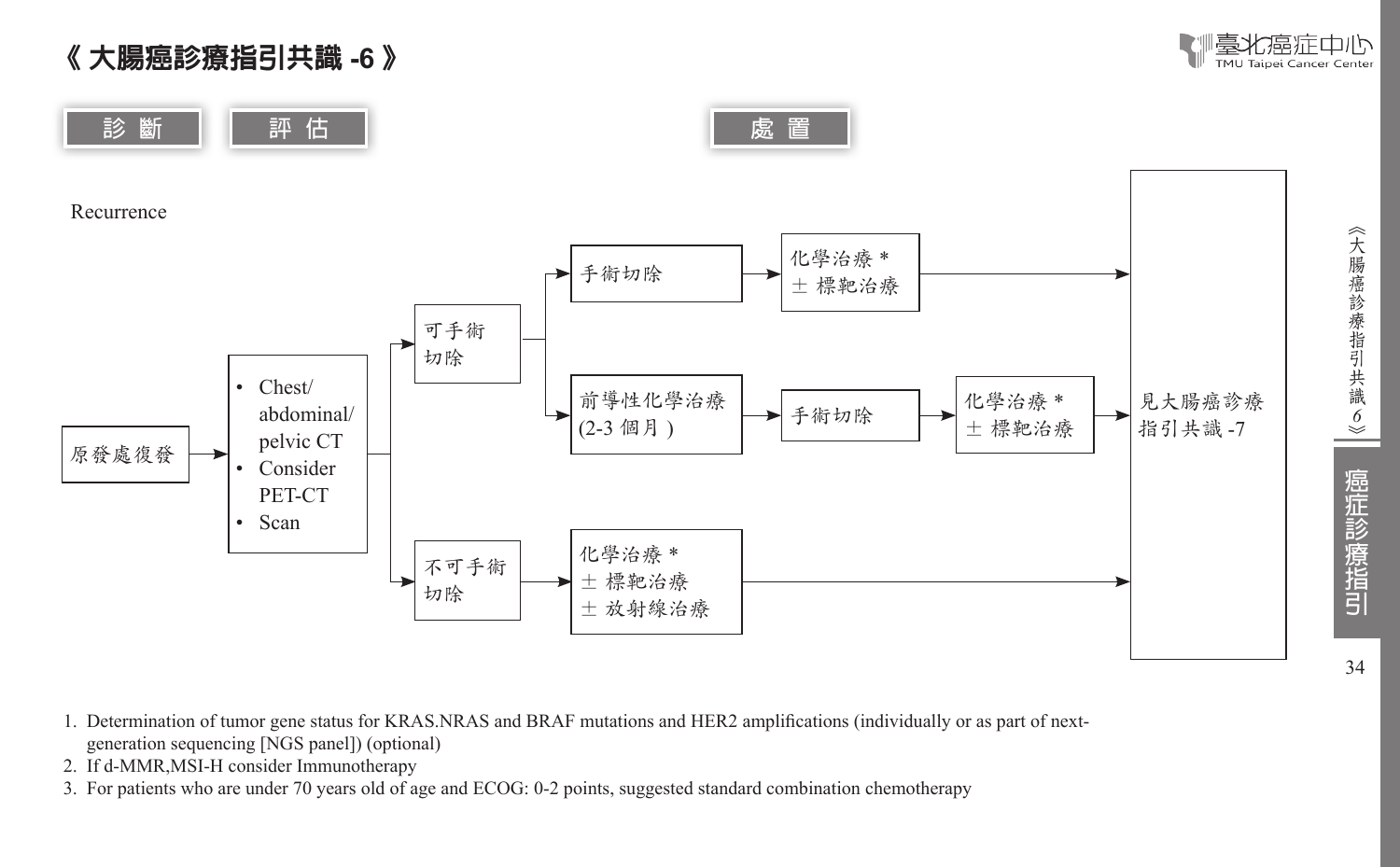### 《 大腸癌診療指引共識 **-7** 》

|                                                         | Follow up Program for Rectal Cancer Patients (at least 5 years)                                                                            |
|---------------------------------------------------------|--------------------------------------------------------------------------------------------------------------------------------------------|
| <b>CEA</b>                                              | 術後第一個月,兩年內每3-6個月一次,以後每半年一次                                                                                                                 |
|                                                         | (1) stage II,III : 每 6-12 個月一次 。                                                                                                           |
| $Check / Abdomen + pelvic CT$                           | (2) Stage IV patients : 兩年內每 3-6 個月一次, 以後每 6-12 個月一次                                                                                       |
| Colonoscopy<br>$\Omega$<br>Barium enema + Sigmoidoscopy | 第一年一次, 之後每隔一年一次 。<br>1. 術前爲阻塞型病灶,未全程做完大腸鏡檢者,術後 3-6 個月內即應再施檢一次。<br>2. 若爲 advanced adenoma, 追蹤 1年。<br>3. 若非為 advance adenoma,追蹤 3 年而後追蹤 5 年。 |
| Abdomen sono ( 選擇性 )                                    | 每半年一次                                                                                                                                      |
| PET-CT scan ( 選擇性 )                                     | 臨床評估需要時。                                                                                                                                   |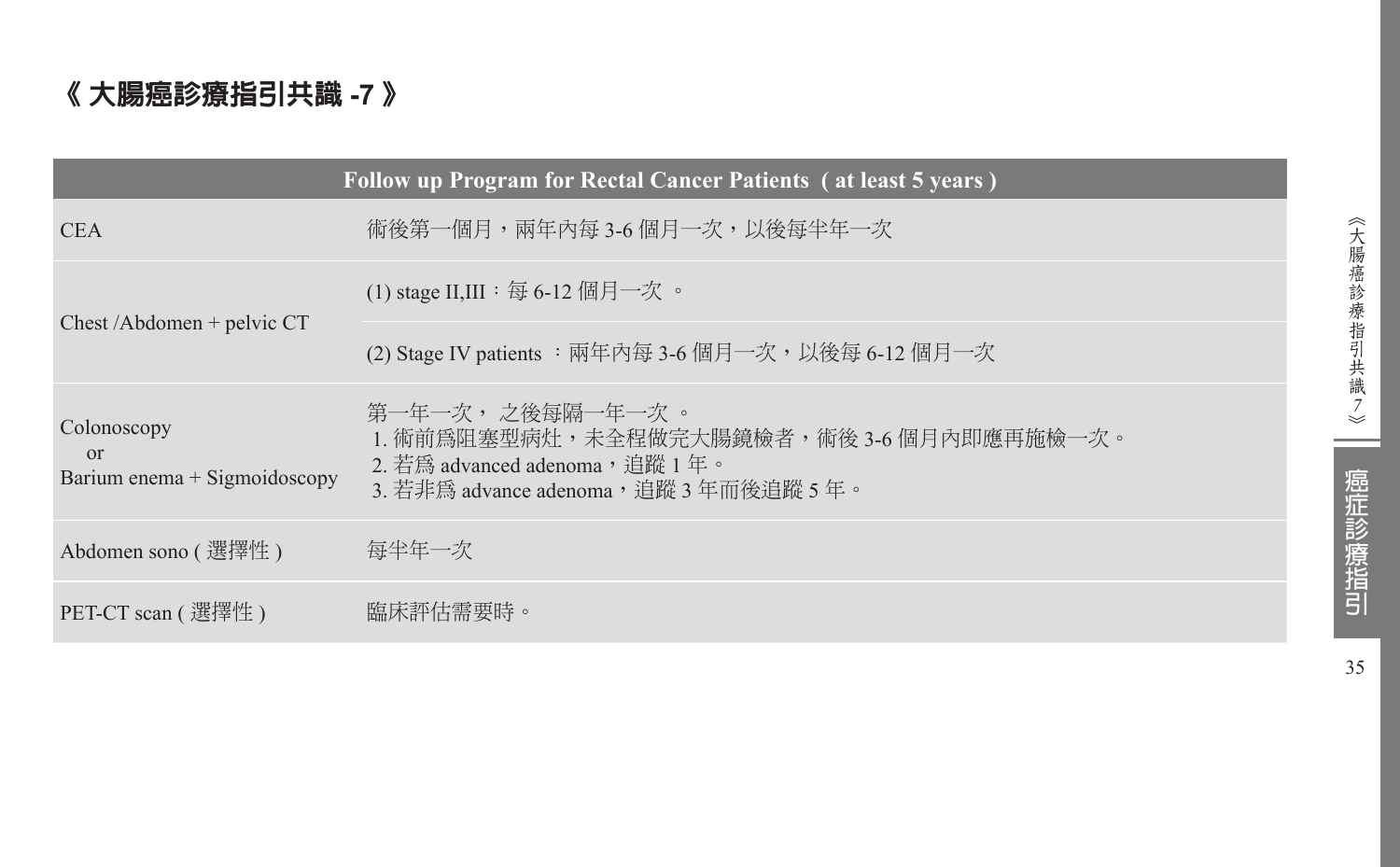## 參考資料:

- 1. NCCN Clinical Practice in Oncology: Rectal Cancer V.3.2021.
- 2. NCCN Clinical Practice in Oncology: Colon Cancer V.2.2021
- 3. Andre T, Quinaux E, Louvet C, Colin P, Gamelin E, Bouche O, Achille E, Piedbois P, Tubiana-Mathieu N, Boutan-Laroze A, Flesch M, Lledo G, Raoul Y, Debrix I, Buyse M, de Gramont A. Phase III Study Comparing a Semimonthly With a Monthly Regimen of Fluorouracil and Leucovorin As Adjuvant Treatment for Stage II and III Colon Cancer Patients: Final Results of GERCOR C96.1. L Clin Oncol 25 (24): 3732-3738, 2007.
- 4. André, Corrado Boni, Lamia Mounedji-Boudiaf, Matilde Navarro, Josep Tabernero, Tamas Hickish, Clare Topham, Marta Zaninelli, Philip Clingan, John Bridgewater, Isabelle Tabah-Fisch, Aimery de Gramont, for the Multicenter International Studyof Oxaliplatin / 5-Fluorouracil / Leucovorin in the Adjuvant Treatment of Colon Cancer (MOSAIC) Investigators Oxaliplatin, Fluorouracil, and Leucovorin as Adjuvant Treatment for Colon Cancer. NEJM 350 (23): 2343-2351, 2004.
- 5. Chris Twelves, Alfred Wong, Marek P. Nowacki, Markus Abt, Howard Burris, III, et al. Capecitabine as Adjuvant Treatment for Stage III Colon Cancer. NEJM 352 (26): 2696-2704, 2005.
- 6. Kato T, Ohashi Y, Nakazato H, Koika A, Saji S, Suzuki H, et al. Efficacy of oral UFT as adjuvant chemotherapy to curative resection of colorectal cancer: multicenter prospective randomized trial. Langenbeck 's Arch Surg 2002: 386:575–81.
- 7. Akasu T, Moriya Y, Ohashi Y, Yoshida S, Shirao K, Kodaira S. Adjuvant chemotherapy with uraciltegafur for pathological stage III rectal cancer after excision with selective lateral pelvic lymphadenectomy: a multicenter randomized controlled trial. Jpn J Clin Oncol 2006 : 36 : 237–44.
- 8. Barry C. Lembersky, H. Samuel Wieand, Nicholas J. Petrelli, Michael J. O ' Connell, Linda H. Colangelo, Roy E. Smith, Thomas E. Seay, Jeffrey K. Giguere, M. Ernest Marshall, Andrew D. Jacobs, Lauren K. Colman, Atilla Soran, Greg Yothers, and Norman Wolmark. Oral Uracil and Tegafur Plus Leucovorin Compared With Intravenous Fluorouracil and Leucovorin in Stage II and III Carcinoma of the Colon: Results From National Surgical Adjuvant Breast and Bowel Project Protocol C-06. Journal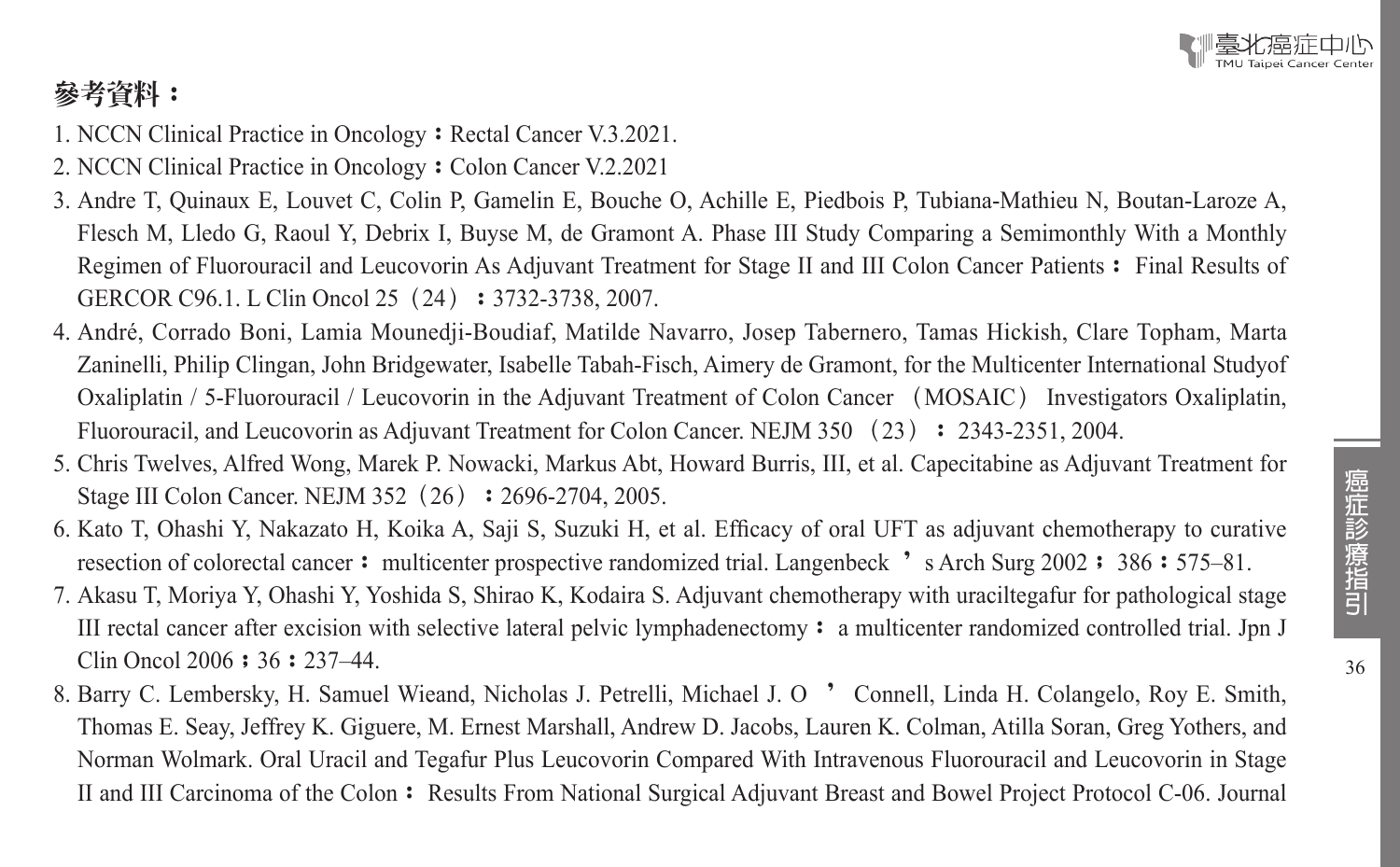of Clinical Oncology.124 2006 : 24 (13) : 2059-2064.

- 9. Daniel G. Haller, Josep Tabernero, Jean Maroun, et al. Capecitabine Plus Oxaliplatin Compared with Fluorouracil and Folinic Acid as Adjuvant Therapy for Stage III Colon Cancer. Journal of Clinical Oncology 29: 1-9, 2011
- 10. E Bajetta,M Di Bartolomeo,R Buzzoni,et al.Uracil/ftorafur/Leucovorin combined with irinoteca(TEGAFIRI) or oxaliplatin(TEGAFOX) as
- 11. first-line treatment for metastatic colorectal cancer patients:results of randomised phase II study.British Journal of Cancer 96: 439-444, 2007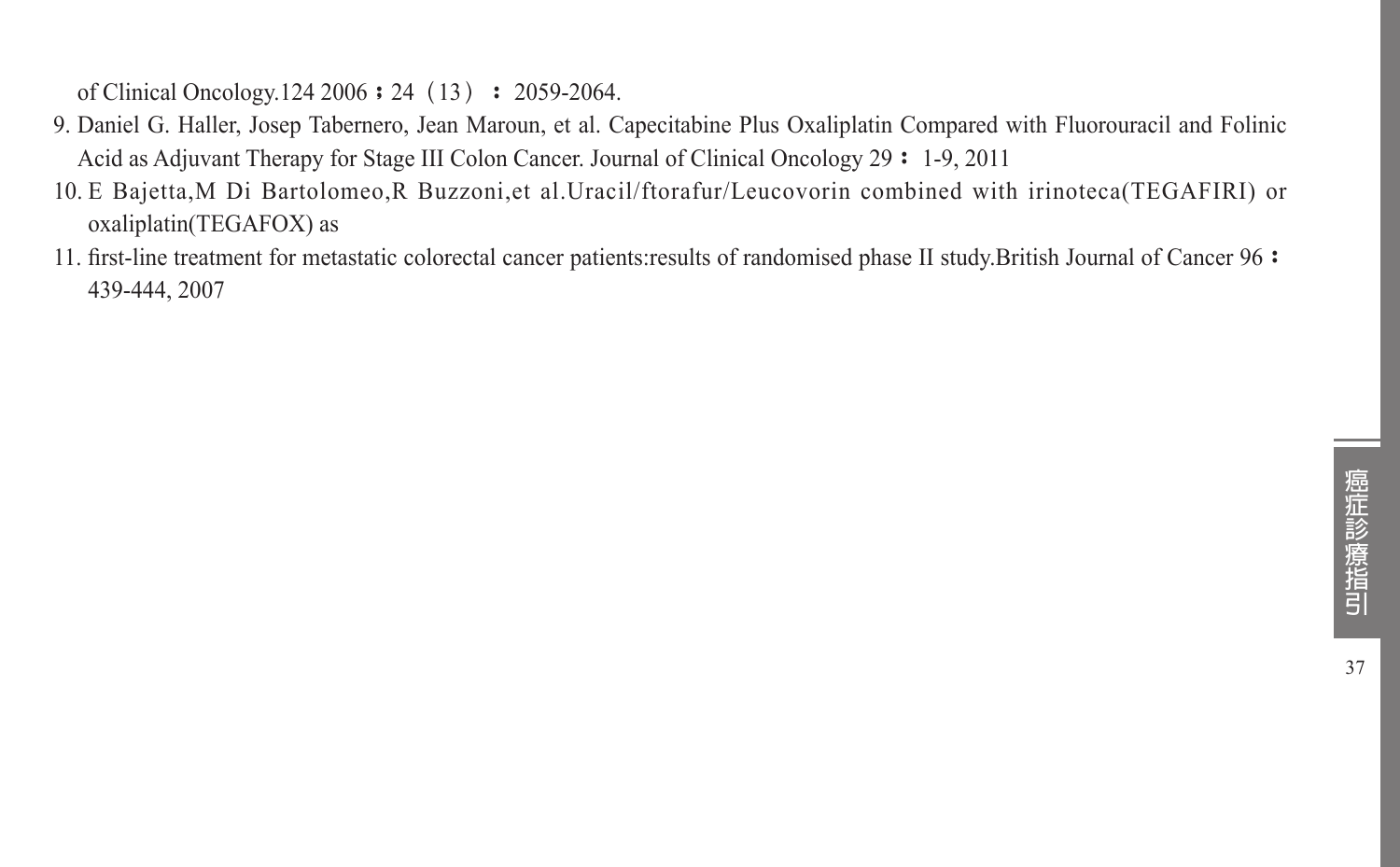

### 《 大腸直腸癌抗癌藥物治療指引 》

#### **Adjuvant Therapy of Colon Cancer**

#### **mFOLFOX6**

| 藥品名         | 劑量 mg/m <sup>2</sup> | 給藥日     | 頻率  | 週期             |                   |
|-------------|----------------------|---------|-----|----------------|-------------------|
| Oxaliplatin | 85                   |         | O2W | $\overline{1}$ | ز-ا               |
| Leucovorin  | 400                  |         | O2W | $\overline{1}$ | $\sqrt{ }$<br>レーン |
| $5-FU$      | 400                  |         | Q2W | $\overline{1}$ | $1 - 3$           |
| $5-FU$      | $1200*$              | $1 - 2$ | O2W | $\overline{1}$ | ز-ا               |

\* Continuous infusion for 24 hours

#### **FOLFOX4**

| 藥品名         | 劑量 mg/m <sup>2</sup> | 給藥日     | 頻率  | 週期      |  |
|-------------|----------------------|---------|-----|---------|--|
| Oxaliplatin | 80                   |         | 22W | ⊥ ∠     |  |
| Leucovorin  | 200                  |         | 02W | ⊥ ∠     |  |
| $5-FU$      | 400                  |         | 02W | ⊥∠      |  |
| $5-FU$      | $600*$               | $1 - 2$ | O2W | $\perp$ |  |

\* Continuous infusion for 24 hours

#### **FOLFOX7**

| 藥品名 *       | 劑量 mg/m | 給藥厂  | 陌奉  | 週期 |  |
|-------------|---------|------|-----|----|--|
| Oxaliplatin | 85      |      | O2W |    |  |
| Leucovorin  | 400     |      | Q2W |    |  |
| $5-FU$      | 1200*   | $-2$ | O2W |    |  |

\* Continuous infusion for 24 hours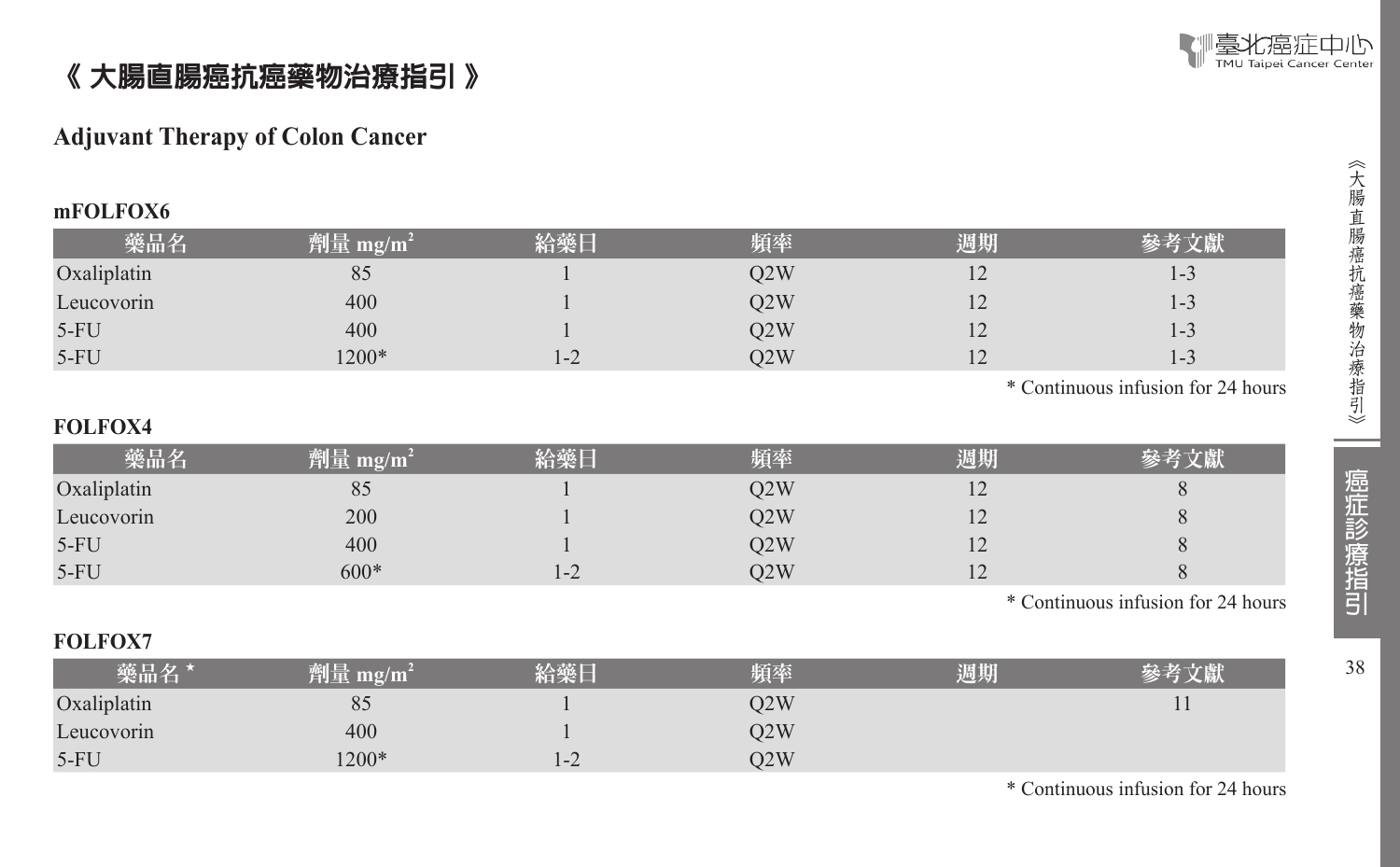#### **Capecitabine**

| 藥品名           | 劑量 mg/m <sup>2</sup> | 給藥日                  | 頻率               | 週期             | 參考文獻                               |
|---------------|----------------------|----------------------|------------------|----------------|------------------------------------|
| Capecitabine  | 1250 PO BID          | $1 - 14$             | Q <sub>3</sub> W | 8              | $\overline{4}$                     |
|               |                      |                      |                  |                |                                    |
| CapeOx        |                      |                      |                  |                |                                    |
| 藥品名           | 劑量 $mg/m^2$          | 給藥日                  | 頻率               | 週期             | 參考文獻                               |
| Oxaliplatin   | 130                  |                      | Q3W              | 8              | 5                                  |
| Capecitabine  | 1000 PO BID          | $1 - 14$             | Q <sub>3</sub> W | 8              | 5                                  |
|               |                      |                      |                  |                |                                    |
| $5$ - $FU+LV$ |                      |                      |                  |                |                                    |
| 藥品名           | 劑量 mg/m <sup>2</sup> | 給藥日                  | 頻率               | 週期             | 參考文獻                               |
| Leucovorin    | 500                  | 1, 8, 15, 22. 29, 36 | Q8W              | 4              | 6                                  |
| $5-FU$        | 500                  | 1, 8, 15, 22, 29, 36 | Q8W              | $\overline{4}$ | 6                                  |
|               |                      |                      |                  |                |                                    |
| sLV5FU2       |                      |                      |                  |                |                                    |
| 藥品名           | 劑量 $mg/m^2$          | 給藥日                  | 頻率               | 週期             | 參考文獻                               |
| Leucovorin    | 400                  |                      | Q <sub>2</sub> W | 12             |                                    |
| $5-FU$        | 400                  |                      | Q2W              | 12             |                                    |
| $5-FU$        | 1200*                | $1 - 2$              | Q <sub>2</sub> W | 12             | $\overline{7}$                     |
|               |                      |                      |                  |                | * Continuous infusion for 24 hours |

| 藥品名              | 劑量 mg/m <sup>2</sup> | 給藥日   | 頻率  | 週期 | 參考文獻 |
|------------------|----------------------|-------|-----|----|------|
| <b>UFUR</b>      | $300-350$ /day PO    | $-28$ | D4W |    |      |
| $\pm$ Leucovorin | 50-150 mg PO QD      | $-28$ | D4W |    |      |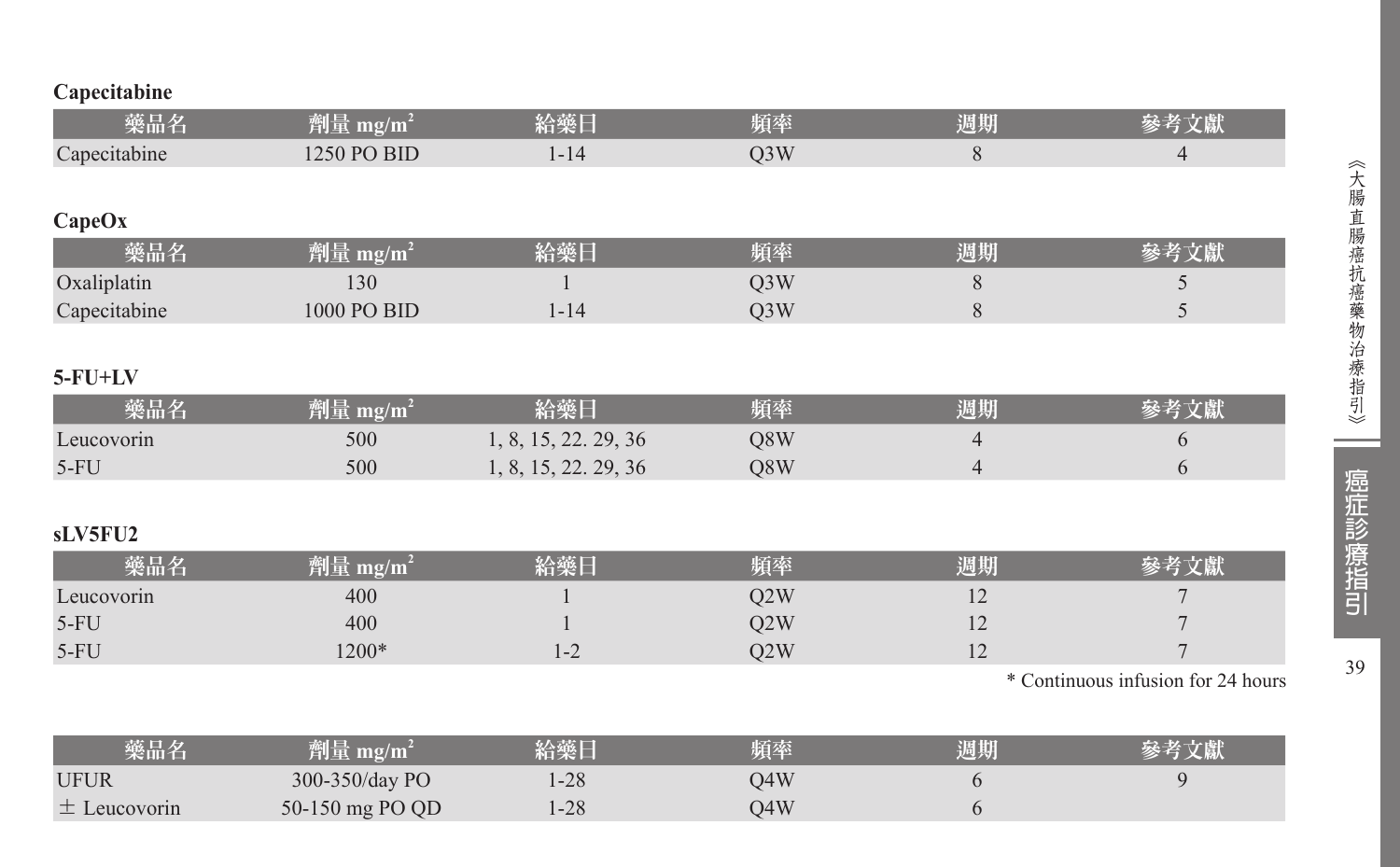$40$ 

| 藥品名    | 細工<br>91 F<br>ш        | 給藥日             | 頃率  | 週期 | ベビス<br>に腕へ |
|--------|------------------------|-----------------|-----|----|------------|
| $TS-1$ | <b>BID</b><br>$-40$ PC | $\cap$<br>$-20$ | 06W |    | 10         |

#### **Neoadjuvant Therapy of Colon Cancer**

同  $1<sup>st</sup>$  line therapy of metastatic colon cancer

### 參考文獻

- 1. Andre T Boni C, Mounedji-Boudiaf L, et al. Oxaliplatin, fluorouracil, and leucovorin as adjuvant treatment for colon cancer. N Engl J Med 2004;350:2343-2351.
- 2. Cheeseman SL, Joel SP, Chester JD, et al. A 'modified de Gramont' regimen of fluorouracil, alone and with oxaliplatin, for advanced colorectal cancer. Br J Cancer 2002;87:393-399.
- 3. Maindrault-Goebel F, deGramont A, Louvet C,et al. Evaluation of oxaliplatin dose intensity in bimonthly leucovorin and 48 hour 5-fluorouracil continuous infusion regimens (FOLFOX) in pretreated metastatic colorectal cancer. Annals of Oncology 2000;11:1477-1483.
- 4. Twelves C, Wong A, Nowacki MP, et al. Capecitabine as adjuvant treatment for stage III colon cancer. N Engl J Med 2005;352:2696-2704.
- 5. Schmoll HJ, Cartwright T, Taernero J, et al. Phase III trial of capecitabine plus oxaliplatin as adjuvant therapy for stage III colon cancer: a planned safety analysis in 1,864 patients. J Clin Oncol 2007;25:102-109.
- 6. Haller DG, Catalano P, Macdonald JS Mayer RJ. Phase III study of fluorouracil, leucovorin and levamisole in high risk stage II and III colon cancer: final report of Intergroup 0089. J Clin Oncol 2005;23:8671-8678.
- 7. Andre T, Louvet C, Maindrault-Goebel F, et al. CPT-11 (irinotecan) addition to bimonthly, high-dose leucovorin and bolus and continuous-infusion 5-fluorouracil (FOLFIRI) for pretreated metastatic colorectal cancer. Eur J Cancer 1999;35(9):1343-7.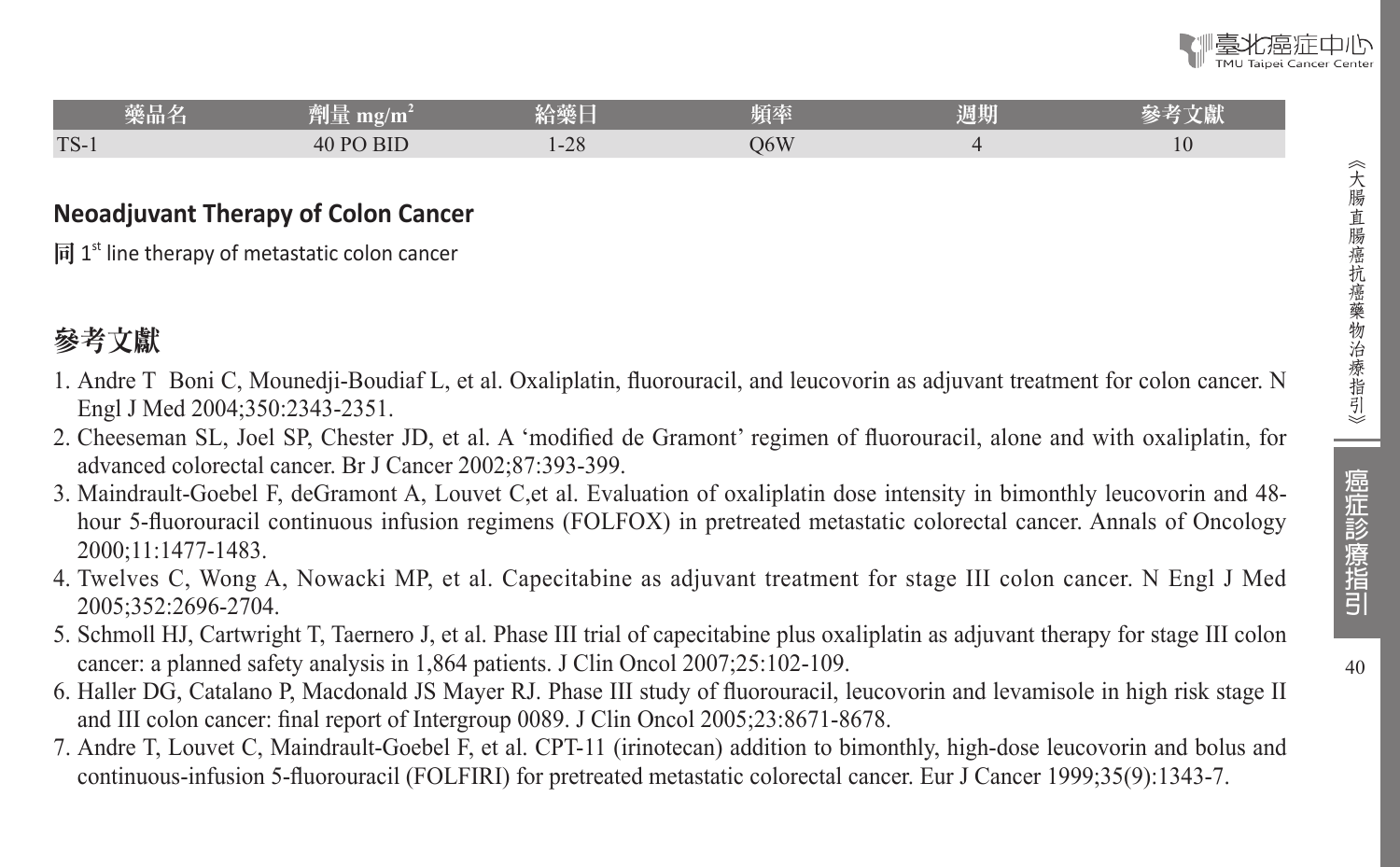- 8. deGramont A, Figer A, Seymour M, et al. Leucovorin and Fluorouracil With or Without Oxaliplatin as First-Line Treatment in Advanced Colorectal Cancer. J Clon Oncol 2000;18:2938-2947.
- 9. Sulkes A, Benner SE, Canetta RM. Uracil-ftorafur: an oral fluoropyrimidine active in colorectal cancer. J Clin Oncol. Oct 1998;16(10):3461-3475.
- 10. Hamaguchi, Tetsuya et al. Capecitabine versus S-1 as adjuvant chemotherapy for patients with stage III colorectal cancer (JCOG0910): an open-label, non-inferiority, randomised, phase 3, multicentre trial. The Lancet Gastroenterology & Hepatology , Volume  $3$ , Issue  $1, 47 - 56$ .
- 11. Tezuka T, Hamada C, Ishida H, et al. Phase II clinical study of modified FOLFOX7 (intermittent oxaliplatin administration) plus bevacizumab in patients with unresectable metastatic colorectal cancer-CRAFT study. Invest New Drugs. 2013 Oct;31(5):1321-9.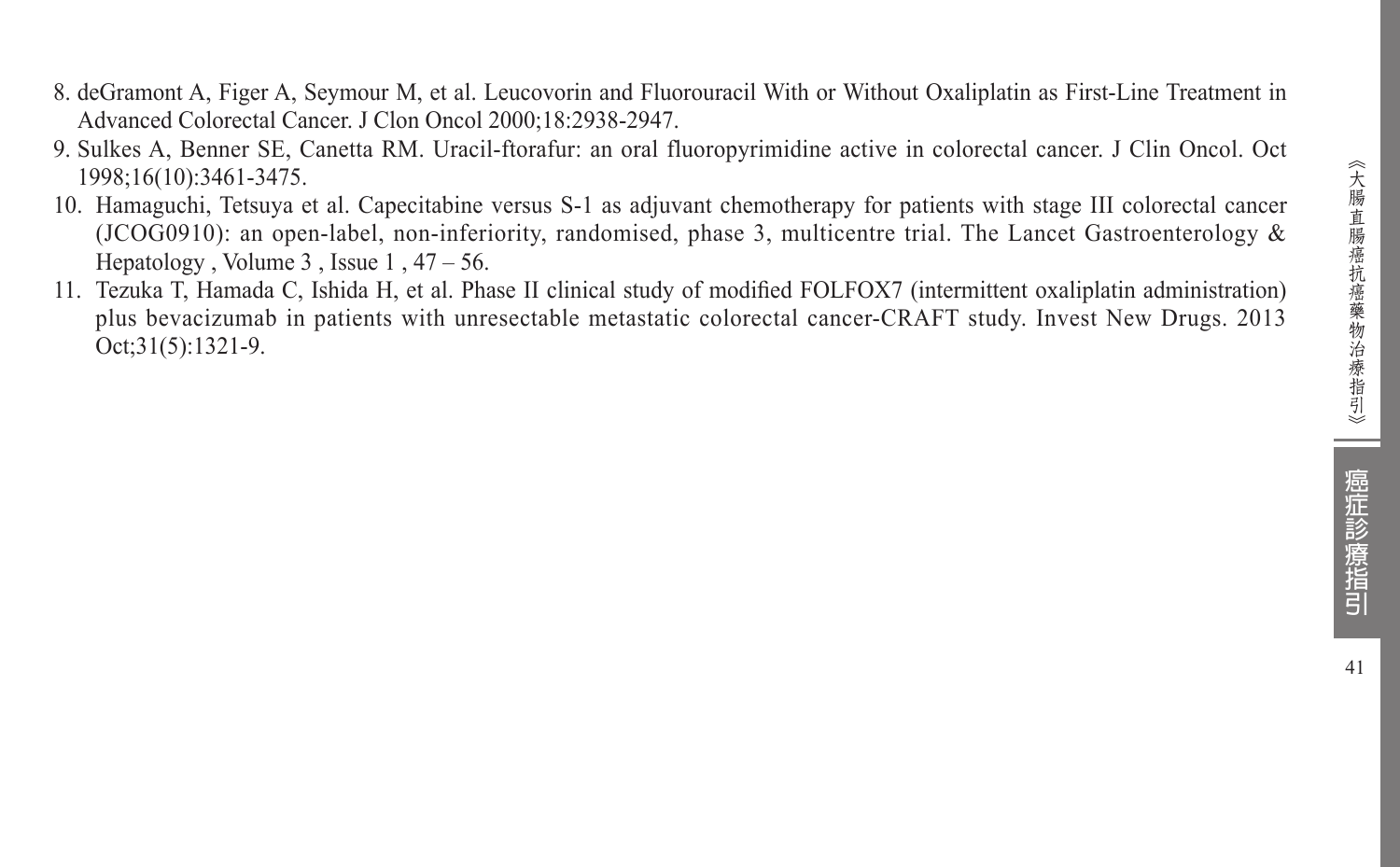

#### **Adjuvant Therapy of Rectal Cancer**

#### **Chemotherapy**

#### **mFOLFOX6**

| 藥品名         | 劑量 mg/m <sup>2</sup> | 給藥日 | 頻率  | 週期 | 參考文獻                               |
|-------------|----------------------|-----|-----|----|------------------------------------|
| Oxaliplatin | 85                   |     | O2W |    | 1-3                                |
| Leucovorin  | 400                  |     | O2W |    |                                    |
| $5-FU$      | 400                  |     | O2W |    |                                    |
| $5-FU$      | 1200*                | 1-2 | O2W |    |                                    |
|             |                      |     |     |    | * Continuous infusion for 24 hours |

#### **sLV5FU2**

| 藥品名        | 劑量 mg/m $^2$ | 给藥。 | 铂率  | 週期  |                                    |
|------------|--------------|-----|-----|-----|------------------------------------|
| Leucovorin | 400          |     | D2W | - ⊥ | 4, 13                              |
| $5-FU$     | 400          |     | O2W | - ⊥ |                                    |
| $5-FU$     | $1200*$      | 1-2 | O2W | - ⊥ |                                    |
|            |              |     |     |     | * Continuous infusion for 24 hours |

#### **Capecitabine**

| 袋品名          | mg/m                         | <b>ANGELES</b><br><b>ANGELOR</b> | 计自行表<br>× =<br>25 L | 週期 | $-161$ |
|--------------|------------------------------|----------------------------------|---------------------|----|--------|
| Capecitabine | <b>BID</b><br>$D\cap$<br>250 | .                                | O3W                 |    |        |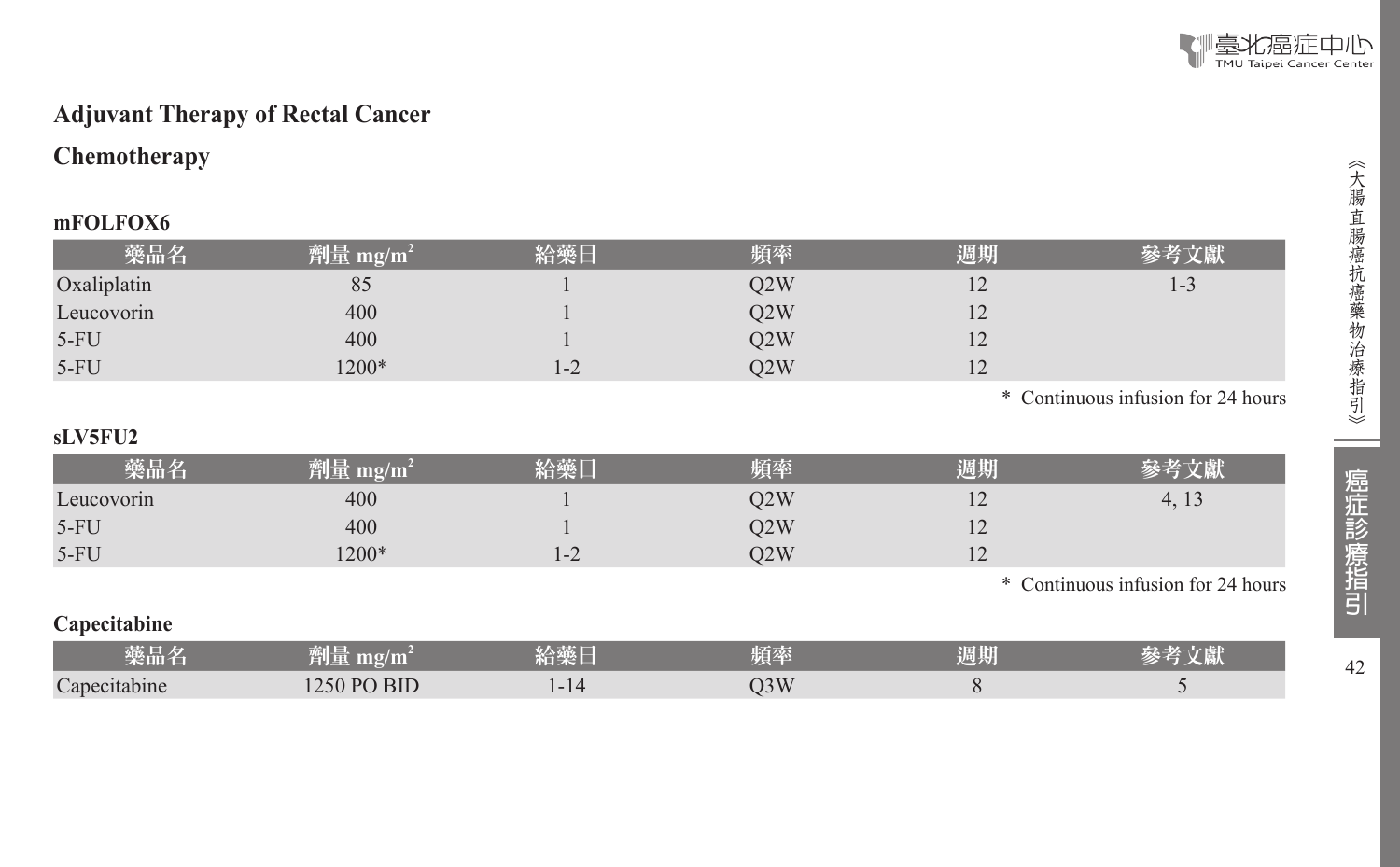#### **CapeOx**

| 藥品名                              | 劑量 mg/m <sup>2</sup>            | 給藥日                  | 頻率               | 週期             | 參考文獻 |
|----------------------------------|---------------------------------|----------------------|------------------|----------------|------|
| Oxaliplatin                      | 130                             |                      | Q <sub>3</sub> W | 8              | 6, 7 |
| Capecitabine                     | 1000 PO BID                     | $1 - 14$             | Q3W              | $\,$ 8 $\,$    |      |
|                                  |                                 |                      |                  |                |      |
| $5$ - $FU+LV$                    |                                 |                      |                  |                |      |
| 藥品名                              | 劑量 mg/m <sup>2</sup>            | 給藥日                  | 頻率               | 週期             | 參考文獻 |
| Leucovorin                       | 500                             | 1, 8, 15, 22. 29, 36 | Q8W              | 4              | 8    |
| $5-FU$                           | 500                             | 1, 8, 15, 22. 29, 36 | Q8W              | $\overline{4}$ |      |
|                                  |                                 |                      |                  |                |      |
| 藥品名                              | 劑量 mg/m <sup>2</sup>            | 給藥日                  | 頻率               | 週期             | 參考文獻 |
| <b>UFUR</b>                      | 300-350/day PO                  | $1 - 28$             | Q4W              | 6              | 14   |
| $\pm$ Leucovorin                 | 50-150 mg PO QD                 | $1 - 28$             | Q4W              | 6              |      |
|                                  |                                 |                      |                  |                |      |
| 藥品名                              | 劑量 mg/m <sup>2</sup>            | 給藥日                  | 頻率               | 週期             | 參考文獻 |
| $TS-1$                           | 40 PO BID                       | $1 - 28$             | Q42D             | $\overline{4}$ | 15   |
|                                  |                                 |                      |                  |                |      |
| $Chemotherapy + RT$              |                                 |                      |                  |                |      |
| $XRT$ + continuous infusion 5-FU |                                 |                      |                  |                |      |
| 藥品名                              | $\frac{m}{2}$ mg/m <sup>2</sup> | 給藥日                  | 頻率               | 週期             | 參考文獻 |

5-FU 225 1-5 or 1-7 Q4W During XRT 9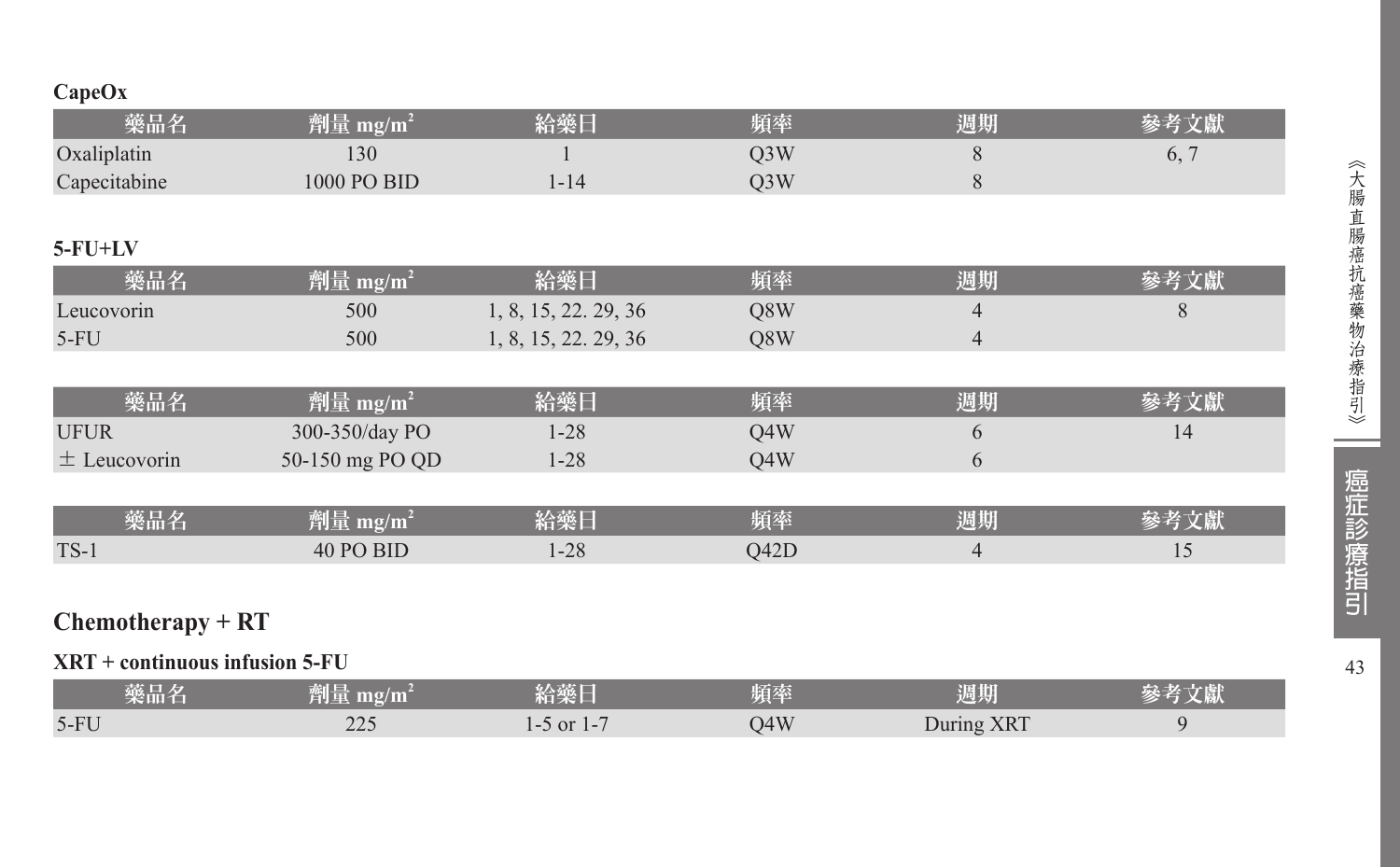

#### **XRT + 5-FU/LV**

| 藥品名                 | 劑量 mg/m <sup>2</sup> | 給藥日     | 頻率  | 週期                                 | 參考文獻   |
|---------------------|----------------------|---------|-----|------------------------------------|--------|
| $5-FU$              | 400                  | $1 - 4$ | Q4W | During week 1, 5 of XRT            | 10     |
| Leucovorin          | 20                   | $1 - 4$ | Q4W |                                    |        |
|                     |                      |         |     |                                    |        |
| $XRT + Capecitable$ |                      |         |     |                                    |        |
| 藥品名                 | 劑量 mg/m <sup>2</sup> | 給藥日     | 頻率  | 週期                                 | 參考文獻   |
| Capecitabine        | 825 PO BID           | $1 - 5$ | QW  | 5                                  | 11, 12 |
|                     |                      |         |     |                                    |        |
| $XRT + mFOLFOX6$    |                      |         |     |                                    |        |
| 藥品名                 | 劑量 mg/m <sup>2</sup> | 給藥日     | 頻率  | 週期                                 | 參考文獻   |
| Oxaliplatin         | 85                   |         |     |                                    | 16     |
| Leucovorin          | 400                  |         |     |                                    |        |
| $5-FU$              | 400                  |         |     |                                    |        |
| $5-FU$              | 1200*                | $1 - 2$ |     |                                    |        |
|                     |                      |         |     | $\sim$ $\sim$ $\sim$ $\sim$ $\sim$ | .      |

\* Continuous infusion for 24 hours

### **Neoadjuvant Therapy of Rectal Cancer**

#### **FOLFOX**

| 藥品名         | 劑量 mg/m $^2$ | 給藥日   | 踊索  | 週期 | 參考立獻 |
|-------------|--------------|-------|-----|----|------|
| Oxaliplatin | 85           |       | O2W |    | 10   |
| Leucovorin  | 400          |       | O2W |    |      |
| $5-FU$      | 400          |       | O2W |    |      |
| $5-FU$      | $1200*$      | $1-Z$ | O2W |    |      |

\* Continuous infusion for 24 hours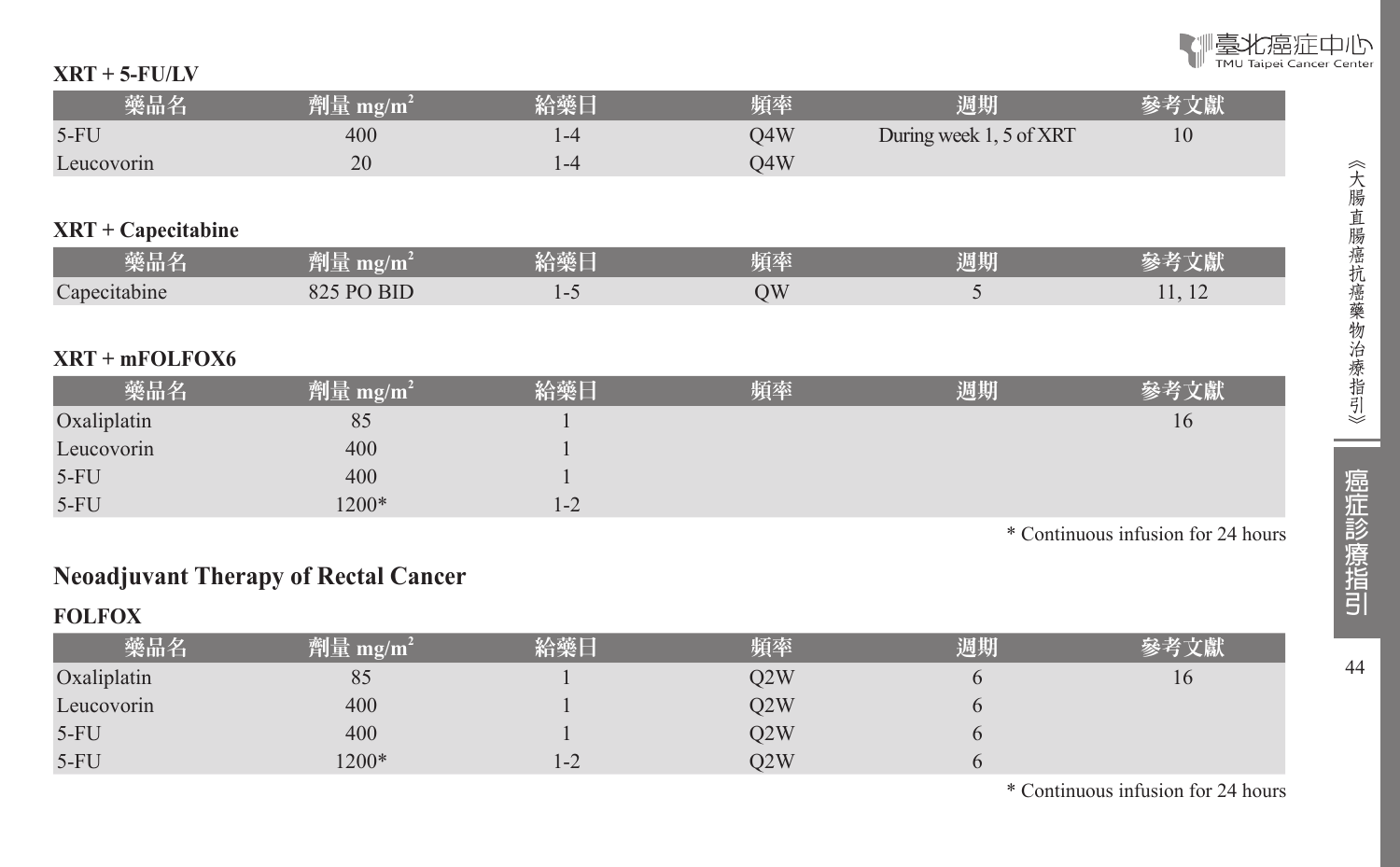| 樂品名          |                       | 届恭     | 週期 |  |
|--------------|-----------------------|--------|----|--|
| Oxaliplatin  | 30                    | $J_3W$ |    |  |
| Capecitabine | <b>BID</b><br>$000 -$ | J3W    |    |  |
|              |                       |        |    |  |

### **Therapy after CCRT**

#### **UFUR + LV**

| 藥品名         | $^2$ 劑量 mg/m <sup>2</sup>  | 給藥日 | 頻率 | 週期 | 參考文獻   |
|-------------|----------------------------|-----|----|----|--------|
| <b>UFUR</b> | $250 \text{ mg/m}^2$ PO QD |     | ЭW |    | 18, 19 |
| Folina      | 45 mg PO QD                |     | ЭW |    |        |

### 參考文獻

- 1. Andre T Boni C, Mounedji-Boudiaf L, et al. Oxaliplatin, fluorouracil, and leucovorin as adjuvant treatment for colon cancer. N Engl J Med 2004;350:2343-2351.
- 2. Cheeseman SL, Joel SP, Chester JD, et al. A 'modified de Gramont' regimen of fluorouracil, alone and with oxaliplatin, for advanced colorectal cancer. Br J Cancer 2002;87:393-399.
- 3. Maindrault-Goebel F, deGramont A, Louvet C,et al. Evaluation of oxaliplatin dose intensity in bimonthly leucovorin and 48 hour 5-fluorouracil continuous infusion regimens (FOLFOX) in pretreated metastatic colorectal cancer. Annals of Oncology 2000;11:1477-1483.
- 4. Andre T, Louvet C, Maindrault-Goebel F, et al. CPT-11 (irinotecan) addition to bimonthly, high-dose leucovorin and bolus and continuous-infusion 5-fluorouracil (FOLFIRI) for pretreated metastatic colorectal cancer. Eur J Cancer 1999;35(9):1343-7.
- 5. Twelves C, Wong A, Nowacki MP, et al. Capecitabine as adjuvant treatment for stage III colon cancer. N Engl J Med 2005;352:2696-2704.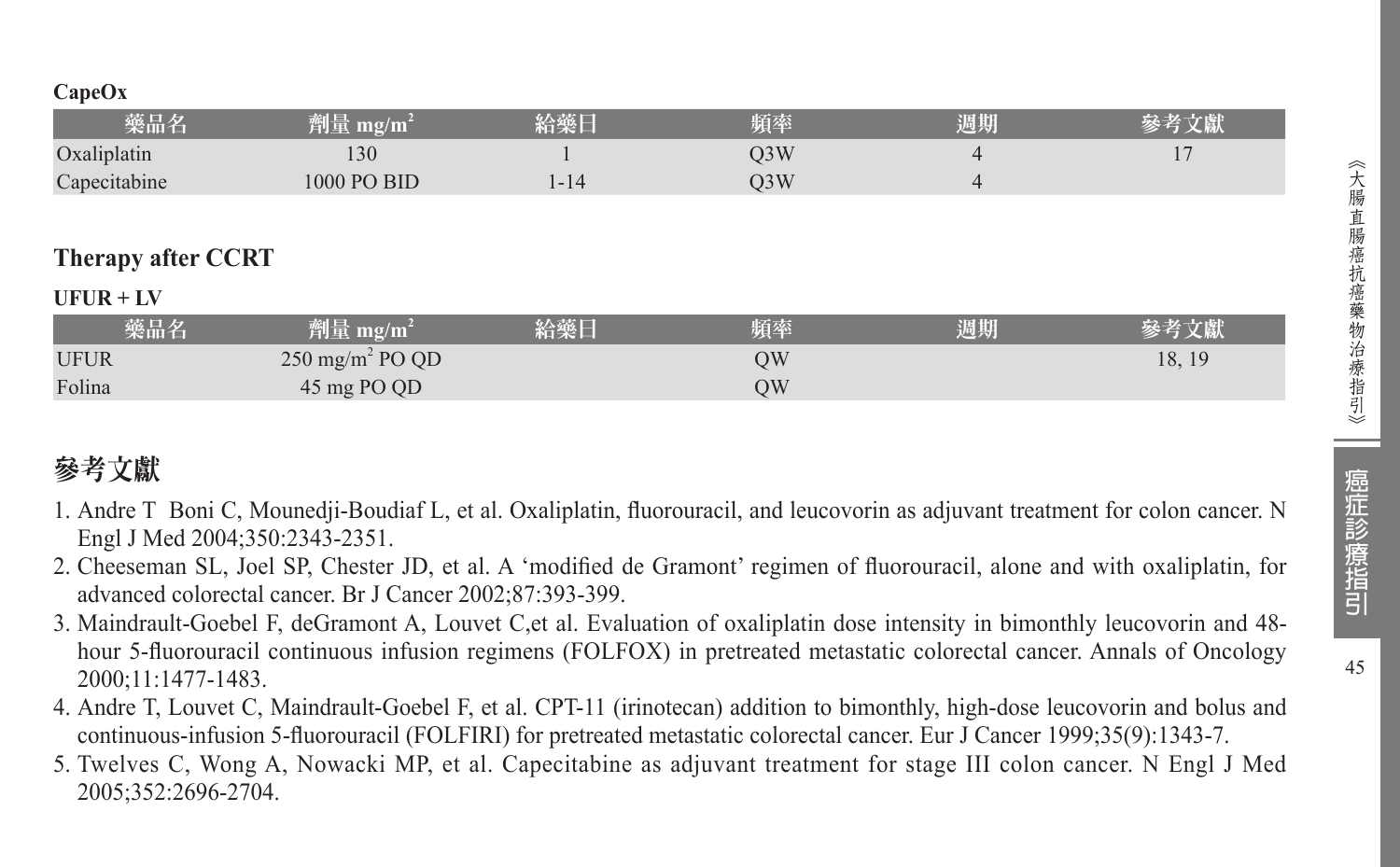- 6. Schmoll HJ, Cartwright T, Taernero J, et al. Phase III trial of capecitabine plus oxaliplatin as adjuvant therapy for stage III colon cancer: a planned safety analysis in 1,864 patients. J Clin Oncol 2007;25:102-109.
- 7. Haller DG, Tabernero J, Maroun J, et al. Capecitabine Plus Oxaliplatin Compared With Fluorouracil and Folinic Acid As Adjuvant Therapy for Stage III Colon Cancer. J Clin Oncol 2011;29:1465-1471.
- 8. Petrelli N, Douglass Jr HO, Herrare L, et al. The modulation of fluorouracil with leucovorin in metastatic colorectal carcinoma: 40 a prospective randomized phase III trial. J Clin Oncol 1989;7:1419-1426.
- 9. O'Connell MJ, Martenson JA, Wieand HS, et al. Improving adjuvant therapy for rectal cancer by combining protracted-infusion fluorouracil with radiation therapy after curative surgery. N Engl J Med 1994;331:502-507.
- 10. Tepper JE, O'Connell M, Niedzwiecki D, et al. Adjuvant therapy in rectal cancer: analysis of stage, sex, and local control final report of Intergroup 0114. J Clin Oncol 2002;20:1744-1750.
- 11. O'Connell MJ, Colangelo LH, Beart RW, et al. Capecitabine and oxaliplatin in the preoperative multimodality treatment of rectal cancer: surgical end points from National Surgical Adjuvant Breast and Bowel Project trial R-04. J Clin Oncol 2014;32:1927-1934.
- 12. Hofheinz R, Wenz FK, Post S, et al. Chemoradiotherapy with capecitabine versus fluorouracil for locally advanced rectal cancer: A randomized, multicenter, non-inferiority, phase 3 trial. Lancet Oncol 2012;13:579-588.
- 13. Shikina A, Shinto E, Hashiguchi Y, et al. Differential clinical benefits of 5-fluorouracil-based adjuvant chemotherapy for patients with stage III colorectal cancer according to CD133 expression status. Jpn J Clin Oncol. Jan 2014;44(1):42-48.
- 14. Sulkes A, Benner SE, Canetta RM. Uracil-ftorafur: an oral fluoropyrimidine active in colorectal cancer. J Clin Oncol. Oct 1998;16(10):3461-3475.
- 15. Hamaguchi, Tetsuya et al. Capecitabine versus S-1 as adjuvant chemotherapy for patients with stage III colorectal cancer (JCOG0910): an open-label, non-inferiority, randomised, phase 3, multicentre trial. The Lancet Gastroenterology & Hepatology , Volume 3 , Issue 1 , 47 – 56.
- 16. Koizumi M, Yamada T, Shinji S, et al. Feasibility of Neoadjuvant FOLFOX Therapy Without Radiotherapy for Baseline Resectable Rectal Cancer. In Vivo. 2018; 32(4): 937–943.

癌症診療指引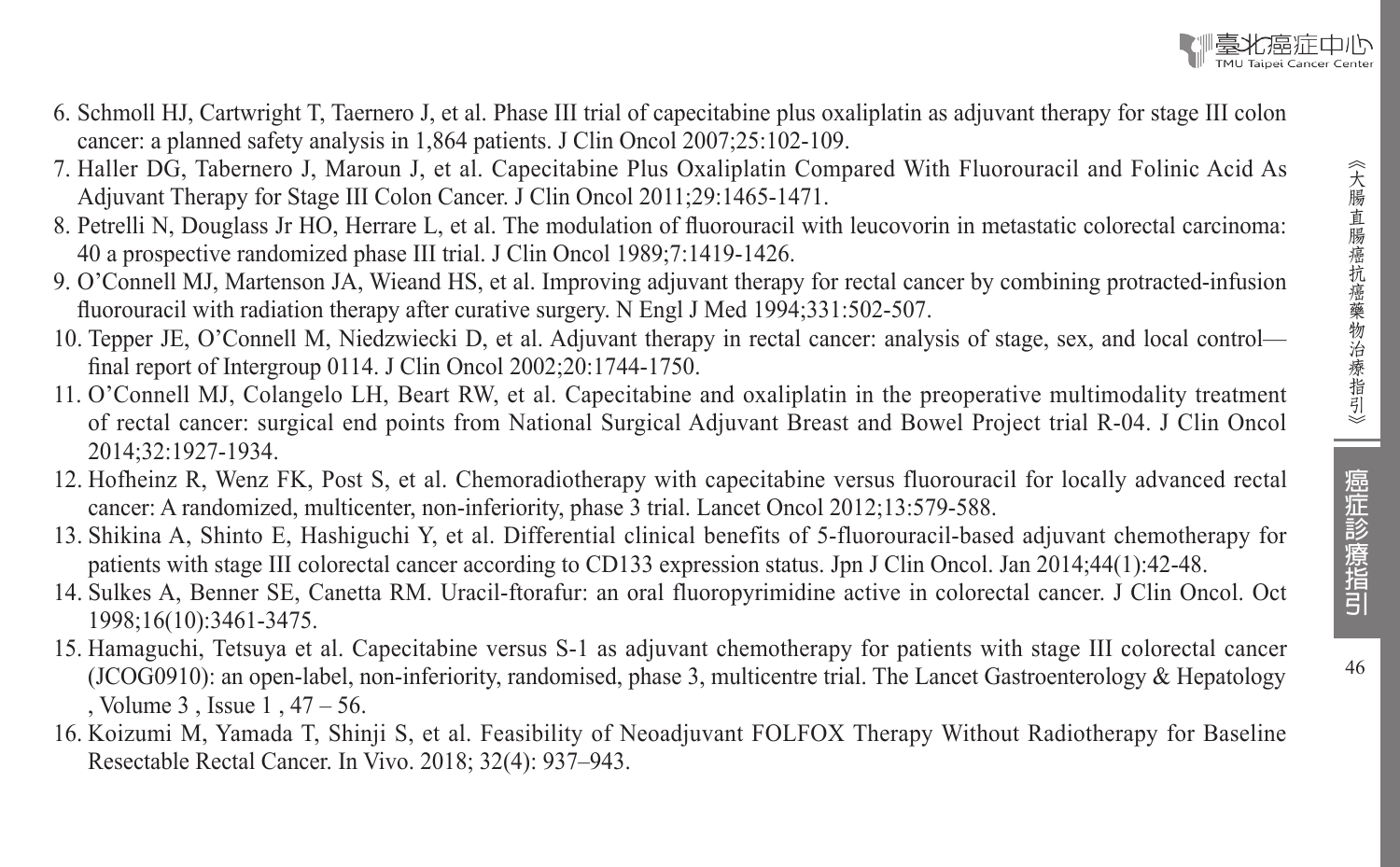- 17. Hata T, Takahashi H, Sakai D, et al. Neoadjuvant CapeOx therapy followed by sphincter-preserving surgery for lower rectal cancer. Surg Today (2017) 47: 1372.
- 18. Wang LW, Yang SH, Lin JK, et al. Pre-operative chemoradiotherapy with oral tegafur-uracil and leucovorin for rectal cancer. J Surg Oncol. 2005 Mar 15;89(4):256-63; discussion 263-4. doi: 10.1002/jso.20168. Erratum in: J Surg Oncol. 2005 May 1;90(2):106. PMID: 15726610.
- 19. Fokas E, Schlenska-Lange A, Polat B, et al. Chemoradiotherapy Plus Induction or Consolidation Chemotherapy as Total Neoadjuvant Therapy for Patients With Locally Advanced Rectal Cancer: Long-term Results of the CAO/ARO/AIO-12 Randomized Clinical Trial. JAMA Oncol. Published online November 18, 2021. doi:10.1001/jamaoncol.2021.5445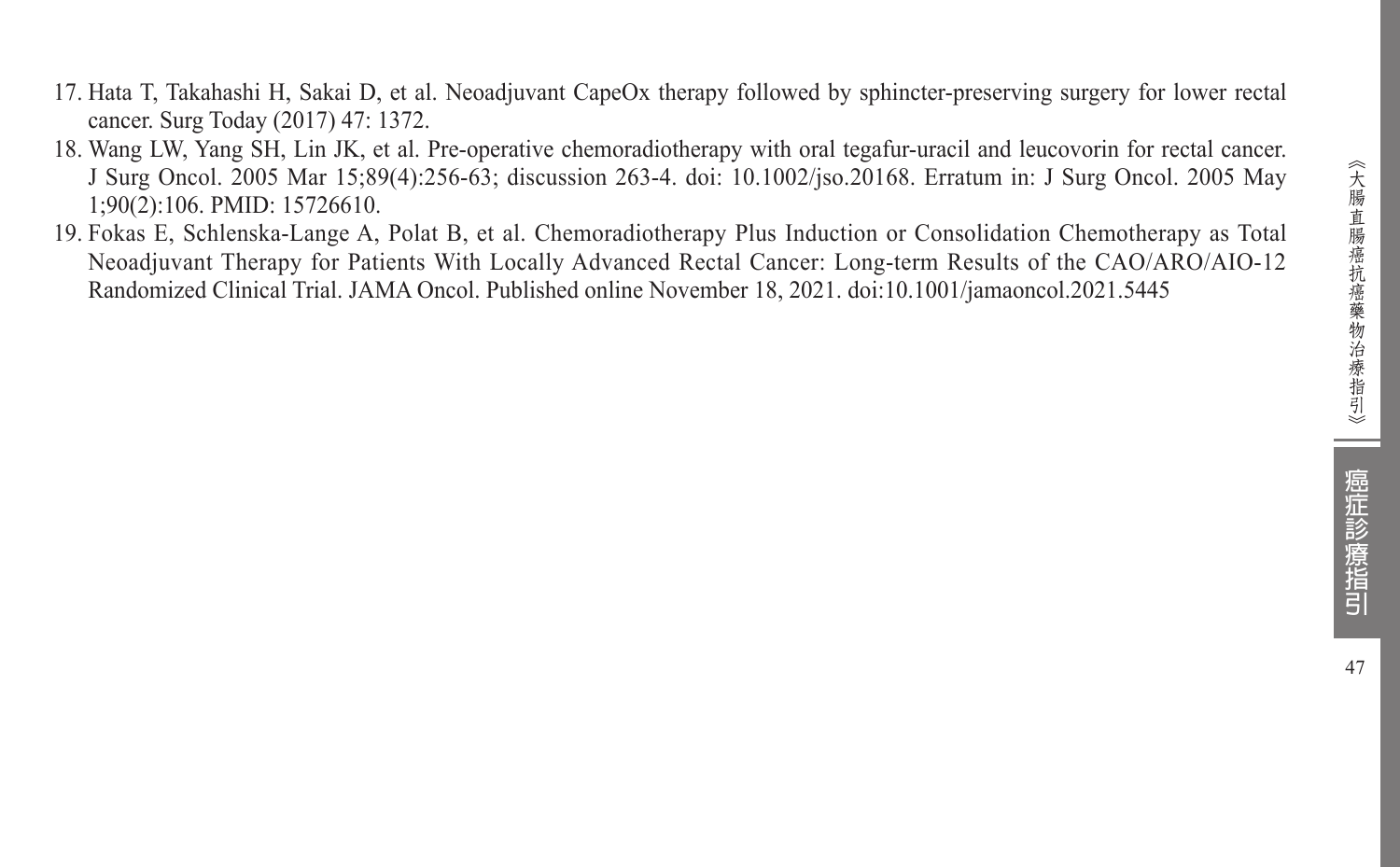

### **Chemotherapy for Advanced or Metastatic Colon and Rectal Cancer**

#### **First-line therapy**

#### **mFOLFOX6 or mFOLFOX7**

| 藥品名             | $ \hat{p}$ [ ] mg/m <sup>2</sup> | 給藥日 | 頻率  | 週期       | 參考文獻       |
|-----------------|----------------------------------|-----|-----|----------|------------|
| Oxaliplatin     | 85                               |     | O2W | $8 - 12$ | , 2, 3, 28 |
| Leucovorin      | 400                              |     | O2W | $8 - 12$ |            |
| 5-FU (optional) | 400                              |     | O2W | $8 - 12$ |            |
| $5-FU$          | $1200*$                          | 1-2 | O2W | $8 - 12$ |            |

\* Continuous infusion for 24 hours

#### **FOLFOX + Bevacizumab**

| 藥品名             | 劑量 mg/m <sup>2</sup> | 給藥日 | 頻率  | 週期 | 參考文獻 |
|-----------------|----------------------|-----|-----|----|------|
| Bevacizumab     | $5 \text{ mg/kg}$    |     | Q2W |    |      |
| Oxaliplatin     | 85                   |     | O2W |    |      |
| Leucovorin      | 400                  |     | O2W |    |      |
| 5-FU (optional) | 400                  |     | O2W |    |      |
| $5-FU$          | $1200*$              | 1-2 | O2W |    |      |

\* Continuous infusion for 24 hours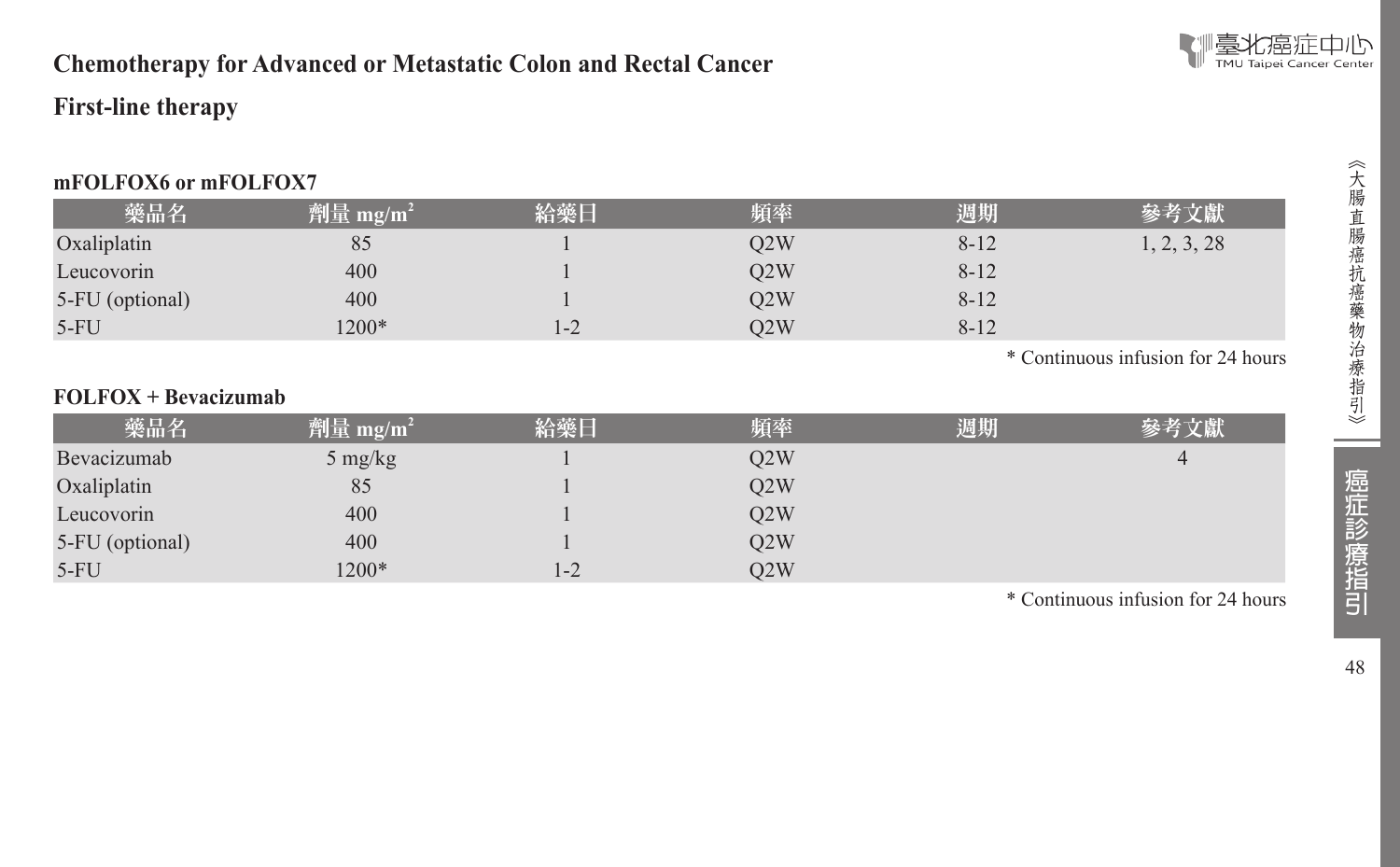#### **FOLFOX + Panitumumab (KRAS/NRAS WT gene only)**

| 藥品名             | 劑量 mg/m <sup>2</sup>            | 給藥日     | 頻率  | 週期 | 參考文獻 |
|-----------------|---------------------------------|---------|-----|----|------|
| Panitumumab     | $6 \frac{\text{mg}}{\text{kg}}$ |         | Q2W |    |      |
| Oxaliplatin     | 85                              |         | O2W |    |      |
| Leucovorin      | 400                             |         | Q2W |    |      |
| 5-FU (optional) | 400                             |         | O2W |    |      |
| $5-FU$          | $1200*$                         | $1 - 2$ | O2W |    |      |

\* Continuous infusion for 24 hours

#### **FOLFOX + Cetuximab (KRAS/NRAS WT gene only)**

**Xelox** 

| 藥品名             | 劑量 mg/m <sup>2</sup>       | 給藥日 | 頻率      | 週期 | 參考文獻 |
|-----------------|----------------------------|-----|---------|----|------|
| Cetuximab       | $500(400 \rightarrow 250)$ |     | Q2W(QW) |    |      |
| Oxaliplatin     | 85                         |     | O2W     |    |      |
| Leucovorin      | 400                        |     | O2W     |    |      |
| 5-FU (optional) | 400                        |     | O2W     |    |      |
| $5-FU$          | 1200*                      | 1-2 | O2W     |    |      |

\* Continuous infusion for 24 hours

| ACIUA        |             |       |     |                   |                |  |  |  |
|--------------|-------------|-------|-----|-------------------|----------------|--|--|--|
| 藥品名          | $m\Omega/m$ | 給藥    | 頻率  | 週期                |                |  |  |  |
| Oxaliplatin  |             |       | 02W | Max <sub>12</sub> | $\gamma$<br>-- |  |  |  |
| Capecitabine | 1000 PO BID | $1 -$ | D2W | Max 12            |                |  |  |  |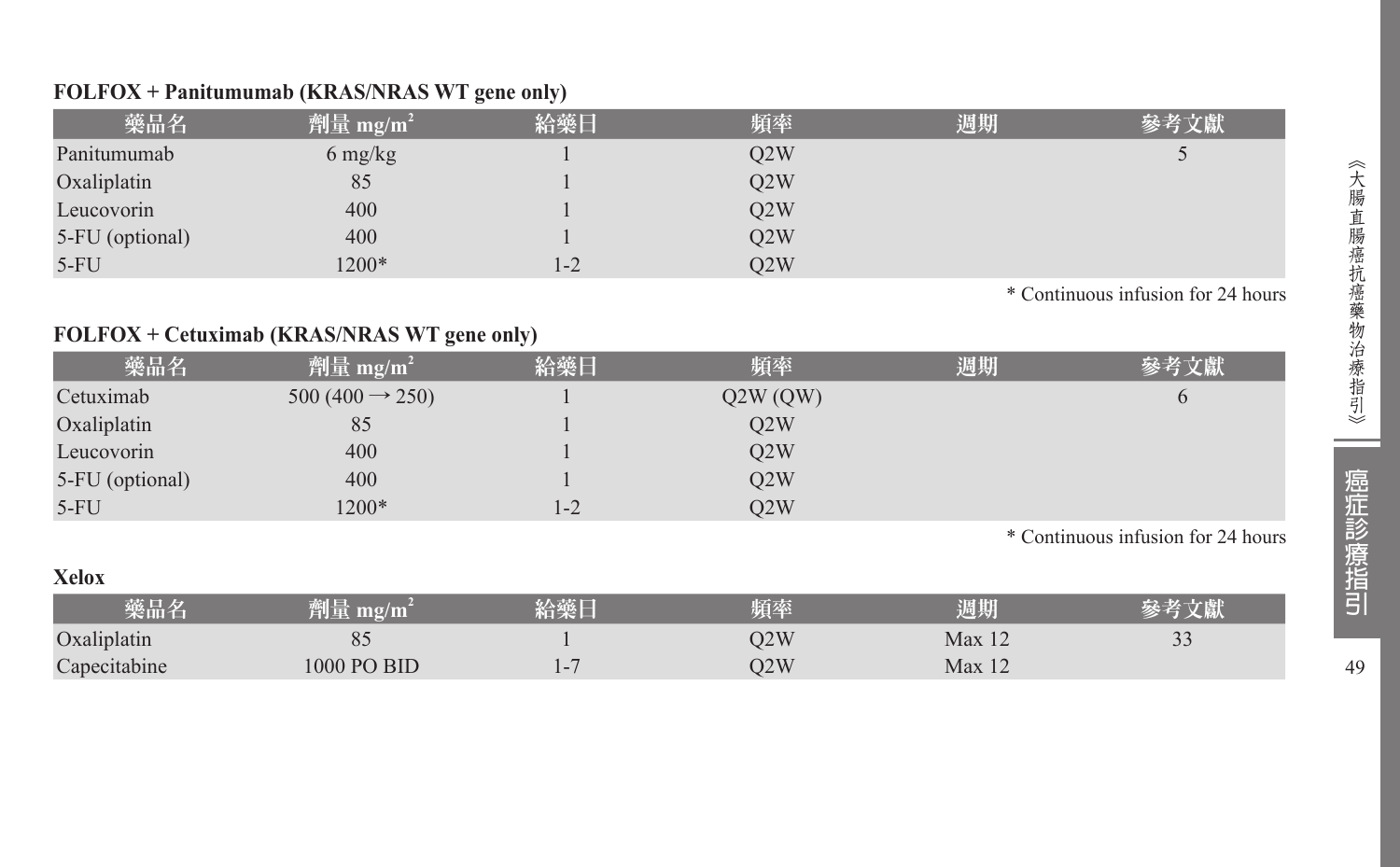

### **CapeOx**

| 藥品名                    | 劑量 mg/m <sup>2</sup> | 給藥日      | 頻率               | 週期     | 參考文獻 |
|------------------------|----------------------|----------|------------------|--------|------|
| Oxaliplatin            | 130                  |          | Q <sub>3</sub> W | Max 16 |      |
| Capecitabine           | 1000 PO BID          | $1 - 14$ | O <sub>3</sub> W | Max 16 |      |
|                        |                      |          |                  |        |      |
| $CapeOx + Bevacizumab$ |                      |          |                  |        |      |
| 藥品名                    | 劑量 mg/m <sup>2</sup> | 給藥日      | 頻率               | 週期     | 參考文獻 |
| Bevacizumab            | $7.5 \text{ mg/kg}$  |          | O <sub>3</sub> W | Max 16 |      |
| Oxaliplatin            | 130                  |          | Q <sub>3</sub> W | Max 16 |      |
| Capecitabine           | 1000 PO BID          | $1 - 14$ | O <sub>3</sub> W | Max 16 |      |
|                        |                      |          |                  |        |      |
| <b>FOLFIRI</b>         |                      |          |                  |        |      |
| 藥品名                    | 劑量 mg/m <sup>2</sup> | 給藥日      | 頻率               | 週期     | 參考文獻 |
| Irinotecan             | 180                  |          | Q2W              |        | 8, 9 |
|                        | $\sim$ $\sim$ $\sim$ |          |                  |        |      |

| .               | __    |      | _________ | ___ |
|-----------------|-------|------|-----------|-----|
| Leucovorin      | 400   |      | O2W       |     |
| 5-FU (optional) | 400   |      | O2W       |     |
| $5-FU$          | 1200* | $-2$ | O2W       |     |
|                 |       |      |           |     |

\* Continuous infusion for 24 hours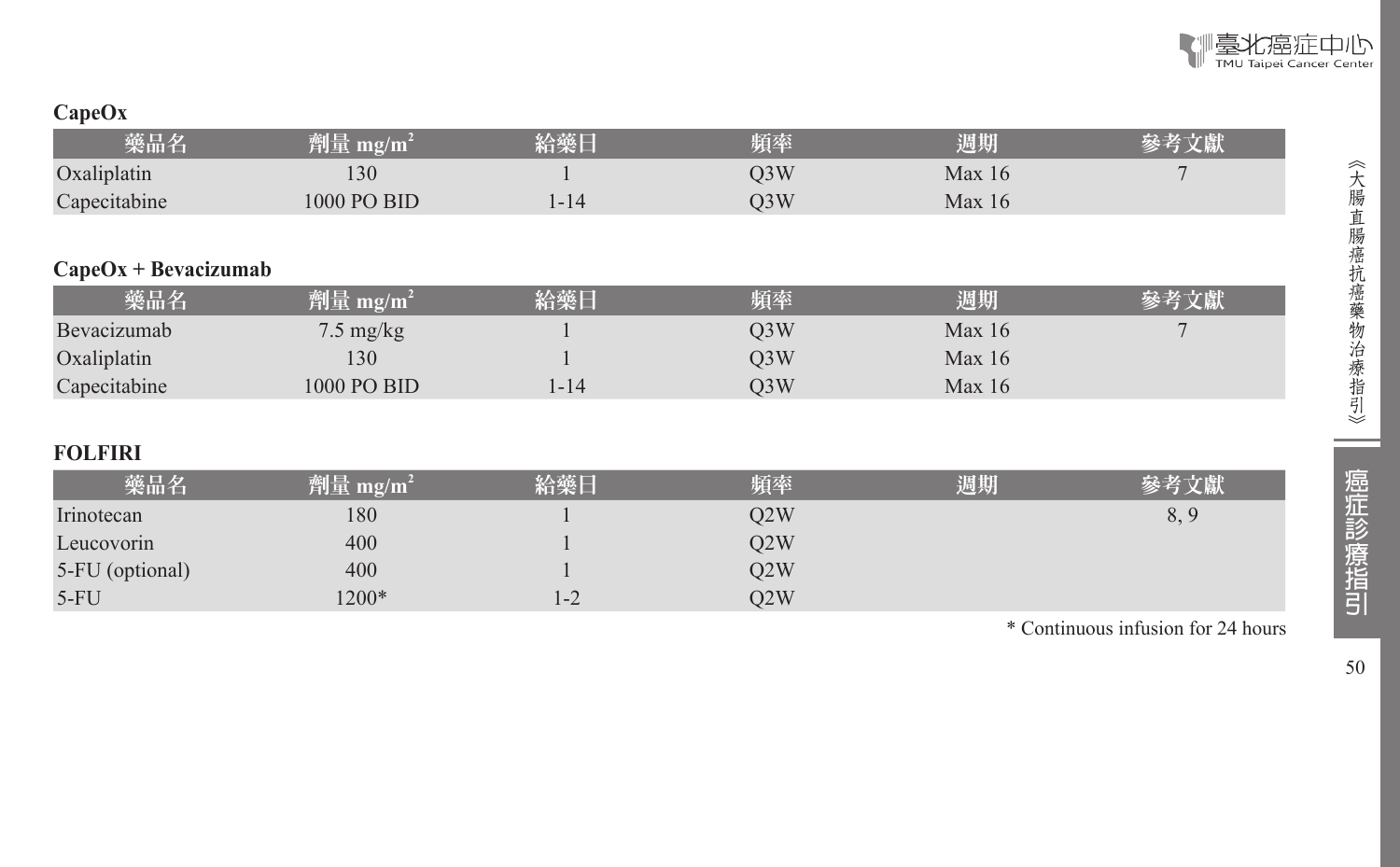#### **FOLFIRI + Bevacizumab**

| 藥品名             | 劑量 mg/m <sup>2</sup> | 給藥日 | 頻率  | 週期 | 參考文獻 |
|-----------------|----------------------|-----|-----|----|------|
| Bevacizumab     | $5 \text{ mg/kg}$    |     | O2W |    | 10   |
| Irinotecan      | 180                  |     | O2W |    |      |
| Leucovorin      | 400                  |     | Q2W |    |      |
| 5-FU (optional) | 400                  |     | O2W |    |      |
| $5-FU$          | 1200                 | 1-2 | O2W |    |      |

\* Continuous infusion for 24 hours

#### **FOLFIRI + Cetuximab (KRAS/NRAS WT gene only)**

| 藥品名             | 劑量 mg/m <sup>2</sup>       | 給藥日     | 頻率      | 週期 | 參考文獻   |
|-----------------|----------------------------|---------|---------|----|--------|
| Cetuximab       | $500(400 \rightarrow 250)$ |         | Q2W(QW) |    | 11, 12 |
| Irinotecan      | 180                        |         | O2W     |    |        |
| Leucovorin      | 400                        |         | O2W     |    |        |
| 5-FU (optional) | 400                        |         | O2W     |    |        |
| $5-FU$          | 1200*                      | $1 - 2$ | O2W     |    |        |

\* Continuous infusion for 24 hours

#### **FOLFIRI + Panitumumab (KRAS/NRAS WT gene only)**

| 藥品名             | $^{\prime}$ 劑量 mg/m <sup>2</sup> | 給藥日   | 頻率  | 週期 | 參考文獻 |
|-----------------|----------------------------------|-------|-----|----|------|
| Panitumumab     | $6 \frac{\text{mg}}{\text{kg}}$  |       | Q2W |    | 13   |
| Irinotecan      | 180                              |       | Q2W |    |      |
| Leucovorin      | 400                              |       | Q2W |    |      |
| 5-FU (optional) | 400                              |       | O2W |    |      |
| $5-FU$          | 1200                             | $1-2$ | O2W |    |      |

\* Continuous infusion for 24 hours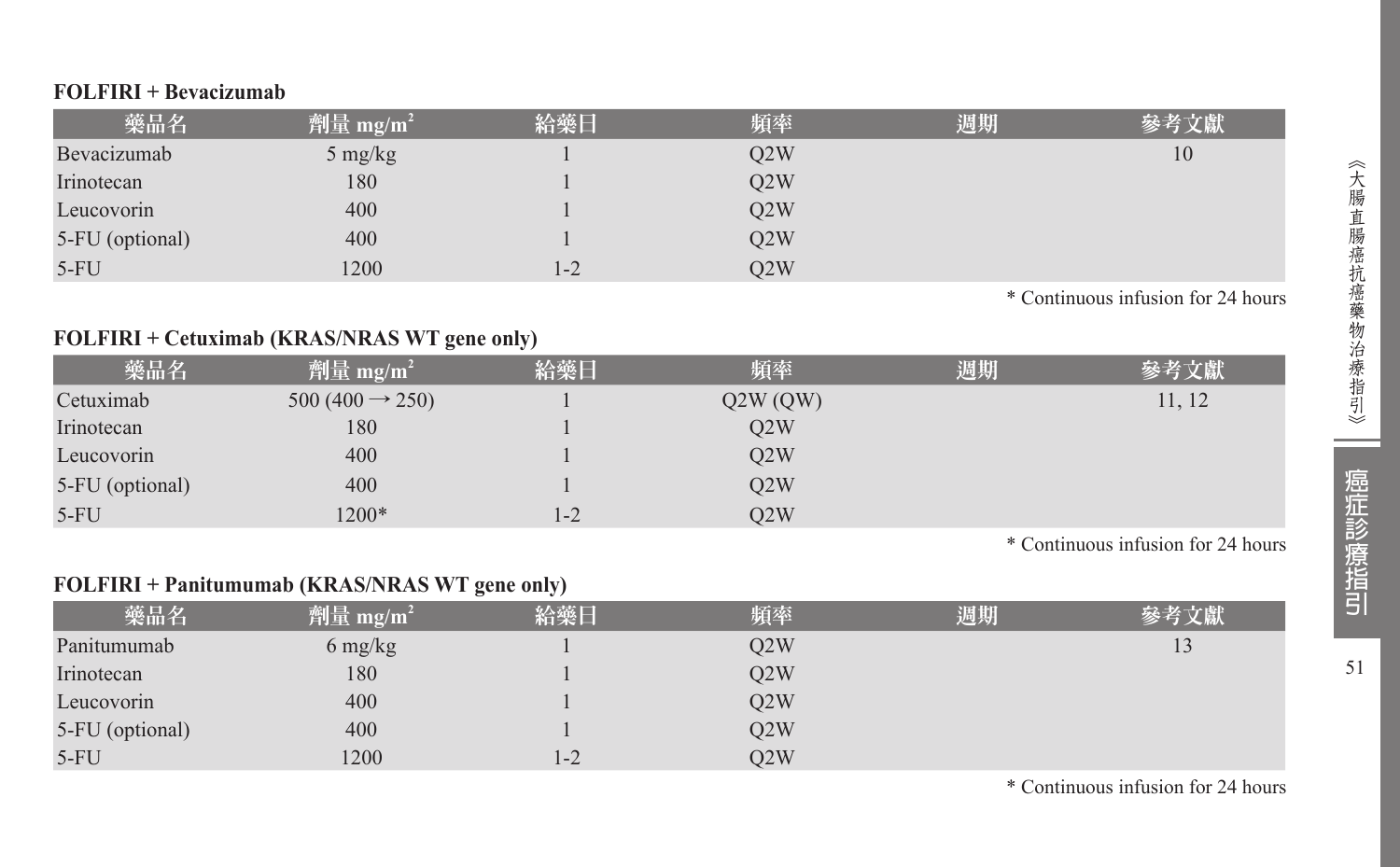

#### **Capecitabine**

| 藥品名                         | 劑量 mg/m <sup>2</sup>             | 給藥日      | 頻率               | 週期 | 參考文獻 |
|-----------------------------|----------------------------------|----------|------------------|----|------|
| Capecitabine                | 1000 (825-1250) PO<br><b>BID</b> | $1 - 14$ | O <sub>3</sub> W |    | 16   |
| Capecitabine + Bevacizumab  |                                  |          |                  |    |      |
| 藥品名                         | $\frac{m}{2}$ mg/m <sup>2</sup>  | 給藥日      | 頻率               | 週期 | 參考文獻 |
| Bevacizumab                 | $7.5 \text{ mg/kg}$              |          | Q <sub>3</sub> W |    | 16   |
| Capecitabine                | 1000 (825-1250) PO<br><b>BID</b> | $1 - 14$ | O <sub>3</sub> W |    |      |
| $FOLFOXIRI \pm Bevacizumab$ |                                  |          |                  |    |      |

| 藥品名               | / 劑量 */<br>$mg/m^2$ | 給藥日     | 頻率  | 週期 | 參考文獻   |
|-------------------|---------------------|---------|-----|----|--------|
| $\pm$ Bevacizumab | $5 \text{ mg/kg}$   |         | O2W |    | 21, 22 |
| Oxaliplatin       | 85                  |         | Q2W |    |        |
| Irinotecan        | 165                 |         | O2W |    |        |
| Leucovorin        | 400                 |         | Q2W |    |        |
| $5-FU$            | $1600*$             | $1 - 2$ | O2W |    |        |

\* Continuous infusion for 24 hours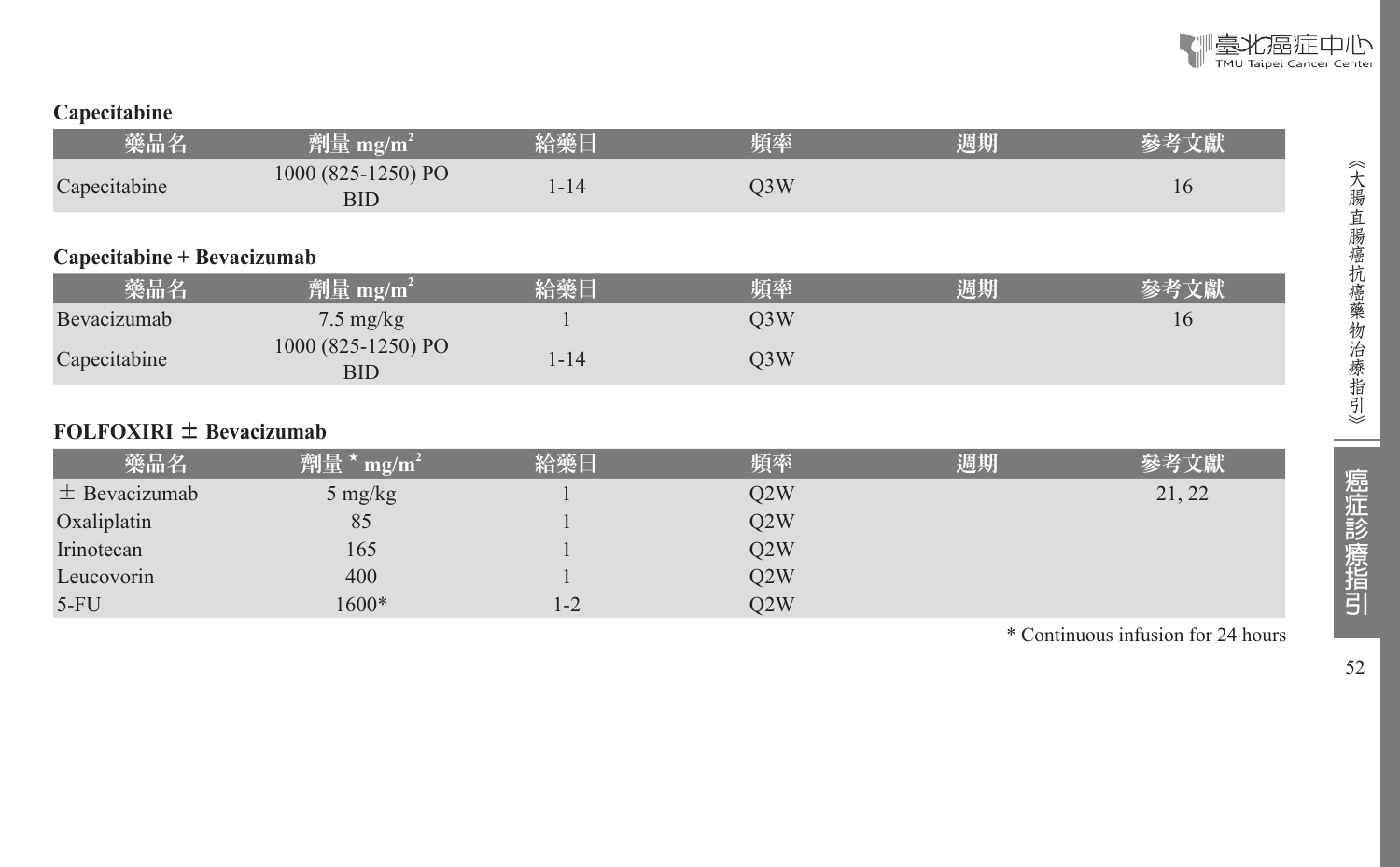#### **FOLFOXIRI** ± **Cetuximab**

| 藥品名             | 劑量 $*$ mg/m <sup>2</sup>    | 給藥日     | 頻率     | 週期 | 參考文獻 |
|-----------------|-----------------------------|---------|--------|----|------|
| $\pm$ Cetuximab | $500 (400 \rightarrow 250)$ |         | Q2W/QW |    | 40   |
| Oxaliplatin     | 85                          |         | O2W    |    |      |
| Irinotecan      | 130                         |         | O2W    |    |      |
| Leucovorin      | 200                         |         | O2W    |    |      |
| $5-FU$          | 1200                        | $1 - 2$ | O2W    |    |      |

\* Continuous infusion for 24 hours

#### **FOLFOXIRI** ± **Panitumumab**

| 藥品名               | 劑量*<br>$mg/m^2$                 | 給藥日 | 頻率     | 週期 | 參考文獻 |
|-------------------|---------------------------------|-----|--------|----|------|
| $\pm$ Panitumumab | $6 \frac{\text{mg}}{\text{kg}}$ |     | Q2W/QW |    | 40   |
| Oxaliplatin       | 85                              |     | O2W    |    |      |
| Irinotecan        | 130                             |     | O2W    |    |      |
| Leucovorin        | 200                             |     | O2W    |    |      |
| $5-FU$            | 1200                            | 1-2 | O2W    |    |      |

\* Continuous infusion for 24 hours

#### **Cetuximab (KRAS/NRAS WT gene only)**

| 藥品名       | 简量 mg/m2                         | 給藥日 | 陌座      | 週期 |                                                             |
|-----------|----------------------------------|-----|---------|----|-------------------------------------------------------------|
| Cetuximab | $-250$<br>500 (400 $\rightarrow$ |     | 02W(OW) |    | $\bigcap$<br>$1 \overline{2}$ , $\overline{2} \overline{2}$ |

#### **Panitumumab (KRAS/NRAS WT gene only)**

| $AB = H$<br>樂品名 | $m\Omega/m$<br>1941 | <b>COLLEGE TO AN</b><br><b>CONTRACTOR</b> | . .<br><b>ALLES</b>          | 週期 | こぼり |
|-----------------|---------------------|-------------------------------------------|------------------------------|----|-----|
| Panitumumab     | mg/kg               |                                           | $\overline{\Omega}$<br>JZ VV |    | 20  |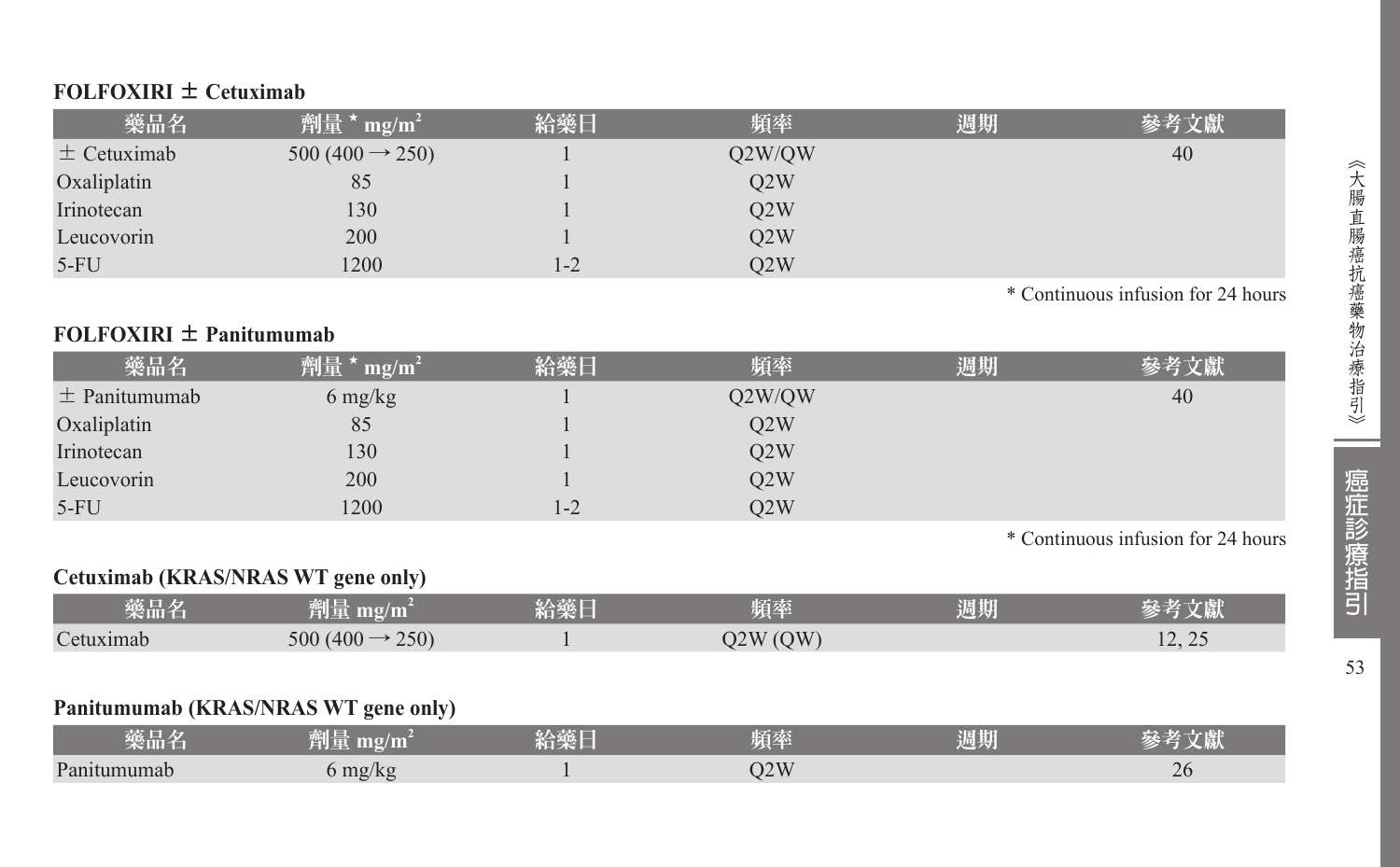

#### **Pembrolizumab (MSI-H)**

| 藥品名                            | 劑量 mg/m <sup>2</sup>        | 給藥日 | 頻率               | 週期             | 參考文獻 |
|--------------------------------|-----------------------------|-----|------------------|----------------|------|
| Pembrolizumab                  | $2 \text{ mg/kg}$           |     | Q <sub>3</sub> W |                | 29   |
|                                |                             |     |                  |                |      |
| Nivolumab (MSI-H)              |                             |     |                  |                |      |
| 藥品名                            | 劑量 mg/m <sup>2</sup>        | 給藥日 | 頻率               | 週期             | 參考文獻 |
| Nivolumab                      | $3$ mg/kg                   |     | Q2W              |                | 30   |
|                                |                             |     |                  |                |      |
| Nivolumab (MSI-H)              |                             |     |                  |                |      |
| 藥品名                            | 劑量 mg/m <sup>2</sup>        | 給藥日 | 頻率               | 週期             | 參考文獻 |
| Nivolumab                      | $240$ mg                    |     | Q2W              |                | 30   |
|                                |                             |     |                  |                |      |
| Nivolumab + Ipilimumab (MSI-H) |                             |     |                  |                |      |
| 藥品名 *                          | 劑量 mg/m <sup>2</sup>        | 給藥日 | 頻率               | 週期             | 參考文獻 |
| Nivolumab                      | $3 \text{ mg/kg}$           |     | Q <sub>3</sub> W | $\overline{4}$ | 36   |
| Ipilimumab                     | $1 \text{ mg/kg}$           |     | Q <sub>3</sub> W |                |      |
| Followed by                    |                             |     |                  |                |      |
| Nivolumab                      | $3 \text{ mg/kg}$ or 240 mg |     | Q2W              |                |      |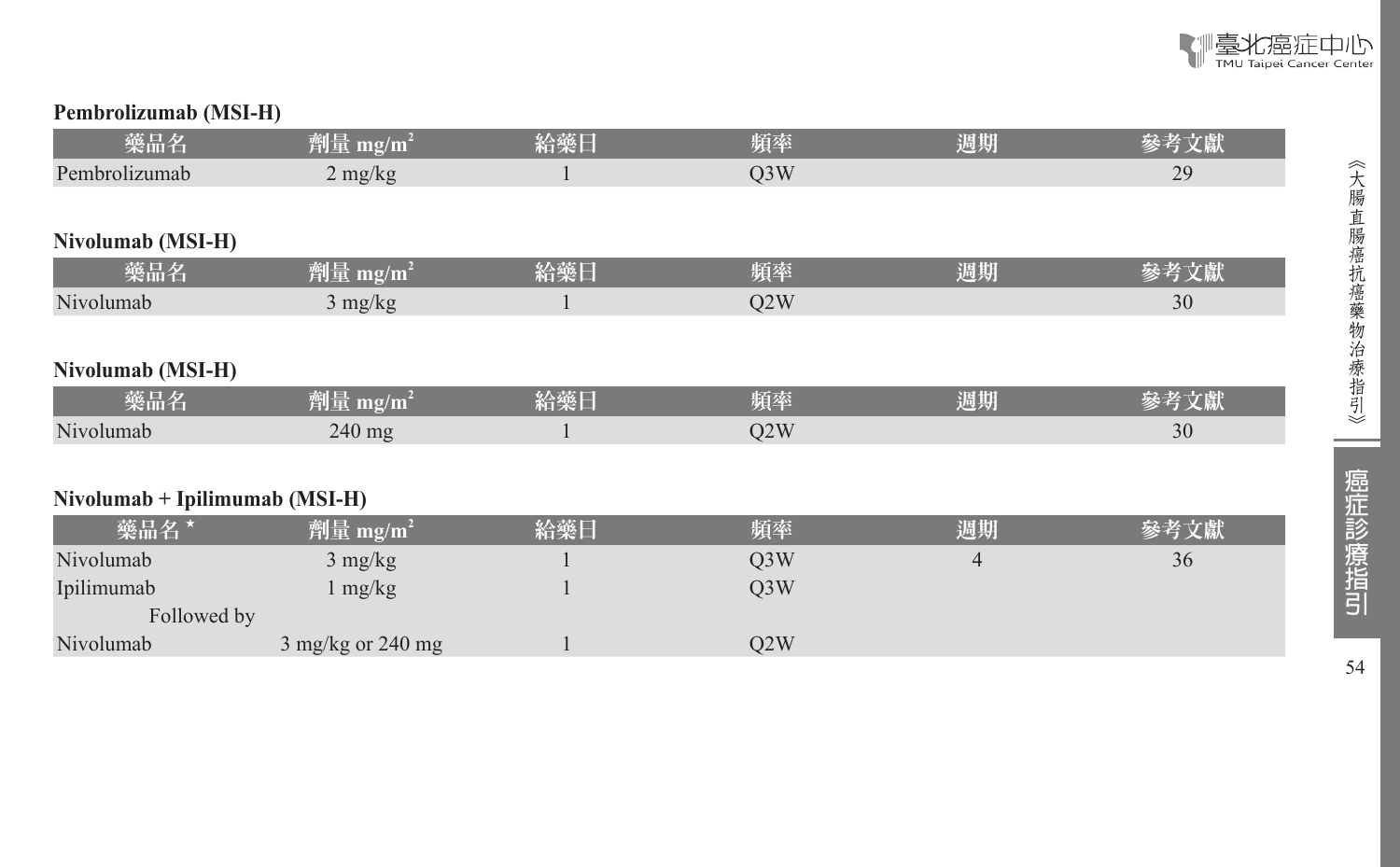#### **Bolus or Infusional 5FU/Leucovorin**

#### **Roswell Park**

| 藥品名        | 劑量 mg/m | 給藥日                  | 頻率  | 週期 |  |
|------------|---------|----------------------|-----|----|--|
| Leucovorin | 500     | 1, 8, 15, 22, 29, 36 | O8W |    |  |
| $5-FU$     | 500     | 1, 8, 15, 22, 29, 36 | O8W |    |  |

#### **Simplified biweekly infusional 5-FU/LV (sLV5FU2)**

| 藥品名        | èi E<br>mg/m<br>TIER |         | 頃率  | 周期 | 男人 |
|------------|----------------------|---------|-----|----|----|
| Leucovorin | 400                  |         | Q2W |    |    |
| $5-FU$     | 400                  |         | 22W |    |    |
| $5-FU$     | 1200                 | $1 - 2$ | D2W |    |    |

#### **Infusional 5-FU/LV (sLV5FU2) + Bevacizumab**

| 藥品名         | 劑量 mg/m $^{\rm 2}$ | 給藥日     | 頃率  | 周期 |    |
|-------------|--------------------|---------|-----|----|----|
| Bevacizumab | 5 mg/kg            |         | Q2W |    | 39 |
| Leucovorin  | 400                |         | O2W |    |    |
| $5-FU$      | 400                |         | Q2W |    |    |
| $5-FU$      | 1200               | $1 - 2$ | O2W |    |    |

#### **Weekly**

| 柴面石        | ≌๚  | 拓萃 | <b>September</b><br>週期 |    |
|------------|-----|----|------------------------|----|
| Leucovorin | 20  | УC |                        | 10 |
| $5-FU$     | 500 | УC |                        |    |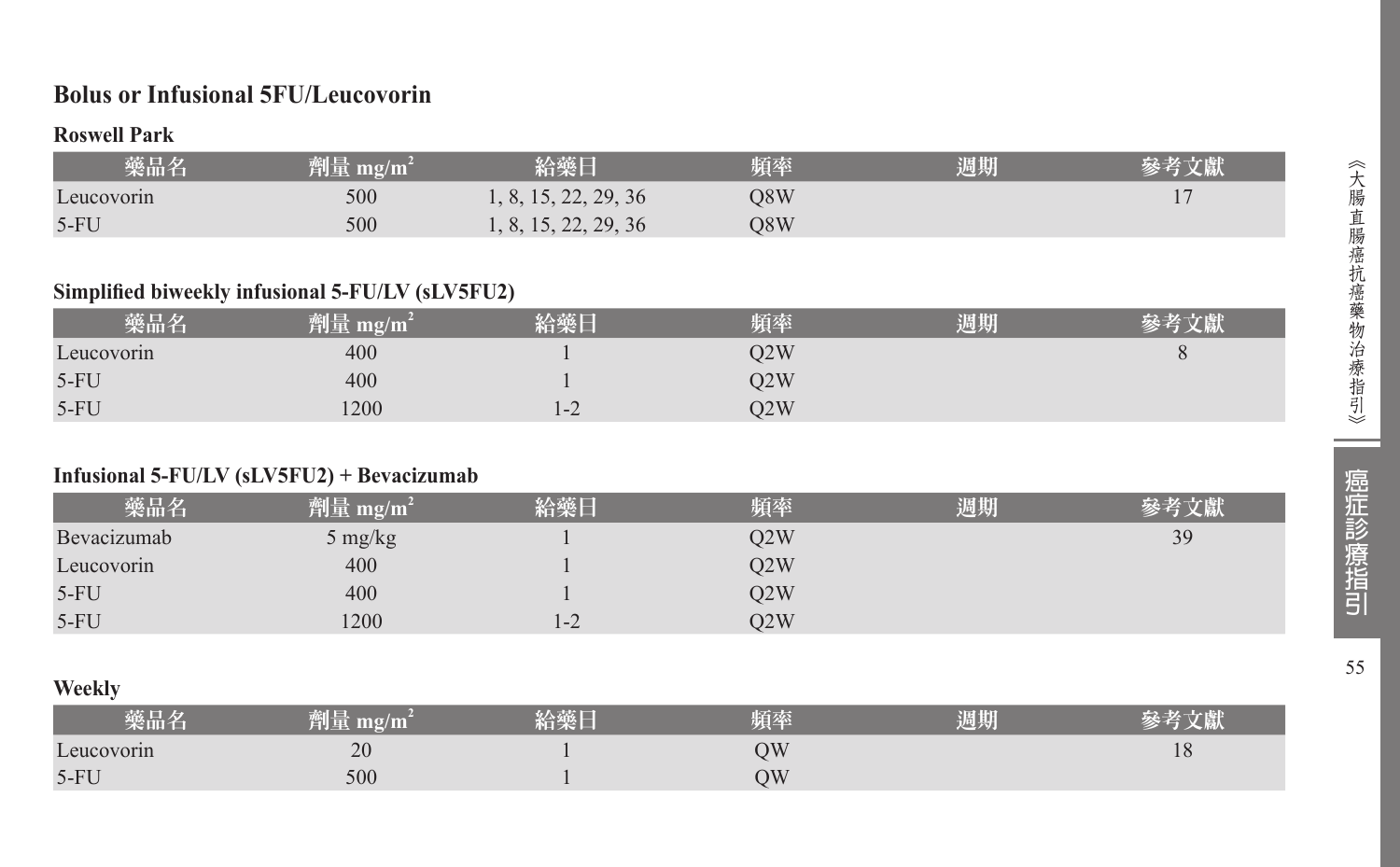| 藥品名        | 771 L.<br>$m\Omega/m$<br>¥U. | "销樂日 | 頻率 | 周期 | く劇  |
|------------|------------------------------|------|----|----|-----|
| Leucovorin | 500                          |      | ОW |    | 1 C |
| $5-FU$     | 2600                         |      | ОW |    |     |
|            |                              |      |    |    |     |

#### **Second-line and other therapy** ★

#### **FOLFIRI + Ziv-aflibercept**

| 藥品名             | 劑量 mg/m <sup>2</sup> | 給藥日     | 頻率  | 週期 | 參考文獻 |
|-----------------|----------------------|---------|-----|----|------|
| Ziv-aflibercept | $4 \text{ mg/kg}$    |         | Q2W |    | 14   |
| Irinotecan      | 180                  |         | O2W |    |      |
| Leucovorin      | 400                  |         | O2W |    |      |
| 5-FU (optional) | 400                  |         | O2W |    |      |
| $5-FU$          | $1200*$              | $1 - 2$ | O2W |    |      |

\* Continuous infusion for 24 hours

#### **FOLFIRI + Ramucirumab**

| 藥品名             | <b>劑量 mg/m<sup>2</sup></b> | 給藥日  | 頻率  | 週期 | 參考文獻 |
|-----------------|----------------------------|------|-----|----|------|
| Ramucirumab     | $8 \text{ mg/kg}$          |      | O2W |    | 15   |
| Irinotecan      | 180                        |      | O2W |    |      |
| Leucovorin      | 400                        |      | O2W |    |      |
| 5-FU (optional) | 400                        |      | Q2W |    |      |
| $5-FU$          | 1200*                      | $-2$ | O2W |    |      |

\* Continuous infusion for 24 hours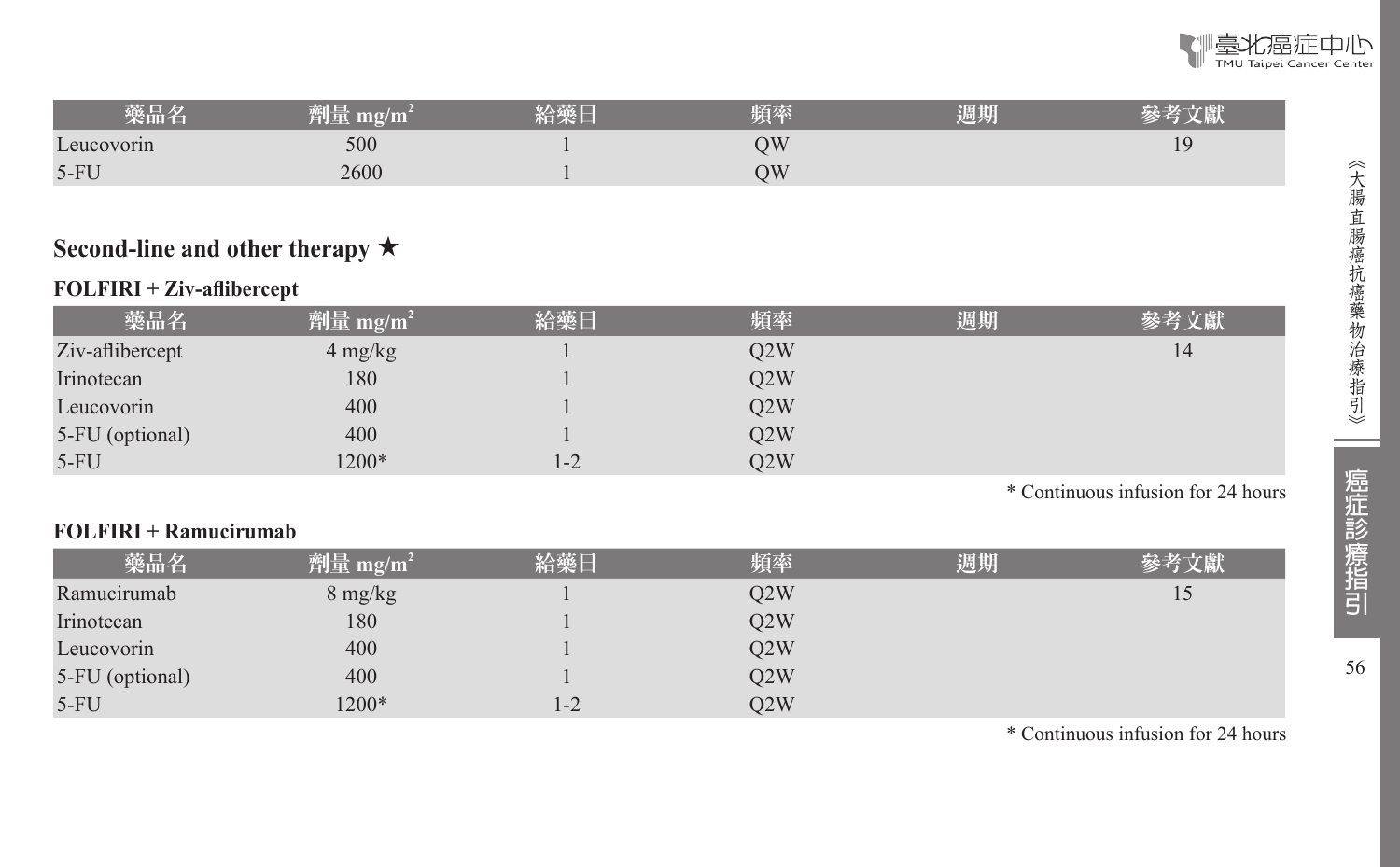#### **IROX**

| 藥品名               | 劑量 mg/m <sup>2</sup> | 給藥日     | 頻率               | 週期 | 參考文獻   |
|-------------------|----------------------|---------|------------------|----|--------|
| Oxaliplatin       | 85                   |         | Q <sub>3</sub> W |    | 20     |
| Irinotecan        | 200                  |         | O <sub>3</sub> W |    |        |
|                   |                      |         |                  |    |        |
| <b>Irinotecan</b> |                      |         |                  |    |        |
| 藥品名               | 劑量 mg/m <sup>2</sup> | 給藥日     | 頻率               | 週期 | 參考文獻   |
| Irinotecan        | $125(180)(300-350)$  | 1, 8(1) | Q3W (Q2W)(Q3W)   |    | 23, 24 |

#### **Cetuximab + Irinotecan (KRAS/NRAS WT gene only)**

| 藥品名        | 劑量 mg/m <sup>2</sup>       | 給藥日   | 頻率             | 週期 | 參考文獻  |
|------------|----------------------------|-------|----------------|----|-------|
| Cetuximab  | $500(400 \rightarrow 250)$ |       | O2W (OW)       |    | 12.25 |
| Irinotecan | $125(180)(300-350)$        | .8(1) | O3W (O2W)(O3W) |    |       |

#### **Irinotecan + Panitumumab (KRAS/NRAS/BRAF WT only)**

| 藥品名         | 劗量 mg/m                         | 給藥日     | 頻率             | 週期 |  |
|-------------|---------------------------------|---------|----------------|----|--|
| Panitumumab | $6 \frac{\text{mg}}{\text{kg}}$ |         | O2W            |    |  |
| Irinotecan  | $125(180)(300-350)$             | 1, 8(1) | Q3W (Q2W)(Q3W) |    |  |

#### **Irinotecan + Ramucirumab**

| 藥品名         | 劑量 mg/m $^2$        | 給藥日    | 頻率             | 週期 |  |
|-------------|---------------------|--------|----------------|----|--|
| Ramucirumab | 8 mg/kg             |        | D2W            |    |  |
| Irinotecan  | $125(180)(300-350)$ | 1,8(1) | Q3W (Q2W)(Q3W) |    |  |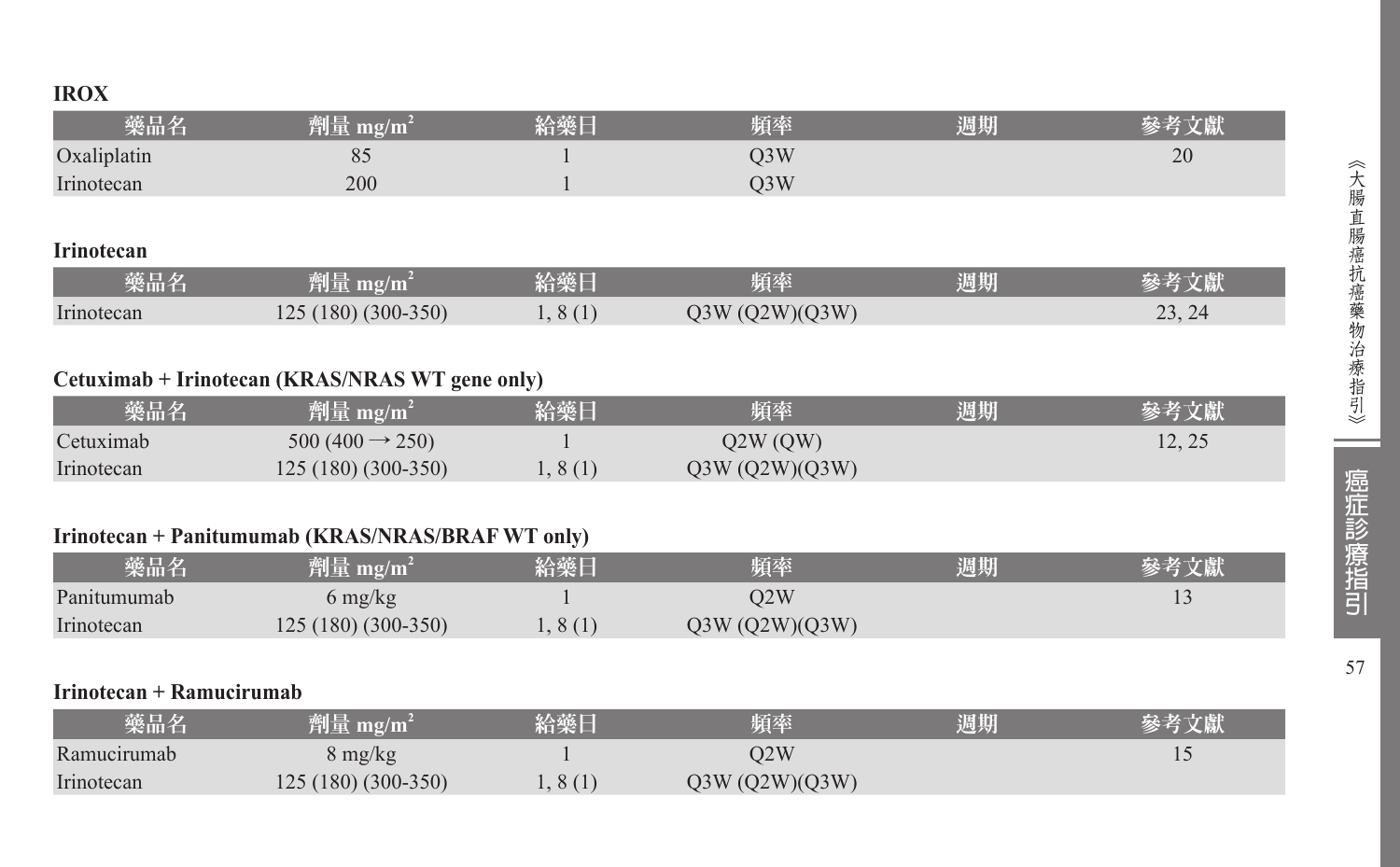

#### **Irinotecan + Cetuximab + Vemurafenib (BRAF V600E mutation positive)**

| 藥品名         | 劑量 mg/m <sup>2</sup>                                                                | 給藥日      | 頻率               | 週期 | 參考文獻 |
|-------------|-------------------------------------------------------------------------------------|----------|------------------|----|------|
| Irinotecan  | 180                                                                                 |          | Q2W              |    | 35   |
| Cetuximab   | 500                                                                                 |          | Q2W              |    |      |
| Vemurafenib | 960 mg PO BID                                                                       | $1 - 14$ | Q <sub>2</sub> W |    |      |
|             |                                                                                     |          |                  |    |      |
| Regorafenib |                                                                                     |          |                  |    |      |
| 藥品名         | 劑量 mg/m <sup>2</sup>                                                                | 給藥日      | 頻率               | 週期 | 參考文獻 |
| Regorafenib | 160 mg PO                                                                           | $1 - 21$ | Q4W              |    | 27   |
|             |                                                                                     |          |                  |    |      |
| 藥品名         | 劑量 mg/m <sup>2</sup>                                                                | 給藥日      | 頻率               | 週期 | 參考文獻 |
| Regorafenib | $80 \rightarrow 120 \rightarrow 160$ mg PO $1-7 \rightarrow 8-14 \rightarrow 15-21$ |          | Q4W              |    | 35   |
| Followed by |                                                                                     |          |                  |    |      |
| Regorafenib | 160 mg PO                                                                           | $1 - 21$ | Q4W              |    |      |
|             |                                                                                     |          |                  |    |      |
| 藥品名         | 劑量 mg/m <sup>2</sup>                                                                | 給藥日      | 頻率               | 週期 | 參考文獻 |
| <b>UFUR</b> | 200mg PO BID/TID                                                                    | $1 - 28$ | Q4W              |    | 31   |
|             |                                                                                     |          |                  |    |      |
| 藥品名         | 劑量 mg/m <sup>2</sup>                                                                | 給藥日      | 頻率               | 週期 | 參考文獻 |
| $TS-1$      | 50-75mg PO BID                                                                      | $1 - 28$ | Q42D             |    | 32   |

--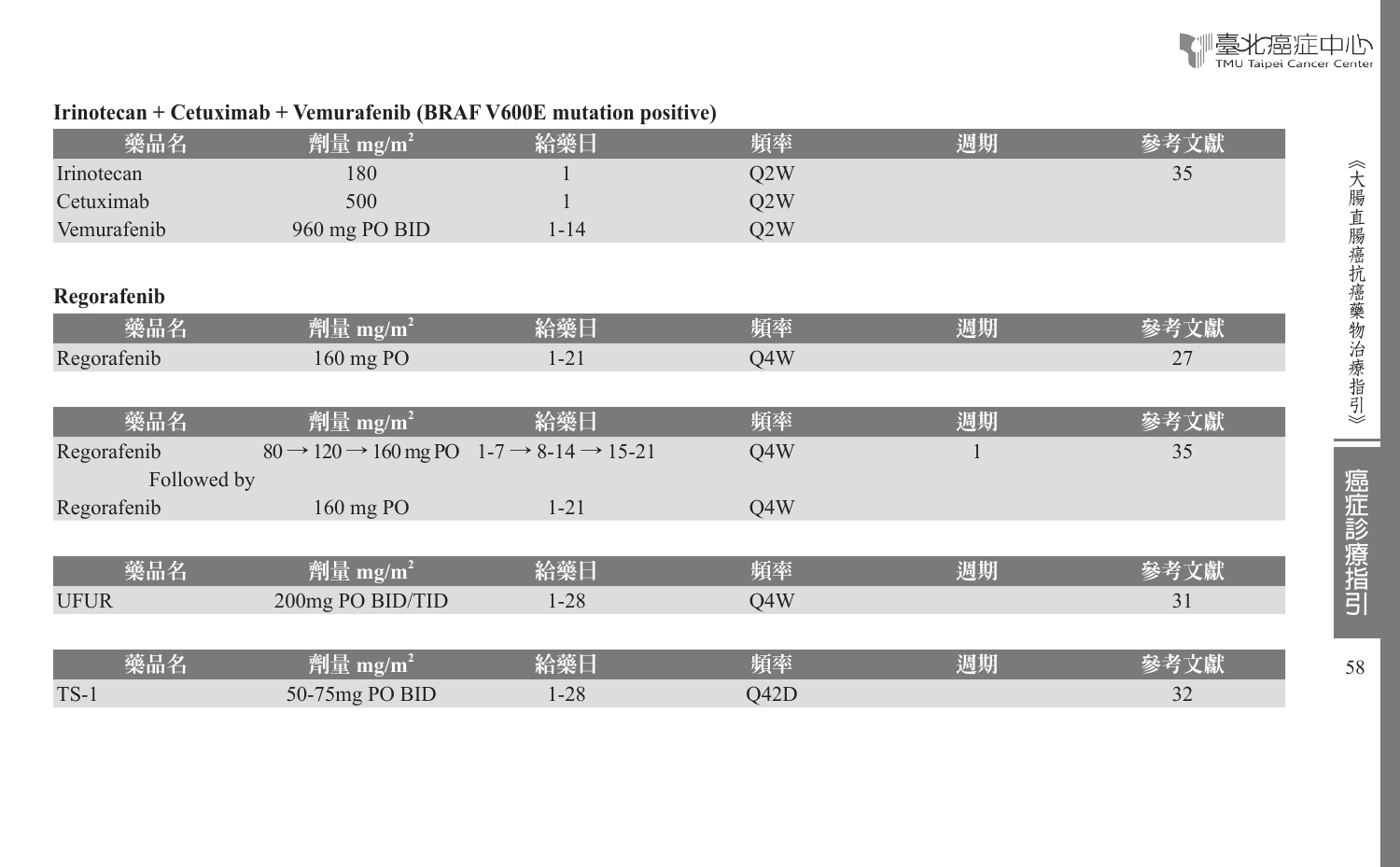#### **Trastuzumab + Pertuzumab (HER2-amplified and RAS WT)**

| 藥品名         | 劑量 mg/m $^2$                            | 給藥日 | 頻率  | 週期 |  |
|-------------|-----------------------------------------|-----|-----|----|--|
| Trastuzumab | $\sim 6 \text{ mg/kg}$<br>$\rightarrow$ |     | )3W |    |  |
| Pertuzumab  | $840 \rightarrow 420$ mg                |     | D3W |    |  |

#### **Dabrafenib + Trametinib + Cetuximab (BRAF V600E mutation+)**

| 藥品名        | 劑量 mg/m <sup>2</sup>  | 給藥日     | 頻率 | 週期 | 參考文獻 |
|------------|-----------------------|---------|----|----|------|
| Dabrafenib | 150 mg PO BID         | $1 - 7$ | ЭW |    | 38   |
| Trametinib | 2 mg PO QD            | $1 - 7$ | ЭW |    |      |
| Cetuximab  | $400 \rightarrow 250$ |         | ЭW |    |      |

#### **Dabrafenib + Trametinib + Panitumumab (BRAF V600E mutation+)**

| 藥品名         | 劑量 mg/m <sup>2</sup> | 給藥日    | 頻率  | 週期 | 參考文獻 |
|-------------|----------------------|--------|-----|----|------|
| Dabrafenib  | 150 mg PO BID        | l - 14 | O2W |    | 38   |
| Trametinib  | 2 mg PO QD           | l-14   | O2W |    |      |
| Panitumumab | 6 mg/kg              |        | O2W |    |      |

#### **Encorafenib + Cetuximab (BRAF V600E mutation+)**

| 藥品名         | $^{\prime}$ 劑量 mg/m <sup>2</sup> | 給藥日 | 頻率 | 週期 | 參考文獻 |
|-------------|----------------------------------|-----|----|----|------|
| Cetuximab   | $400 \rightarrow 250$            |     | ΟW |    | 4    |
| Encorafenib | 300 mg PO QD                     |     |    |    |      |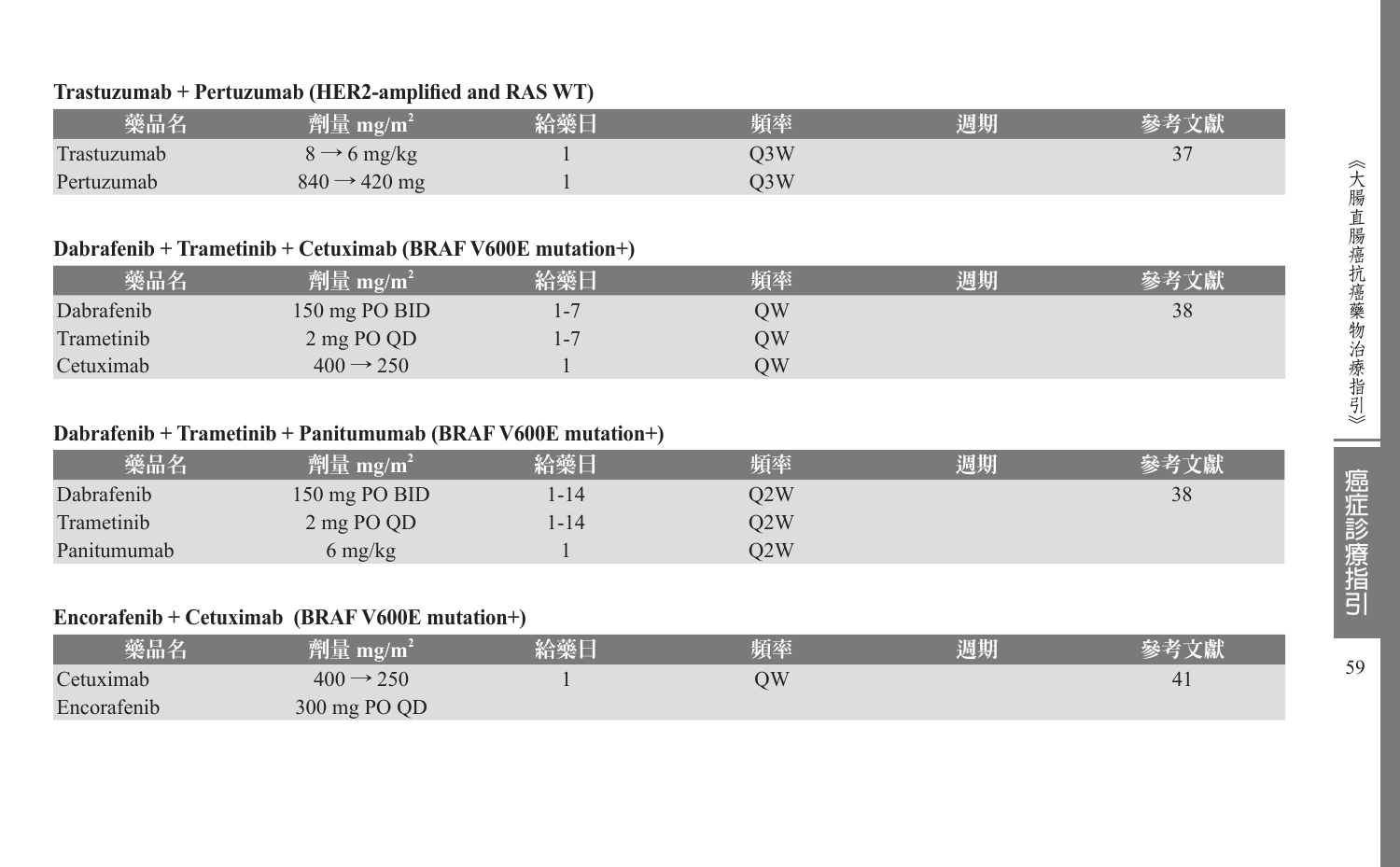

#### **Encorafenib + Panitumumab (BRAF V600E mutation+)**

| 藥品名         | 劑量 mg/m <sup>i</sup>    | 給藥日 | 頻率  | 週期 | 參考文獻 |
|-------------|-------------------------|-----|-----|----|------|
| Panitumumab | 6 mg/kg                 |     | O2W |    | 41   |
| Encorafenib | $300 \text{ mg }$ PO QD |     |     |    |      |

#### **Dabrafenib + Trametinib + Cetuximab (BRAF V600E mutation+)**

| 藥品名*       | 劑量 mg/m <sup>2</sup>  | 給藥日 | 頻率 | 週期 | 參考文獻 |
|------------|-----------------------|-----|----|----|------|
| Cetuximab  | $400 \rightarrow 250$ |     | OW |    | 42   |
| Dabrafenib | 150 mg $PO BID$       |     | OW |    |      |
| Trametinib | 2 mg PO QD            |     | OW |    |      |

#### **Dabrafenib + Trametinib + Panitumumab (BRAF V600E mutation+)**

| 藥品名*        | 劑量 mg/m $^2$  | 給藥日  | 頻率  | 週期 | 參考文獻 |
|-------------|---------------|------|-----|----|------|
| Panitumumab | 6 mg/kg       |      | O2W |    | 42   |
| Dabrafenib  | 150 mg PO BID | 1-14 | O2W |    |      |
| Trametinib  | 2 mg PO QD    | 1-14 | O2W |    |      |

★三院有個別版本

癌症診療指引

《大腸直腸癌抗癌藥物治療指引》

### 參考文獻

- 1. deGramont A, Figer A, Seymour M, et al. Leucovorin and Fluorouracil With or Without Oxaliplatin as First-Line Treatment in Advanced Colorectal Cancer. J Clon Oncol 2000;18:2938-2947.
- 2. Cheeseman SL, Joel SP, Chester JD, et al. A 'modified de Gramont' regimen of fluorouracil, alone and with oxaliplatin, for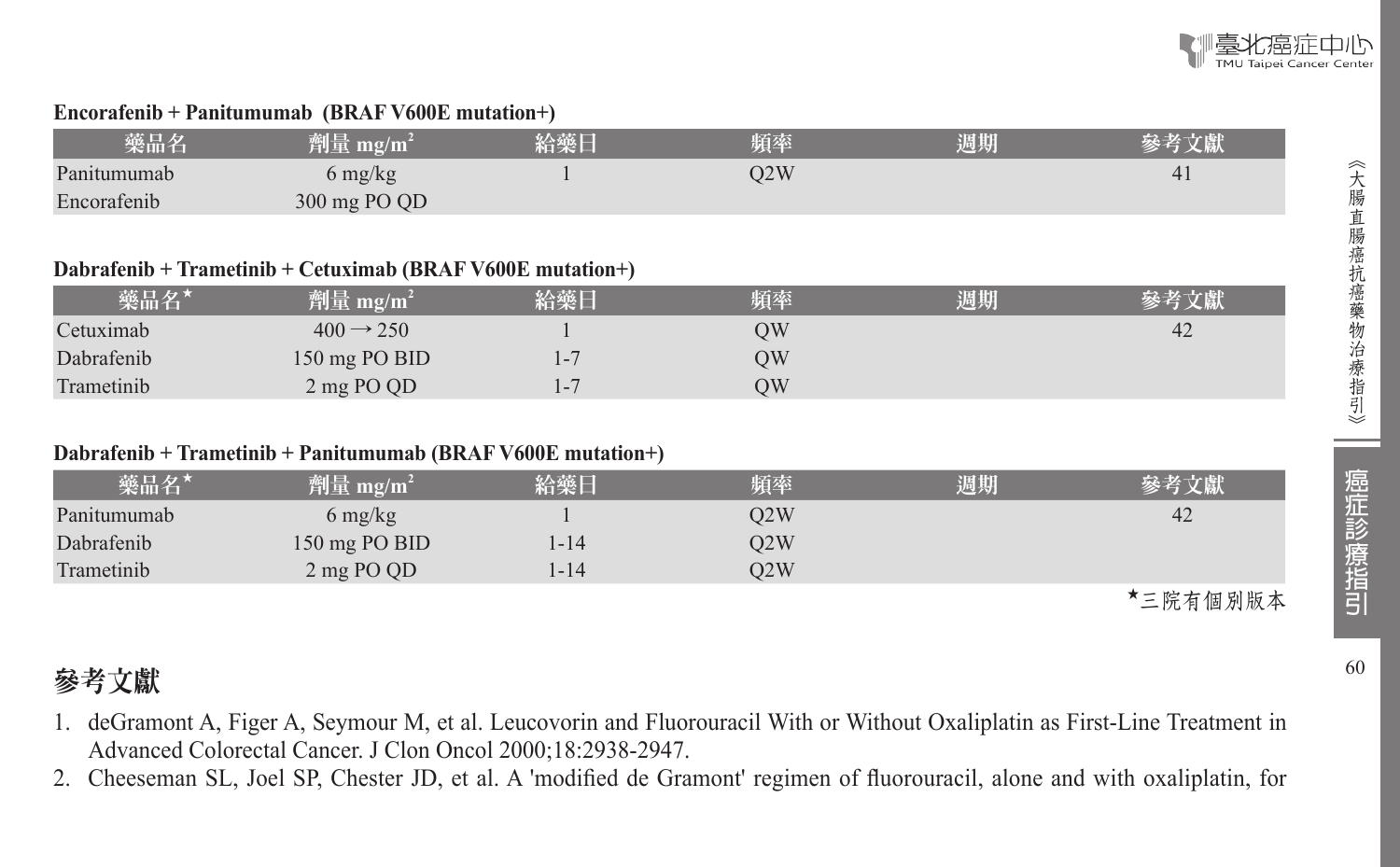advanced colorectal cancer. Br J Cancer 2002;87:393-399.

- 3. Maindrault-Goebel F, deGramont A, Louvet C, et al. Evaluation of oxaliplatin dose intensity in bimonthly leucovorin and 48-hour 5-fluorouracil continuous infusion regimens (FOLFOX) in pretreated metastatic colorectal cancer. Ann Oncol 2000;11:1477-1483.
- 4. Emmanouiliders C, Sfakiotaki G, Androulakis N, et al. Front-line Bevacizumab in combination with Oxaliplatin, Leucovorin and 5-Fluorouracil (FOLFOX) in patients with metastatic colorectal cancer: a multicenter phase II study. BMC Cancer 2007;7:91.
- 5. Douillard JY, Siena S, Cassidy J, et al. Randomized, Phase III Trial of Panitumumab With Infusional Fluorouracil, Leucovorin, and Oxaliplatin (FOLFOX4) Versus FOLFOX4 Alone As First-Line Treatment in Patients With Previously Untreated Metastatic Colorectal Cancer: The PRIME Study. J Clin Oncol 2010;28:4697-4705.
- Venook AP, Niedzwiecki D, Lenz H-J, et al. CALGB/SWOG 80405: Phase III trial of irinotecan/5-FU/leucovorin (FOLFIRI) or oxaliplatin/5-FU/leucovorin (mFOLFOX6) with bevacizumab (BV) or cetuximab (CET) for patients (pts) with KRAS wildtype (wt) untreated metastatic adenocarcinoma of the colon or rectum [abstract]. ASCO Meeting Abstracts 2014;32:LBA3.
- 7. Saltz LB, Clarke S, Diaz-Rubio E, et al. Bevacizumab in Combination With Oxaliplatin-Based Chemotherapy As First-Line Therapy in Metastatic Colorectal Cancer: A Randomized Phase III Study. J Clin Oncol 2008;26:2013-2019.
- 8. Andre T, Louvet C, Maindrault-Goebel F, et al. CPT-11 (Irinotecan) addition to bimonthly, high-dose leucovorin and bolus and continuous-infusion 5-fluorouracil (FOLFIRI) for pretreated metastatic colorectal cancer. Eur J Cancer 1999;35(9):1343-7.
- 9. Fuchs CS, Marshall J, Mitchell E, et al. Randomized, Controlled Trial of Irinotecan Plus Infusional, Bolus, or Oral Fluoropyrimidines in First-Line Treatment of Metastatic Colorectal Cancer: Results From the BICC-C Study. J Clin Oncol 2007;25:4779-4786.
- 10. Heinemann V, von Weikersthal LF, Decker T, et al. FOLFIRI plus cetuximab versus FOLFIRI plus bevacizumab as first-line treatment for patients with metastatic colorectal cancer (FIRE-3): a randomised, open-label, phase 3 trial. Lancet Oncol 2014.
- 11. Cunningham D, Humblet Y, Siena S, et al. Cetuximab Monotherapy and Cetuximab plus Irinotecan in Irinotecan-Refractory Metastatic Colorectal Cancer. N Engl J Med 2004;351:337-345.
- 12. Martin-Martorell P, Rosello' S, Rodriguez-Braun E, et al. Biweekly cetuximab and irinotecan in advanced colorectal cancer 50 patients progressing after at least one previous line of chemotherapy: results of a phase II single institution trial. Br J Cancer 2008;99:455-458.

癌症診療指引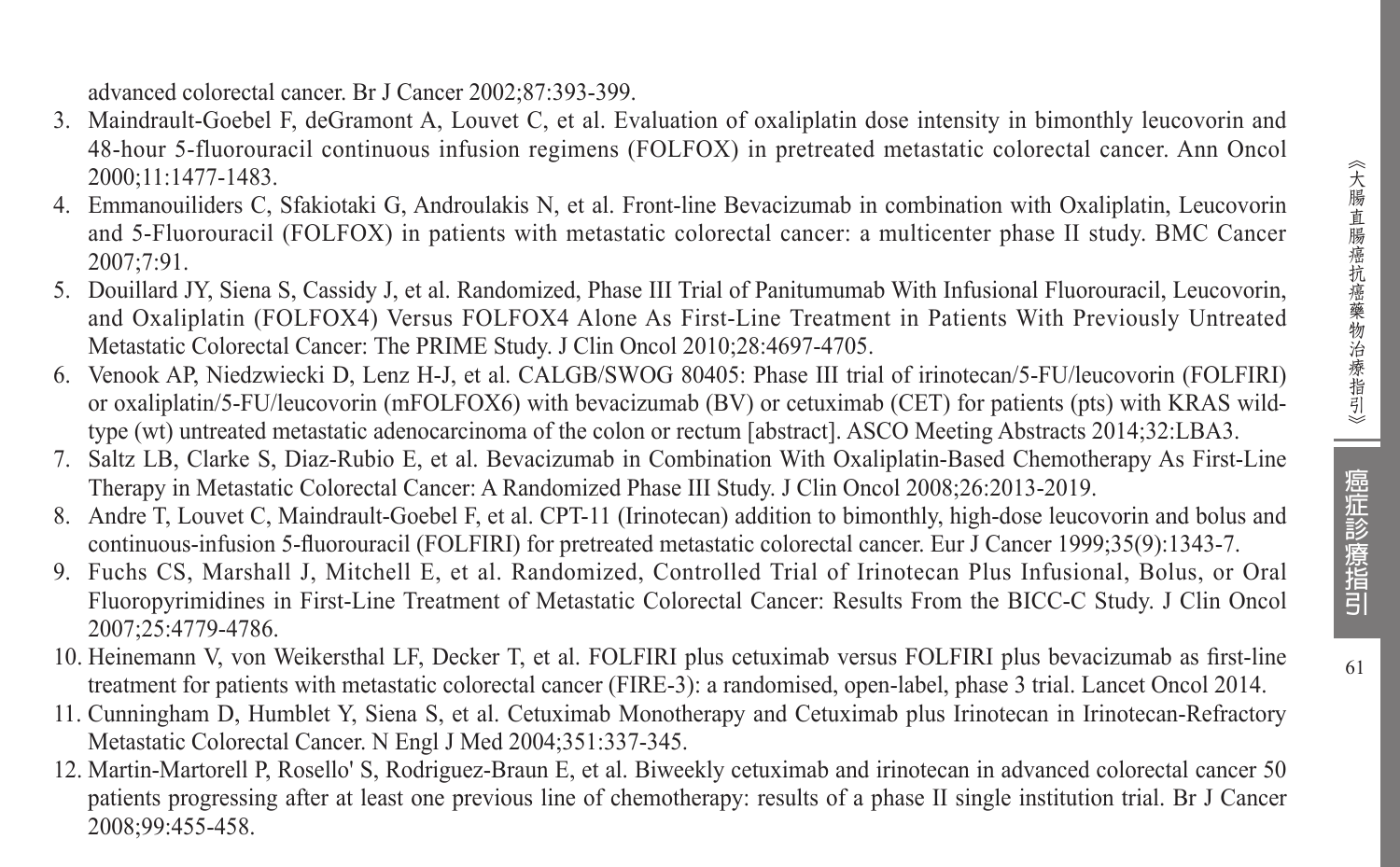

- 13. Peeters M, Prince TJ, Cervantes A, et al. Randomized Phase III Study of Panitumumab With Fluorouracil, Leucovorin, and Irinotecan (FOLFIRI) Compared With FOLFIRI Alone As Second-Line Treatment in Patients With Metastatic Colorectal Cancer. J Clin Oncol 2010;28:4706-4713.
- 14. Van Cutsem E, Tabemero J, Lakomy R, et al. Addition of Aflibercept to Fluorouracil, Leucovorin, and Irinotecan Improves Survival in a Phase III Randomized Trial in Patients With Metastatic Colorectal Cancer Previously Treated With an Oxaliplatin-Based Regimen. J Clin Oncol 2012;30:3499-3506.
- 15. Tabernero J, Yoshino T, Cohn AL, et al. Ramucirumab versus placebo in combination with second-line FOLFIRI in patients with metastatic colorectal carcinoma that progressed during or after first-line therapy with bevacizumab, oxaliplatin, and a fluoropyrimidine (RAISE): a randomized, double-blind, multicentre, phase 3 study. Lancet Oncol 2015;16:499-508.
- 16. Cunningham D, Lang I, Marcuello E, et al. Bevacizumab plus capecitabine versus capecitabine alone in elderly patients with previously untreated metastatic colorectal cancer (AVEX): an open-label, randomised phase 3 trial. Lancet Oncol 2013;14:1077-1085.
- 17. Wolmark N, Rockette H, Fisher B, et al. The benefit of leucovorin-modulated fluorouracil as postoperative adjuvant therapy for primary colon cancer: results from National Surgical Adjuvant Breast and Bowel Project protocol C-03. J Clin Oncol 1993;11:1879-1887.
- 18. Jäger E, Heike M, Bemhard H, et al. Weekly high-dose leucovorin versus low-dose leucovorin combined with fluorouracil in advanced colorectal cancer: results of a randomized multicenter trial. J Clin Oncol 1996;14:2274-2279.
- 19. Douillard JY, Cunningham D, Roth AD, et al. Irinotecan combined with fluorouracil compared with fluorouracil alone as firstline treatment for metastatic colorectal cancer: a multicentre randomised trial. The Lacncet 2000;355:1041-47.
- 20. Haller DG, Rothenberg ML, Wong AO, et al. Oxaliplatin Plus Irinotecan Compared With Irinotecan Alone as Second-Line Treatment After Single-Agent Fluoropyrimidine Therapy for Metastatic Colorectal Carcinoma. J Clin Oncol 2008;26:4544- 4550.
- 21. Falcone A, Ricci S, Brunetti I, et al. Phase III Trial of Infusional Fluorouracil, Leucovorin, Oxaliplatin, and Irinotecan (FOLFOXIRI) Compared With Infusional Fluorouracil, Leucovorin, and Irinotecan (FOLFIRI) As First-Line Treatment for Metastatic Colorectal Cancer: The Gruppo Oncologico Nord Ovest. J Clin Oncol 2007;25(13):1670-1676.

癌症診療指引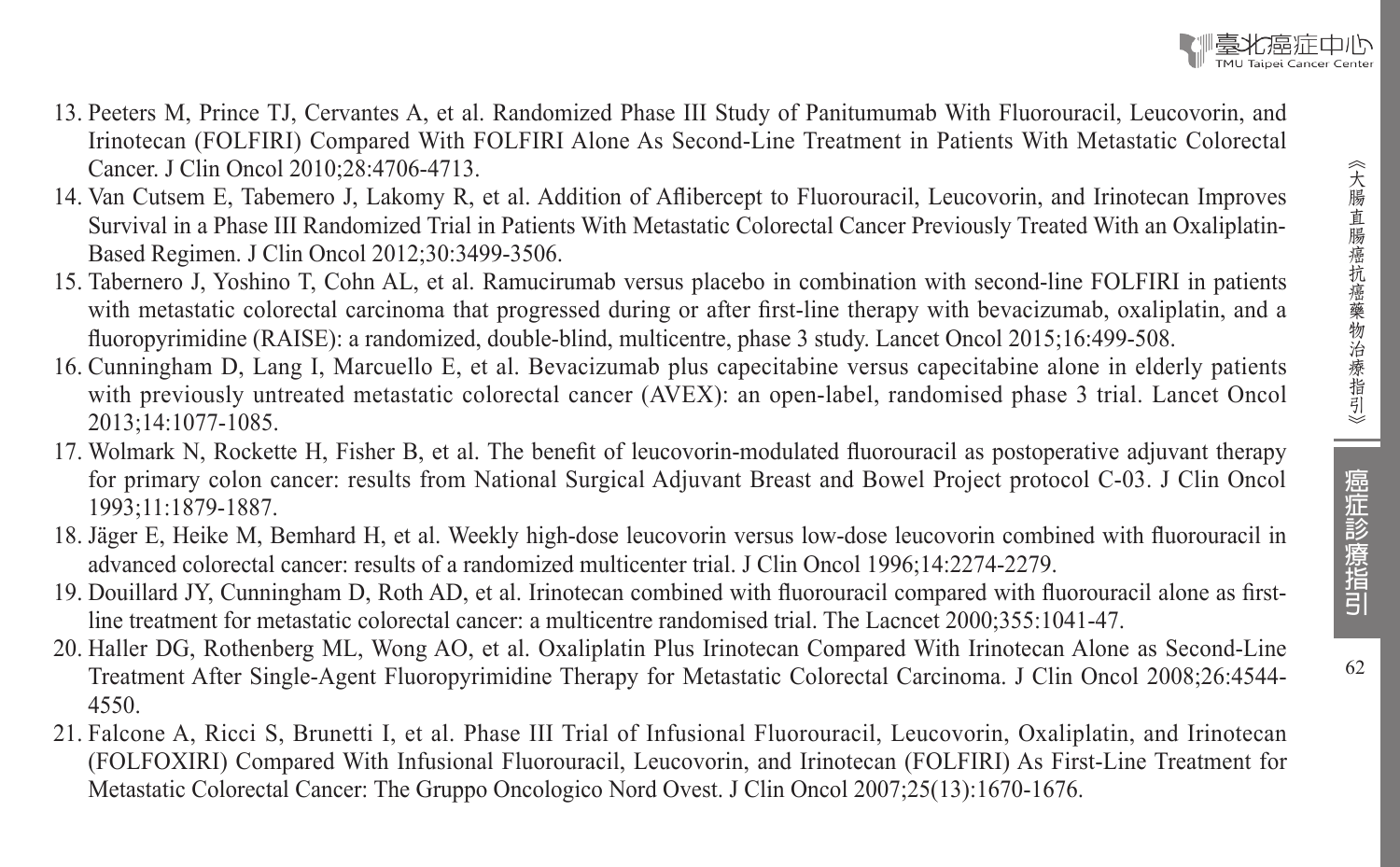- 22. Cremolini C, Loupakis F, Antoniotti C, et al. FOLFOXIRI plus bevacizumab versus FOLFIRI plus bevacizumab as first-line treatment of patients with metastatic colorectal cancer: updated overall survival and molecular subgroup analyses of the openlabel, phase 3 TRIBE study. Lancet Oncol 2015;16:1306-1315.
- 23. Cunningham D, Pyrhonen S, James R, et al. Randomised trial of irinotecan plus supportive care versus supportive care alone after fluorouracil failure for patients with metastatic colorectal cancer. The Lancet 1998;352:1413-1418.
- 24. Fuchs CS, Moore MR, Harker G, et al. Phase III Comparison of Two Irinotecan Dosing Regimens in Second-Line Therapy of Metastatic Colorectal Cancer. J Clin Oncol 2003;21:807-814.
- 25. Van Cutsem E, Tejpar S, Vanbeckevoort D, et al. Intrapatient Cetuximab Dose Escalation in Metastatic Colorectal Cancer According to the Grade of Early Skin Reactions: The Randomized EVEREST Study. J Clin Oncol 2012;30:2861-2868.
- 26. Van Custem E, Peeters M, Siena S, et al. Open-Label Phase III Trial of Panitumumab Plus Best Supportive Care Compared With Best Supportive Care Alone in Patients With Chemotherapy-Refractory Metastatic Colorectal Cancer. J Clin Oncol 2007;25:1658-1664.
- 27. Grothey A, Van Custem E, Sobrero A, et al. Regorafenib monotherapy for previously treated metastatic colorectal cancer (CORRECT): an international, multicentre, randomised, placebo-controlled, phase 3 trial. Lancet 2013;381:303-312.
- 28. Hochster HS, Grothey A, Hart L, et al. Improved time to treatment failure with an intermittent oxaliplatin strategy: results of CONcePT. Ann Oncol 2014;25:1172-1178.
- 29. Le DT, Uram JN, Wang H, et al. PD-1 Blockade in Tumors with Mismatch-Repair Deficiency. N Engl J Med. Jun 25 2015;372(26):2509-2520.
- 30. Overman MJ KS, McDermott RS, et al. Nivolumab {+/-} ipilimumab in treatment of patients with metastatic colorectal cancer (mCRC) with and without high microsatellite instability (MSI-H): CheckMate-142 interim results [abstract]. ASCO Meeting Abstracts 2016;34:3501. 2016.
- 31. Product Information: UFUR Capsule. tegafur, uracil oral capsules. 2015.
- 32. Product Information: TS-1 capsules. Tegafur, Gimeracil, Oteracil potassium oral capsules. 2015.
- 33. Overman MJ, Lonardi S, Wong K, et al. Durable Clinical Benefit With Nivolumab Plus Ipilimumab in DNA Mismatch Repair– Deficient/Microsatellite Instability–High Metastatic Colorectal Cancer. J Clin Oncol 2018;36:773-779.
- 34. Grande C, Quintero G, Candamio S, et al. Biweekly XELOX (capecitabine and oxaliplatin) as first-line treatment in elderly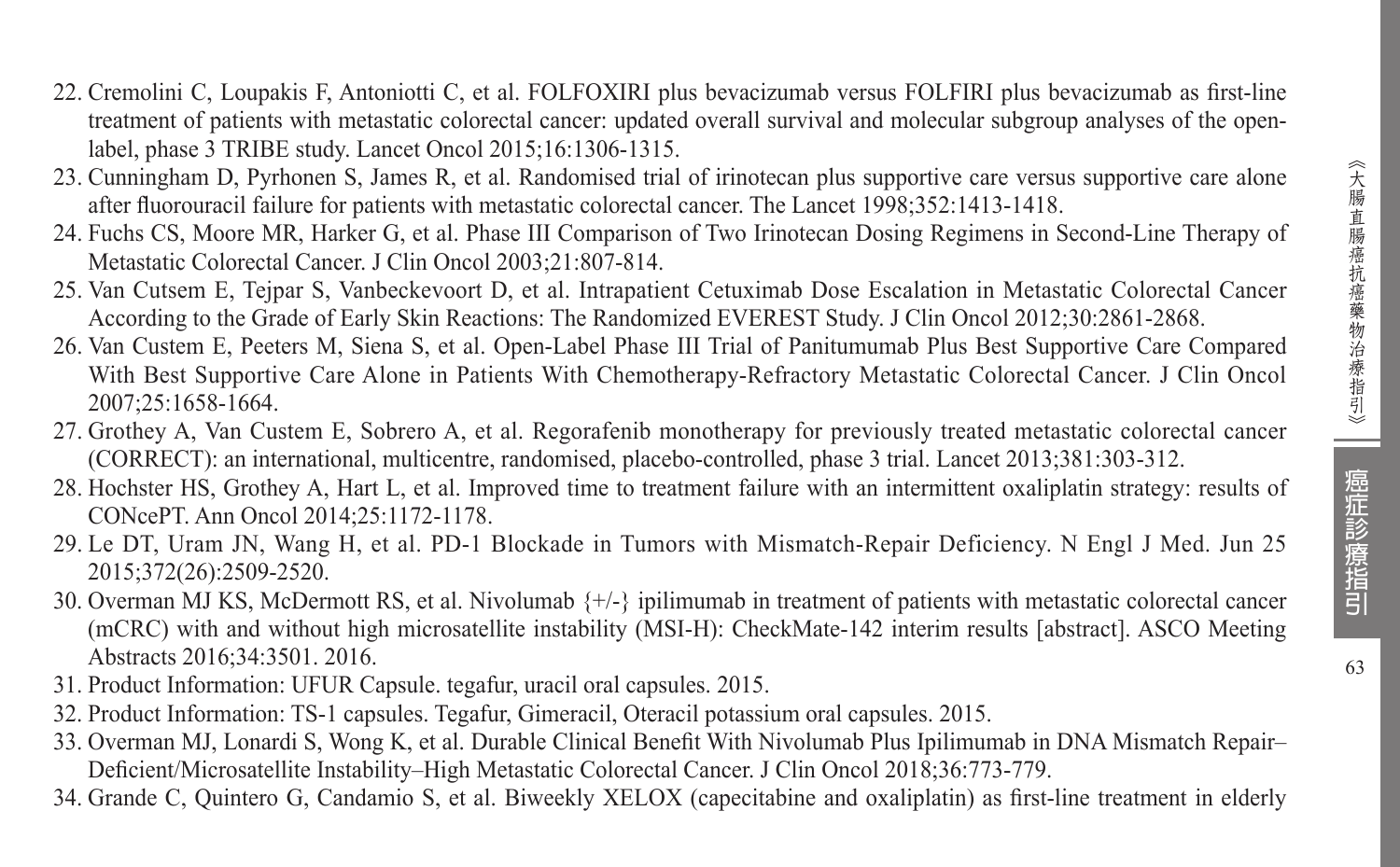patients with metastatic colorectal cancer. Journal of Geriatric Oncology 2013;4: 114-121.

- 35. Bekaii-Saab TS, Ou F-S, Anderson DM, et al. Regorafenib dose optimization study (ReDOS): Randomized phase II trial to evaluate dosing strategies for regorafenib in refractory metastatic colorectal cancer (mCRC)-An ACCRU Network study. J Clin Oncol 2018;36(suppl 4S;abstr 611).
- 36. Grande C, Quintero G, Candamio S, et al. Biweekly XELOX (capecitabine and oxaliplatin) as first-line treatment in elderly patients with metastatic colorectal cancer. Journal of Geriatric Oncology 2013;4: 114-121.
- 37. Meric-Bernstam F, Hurwitz H, et al. Pertuzumab plus trastuzumab for HER2-amplified metastatic colorectal cancer (MyPathway): an updated report from a multicentre, open-label, phase 2a, multiple basket study. Lancet Oncol. 2019;20(4):518- 530.
- 38. Atreya CE, Van Custem E, et al. Phase 1/2 study of the MEK inhibitor trametinib, BRAF inhibitor Dabrafenib, and anti-EGFR antibody Panitumumab in patients with BRAF V600E-mutated metastatic colorectal cancer. J Clin Oncol 2015:33(suppl; abstr 103).
- 39. Nakayama N, Sato A, Tanaka S, Shimada K, et al. A phase II study of bevacizumab with modified OPTIMOX1 as first-line therapy for metastatic colorectal cancer: the TCOG-GI 0802 study. Invest New Drugs. 2015 Aug;33(4):954-62.
- 40. Cremolini C, Antoniotti C, Lonardi S, et al. Activity and Safety of Cetuximab Plus Modified FOLFOXIRI Followed by Maintenance With Cetuximab or Bevacizumab for RAS and BRAF Wild-type Metastatic Colorectal Cancer: A Randomized Phase 2 Clinical Trial. JAMA Oncol. 2018 Apr 1;4(4):529-536. doi: 10.1001/jamaoncol.2017.5314. PMID: 29450468; PMCID: PMC5885260.
- 41. Scott Kopetz, Axel Grothey, Eric Van Cutsem, Rona Yaeger, et al. Encorafenib plus cetuximab with or without binimetinib for BRAF V600E-mutant metastatic colorectal cancer: Quality-of-life results from a randomized, three-arm, phase III study versus the choice of either irinotecan or FOLFIRI plus cetuximab (BEACON CRC). Journal of Clinical Oncology 2020 38:4 suppl, 8-8.
- 42. Atreya CE, Van Custem E, et al. Phase 1/2 study of the MEK inhibitor trametinib, BRAF inhibitor Dabrafenib, and anti-EGFR antibody Panitumumab in patients with BRAF V600E-mutated metastatic colorectal cancer. J Clin Oncol 2015:33(suppl; abstr 103).

癌症診療指引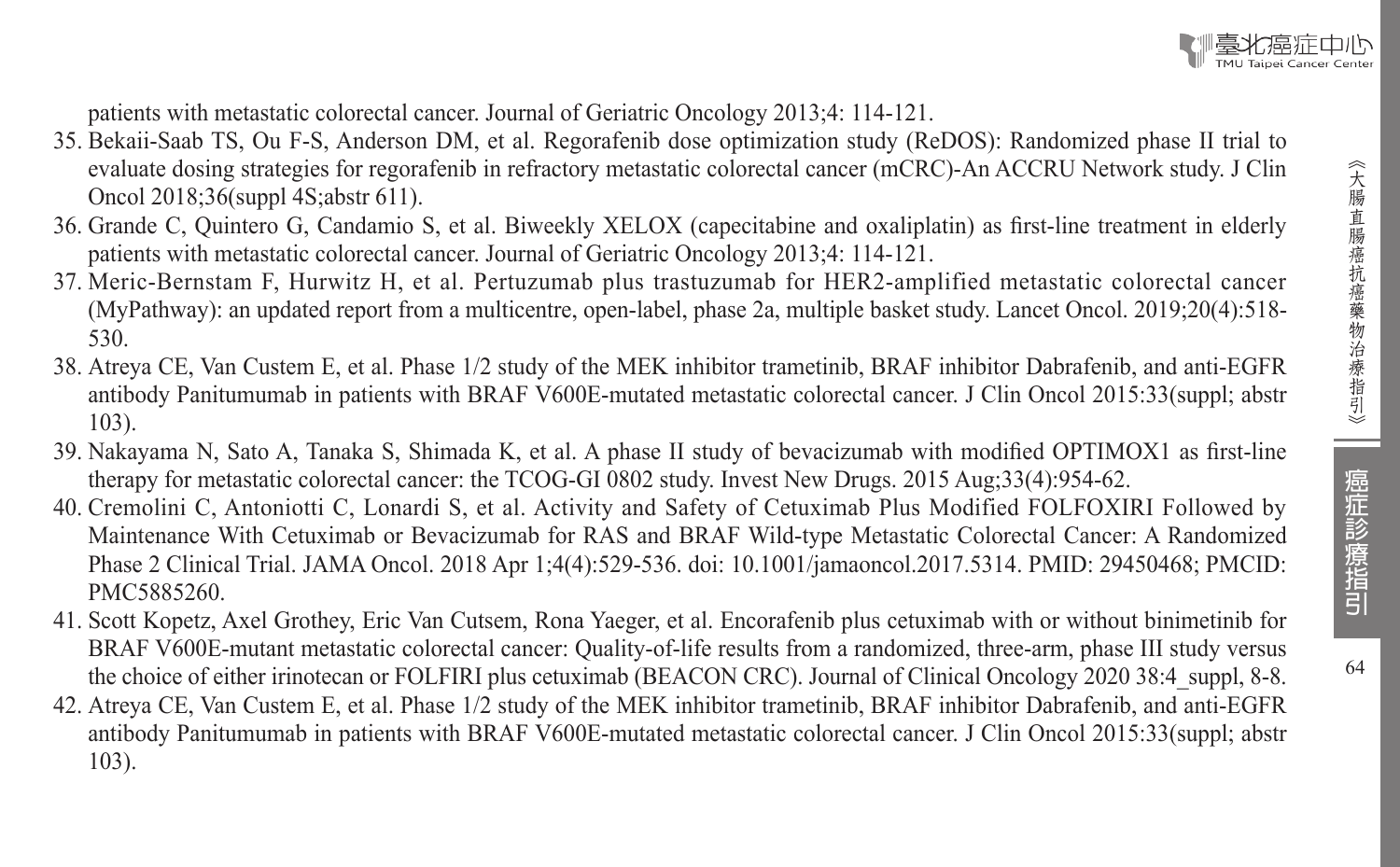65

### 《 直腸癌放射治療共識 》

#### 一、治療範圍

- 1. 直腸腫瘤 / 低位乙狀結腸腫瘤或腫瘤原發部位
- 2. 骨盆腔內淋巴轉移病灶
- 3. 骨盆腔 / 鼠蹊部 高風險淋巴引流範圍

#### 二、治療劑量 **/** 次數

- 1. 手術前放射治療:標準療程總劑量: 45~50.4 Gy,分次劑量: 1.8~2.0 Gy;短療程總劑量 25Gy,分次劑量: 5Gy
- 2. 手術後放射治療:總劑量:45-54Gy,分次劑量:1.8~2.0 Gy
- 3. 拒絕手術或無法手術切除之放射治療, 總劑量: 54-59.4Gv, 分次劑量: 1.8~2.0 Gv

#### 三、治療方式 **:**

以高順型技術為主,包括 3D 順型治療、強度調控放射治療、弧形及螺旋放射規書皆是選項,可考慮搭配影像導引 治療。

#### 四、參考文獻:

- 1. NCCN clinical practice guidelines in oncology-Rectal cancer. version 2.2021.
- 2. Roels S et al. Definition and delineation of the clinical target volume for rectal cancer. Int J Oncol Biol Phys 2006; 65: 1129–1142
- 3. Sauer R et al. Preoperatorative Versus postoperative Chemoradiotherapy for Locally Advanced Rectal Cancer: Results of the German CAO/ARO/AIO-94 Randomized Phase III Trial After a Median Follow-UP of 11 Years. J Clin Oncol 2012; 30: 1926-19335.
- 4. Bahadoer RR et al. Short-course radiotherapy followed by chemotherapy before total mesorectal excision versus preoperative chemoradiotherapy, TME, and optional adjuvant chemotherapy in locally advanced rectal cancer (RAPIDO): a randomized, open-label, phase 3 trial. Lancet Oncol 2021; 22:29-42